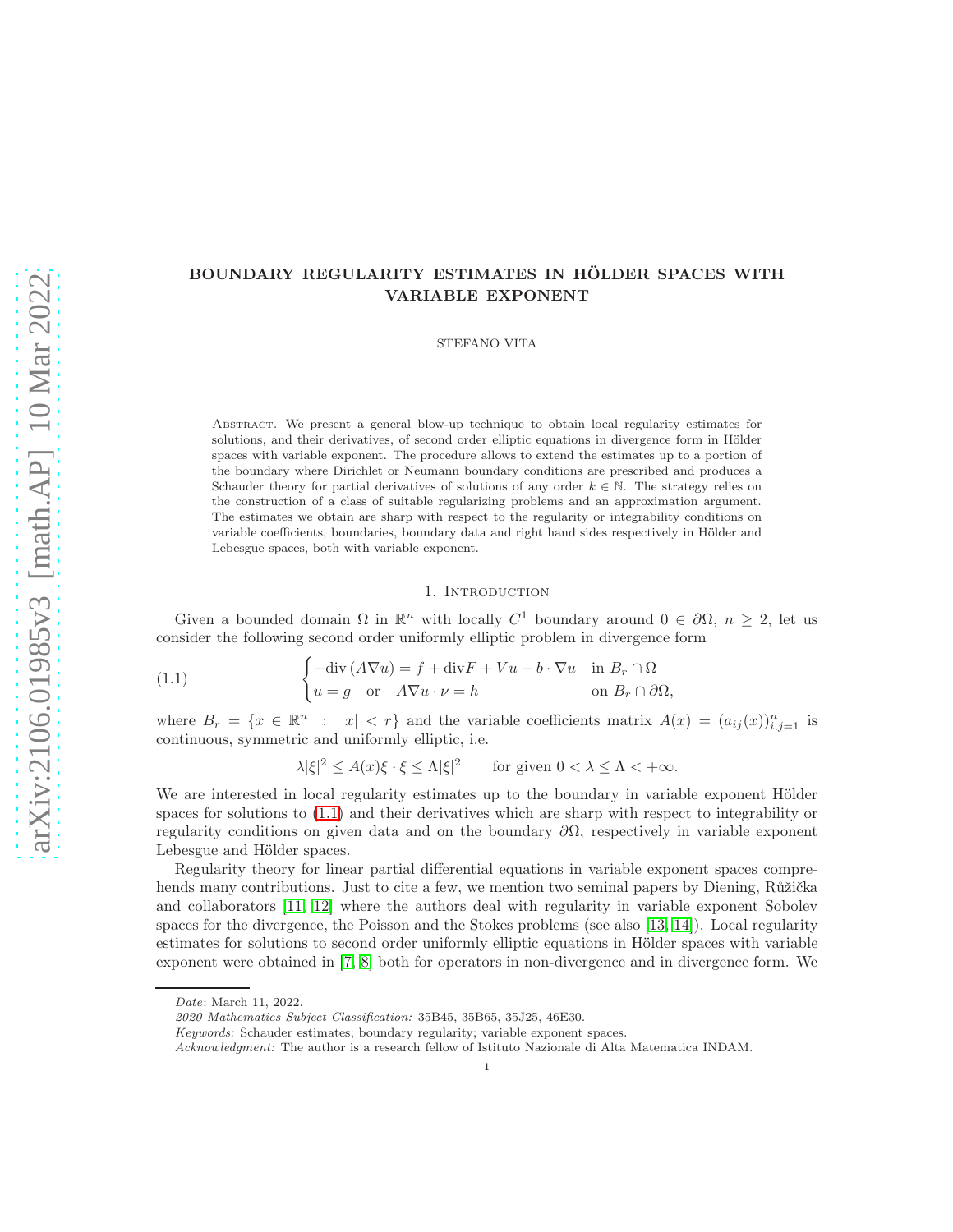## $2\,$   $\,$   $\,$  STEFANO VITA

also report [\[6\]](#page-28-5), where the author deals with the parabolic case. Moreover, there exists an extensive production on regularity results for nonlinear equations with non standard growth (the model operator is the  $p(\cdot)$ -Laplacian); just to name a few we refer to [\[1,](#page-28-6) [2\]](#page-28-7).

Our target is twofold: on one side, we introduce a blow-up procedure which allows to obtain estimates in variable exponent Hölder spaces for solutions to second order linear equations; on the other, we are able to cover the results in [\[8\]](#page-28-4) with very different techniques and extend the regularity estimates up to a piece of the boundary where Dirichlet or Neumann data are prescribed, dealing additionally with transport terms. Eventually, we show how to iterate our gradient estimates in order to provide a complete Schauder theory for derivatives of solutions of any order  $k \in \mathbb{N}$ . Our approach uses very few facts about variable exponent spaces and relies mostly on a perturbation argument and an approximation scheme.

1.1. Variable exponent spaces. Although the theory of variable exponent spaces has been developed mostly in the last twenty years, the related literature is very extensive and we will not be able to list all the known properties of these spaces, but we will recall from time to time only some properties that will be needed throughout the proofs. We invite the reader who is interested in deepening the knowledge of variable exponent spaces to the reading of the monograph [\[10\]](#page-28-8), which collects a substantial part of the theory on this subject. For an accurate definition of the variable exponent Lebesgue space  $L^{p(\cdot)}(\Omega)$  we refer to [\[10,](#page-28-8) Chapter 3]. Briefly, a measurable function  $p : \Omega \to [1, +\infty)$  is called exponent. Let  $p = \inf_{\Omega} p(x)$  and  $\overline{p} = \sup_{\Omega} p(x)$ . If  $\overline{p} < +\infty$  then  $p$  is called bounded exponent. For a bounded exponent  $p$ , the variable exponent Lebesgue space  $L^{p(\cdot)}(\Omega)$  consists of measurable functions  $f: \Omega \to \mathbb{R}$  such that the modular

$$
\rho_{\Omega}^p(f) := \int_{\Omega} |f(x)|^{p(x)} \mathrm{d}x
$$

is finite. The norm is defined as

$$
||f||_{L^{p(\cdot)}(\Omega)} = \inf \{ \lambda > 0 \; : \; \rho_{\Omega}^p(f/\lambda) \le 1 \}.
$$

A precise definition of the variable exponent Hölder space  $C^{0,\alpha(\cdot)}(\Omega)$  can be found in [\[3,](#page-28-9) [4\]](#page-28-10). Let  $\alpha: \Omega \subseteq \mathbb{R}^n \to \mathbb{R}$  be a measurable function such that  $0 < \alpha \leq \alpha(x) \leq \overline{\alpha} \leq 1$ . The variable exponent Hölder space  $C^{0,\alpha(\cdot)}(\Omega)$  consists of continuous functions such that

$$
||u||_{C^{0,\alpha(\cdot)}(\Omega)} = ||u||_{L^{\infty}(\Omega)} + [u]_{C^{0,\alpha(\cdot)}(\Omega)}
$$

is finite, where the variable Hölder seminorm is defined as

<span id="page-1-0"></span>
$$
(1.2) \t [u]_{C^{0,\alpha(\cdot)}(\Omega)} = \sup_{\substack{x,y \in \Omega \\ 0 < |x-y| \le 1}} \frac{|u(x) - u(y)|}{|x - y|^{\alpha(x)}} = \sup_{\substack{x,y \in \Omega \\ 0 < |x-y| \le 1}} \frac{|u(x) - u(y)|}{|x - y|^{\max\{\alpha(x), \alpha(y)\}}}.
$$

We remark here that since we are interested in local regularity, without loss of generality, we can always localize our problems in small balls  $B_r$  of radius  $r \leq 1/2$ . In this way, the condition of closeness of points  $|x - y| \le 1$  in the definition of the Hölder seminorm in [\(1.2\)](#page-1-0) becomes natural and can be avoided. In general, for  $k \in \mathbb{N}$  we say that a  $C^k(\Omega)$  function u belongs to  $C^{k,\alpha(\cdot)}(\Omega)$  if

$$
||u||_{C^{k,\alpha(\cdot)}(\Omega)} = \sum_{i=0}^k \sum_{|\beta_i|=i} ||D^{\beta_i}u||_{L^\infty(\Omega)} + [u]_{C^{k,\alpha(\cdot)}(\Omega)}
$$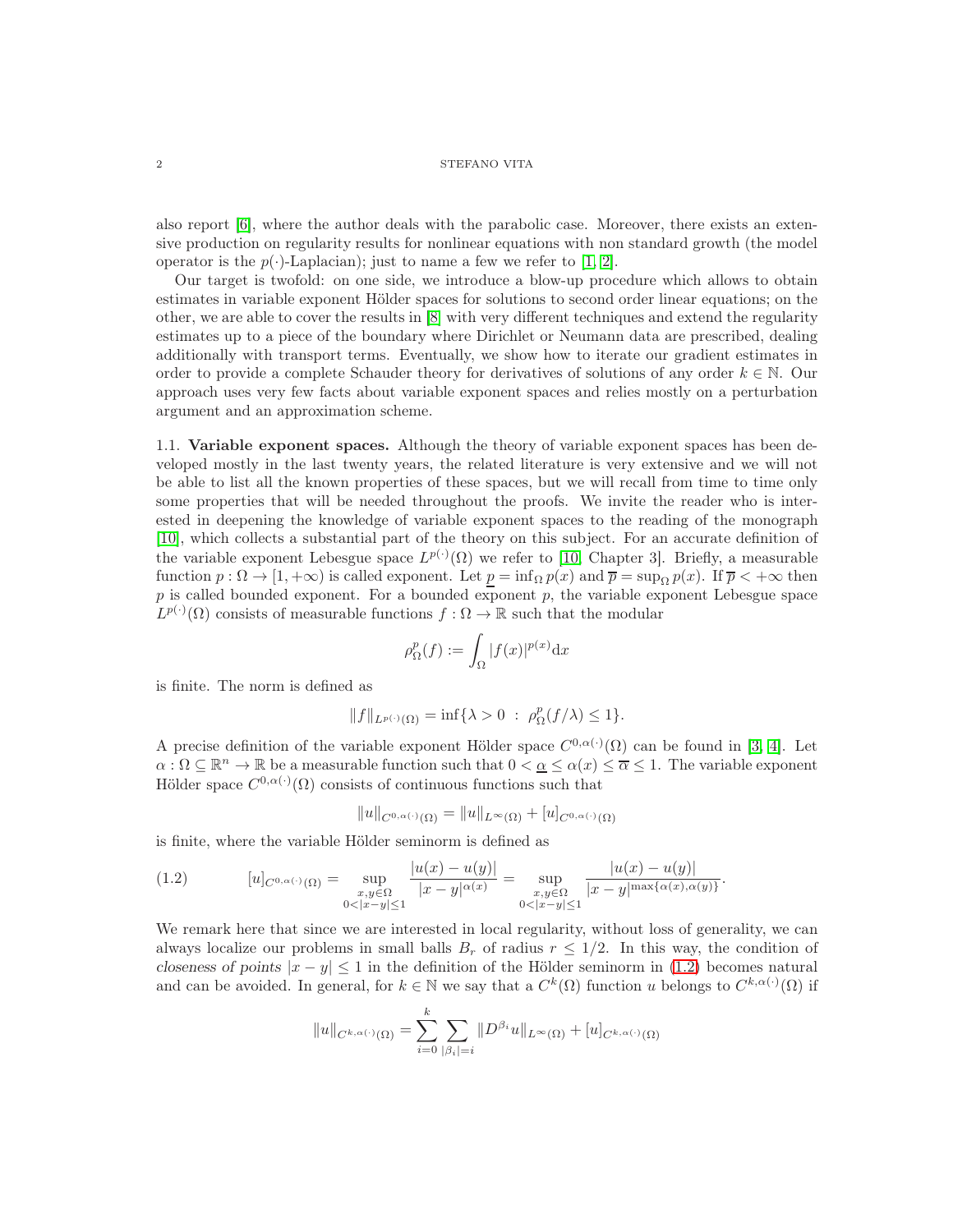is finite, where

$$
[u]_{C^{k,\alpha(\cdot)}(\Omega)} = \sup_{\substack{x,y \in \Omega \\ 0 < |x-y| \le 1 \\ |\beta_k| = k}} \frac{|D^{\beta_k}u(x) - D^{\beta_k}u(y)|}{|x - y|^{\alpha(x)}}
$$

and  $D^{\beta_i}u$  is a partial derivative of u of order  $i = |\beta_i|$ , with  $\beta_i \in \mathbb{N}^n$  multiindex.

A very important condition on exponents which ensures many properties of variable exponent spaces is the log-Hölder continuity. A continuous and bounded function  $u : \Omega \to \mathbb{R}$  is said to be log-Hölder continuous if there exists a positive constant such that for any  $x, y \in \Omega$  with  $x \neq y$ 

(1.3) 
$$
|u(x) - u(y)| \leq \frac{c}{\log\left(e + \frac{1}{|x-y|}\right)}.
$$

We will denote the space of log-Hölder continuous functions by  $C^{0,1/|\log|}(\Omega)$ . Then, the following are the families of exponents that we are going to consider

<span id="page-2-0"></span>
$$
\mathcal{P}^{\log}(\Omega) = \left\{ p \in C^{0,1/\lceil \log \cdot \rceil}(\Omega) \ : \ 1 < \underline{p} \le p(x) \le \overline{p} < +\infty \right\}
$$

and

$$
\mathcal{A}^{\log}(\Omega) = \left\{ \alpha \in C^{0,1/\lceil \log \cdot \rceil}(\Omega) \ : \ 0 < \underline{\alpha} \le \alpha(x) \le \overline{\alpha} < 1 \right\}
$$

.

We will often indicate the log-Hölder modulus of continuity in  $(1.3)$ , which is monotone increasing, by the equivalent (for small  $0 < t < 1$ )

$$
\omega(t) = \frac{1}{|\log t|}.
$$

1.2. Structure of the paper and main results. Throughout the paper, our strategy is the following: we first localize the problem at a boundary point lying on  $\partial\Omega$ ; that is, we consider problem [\(1.1\)](#page-0-0). We can imagine, up to a rotation, that the portion of the boundary  $\partial\Omega \cap B_r$  where boundary conditions are prescribed can be described as the graph of a function  $\varphi$  and the portion of the domain where the equation is satisfied  $\Omega \cap B_r$  as its epigraph. In other words, we rewrite [\(1.1\)](#page-0-0) as

<span id="page-2-3"></span>(1.4) 
$$
\begin{cases}\n-\text{div}(A\nabla u) = f + \text{div}F + Vu + b\cdot \nabla u & \text{in } B_r \cap \{x_n > \varphi(x')\} \\
u = g & \text{or} \quad A\nabla u \cdot \nu = h & \text{on } B_r \cap \{x_n = \varphi(x')\},\n\end{cases}
$$

with  $\varphi \in C^1(B'_r)$ ,  $\varphi(0) = 0$  and where  $x = (x', x_n) \in \mathbb{R}^{n-1} \times \mathbb{R}$ ,  $B'_r = B_r \cap \{x_n = 0\}$ . Hence, regularity of the boundary  $\partial\Omega$  must be understood as regularity of the function  $\varphi$ . We would like here to leave the boundary free to enjoy a regularity condition with variable exponent  $\partial\Omega \in C^{k,\alpha'(\cdot)}$ (in [\[7\]](#page-28-3) the boundary satisfies a classic regularity condition  $\partial\Omega \in C^{k,\overline{\alpha}}$  with  $\overline{\alpha} = \sup \alpha$ ). We set here another notation: from now on, we denote a variable exponent which depends only on the first  $n-1$  variables by  $\alpha'$ , and

<span id="page-2-2"></span>
$$
\tilde{\alpha}(x', x_n) = \alpha'(x')
$$

stands for the constant extension in the  $n<sup>th</sup>$ -variable of the exponent  $\alpha'$ . Then, we define a local diffeomorphism in order to straighten the boundary of  $\Omega$ . We end up with a problem on a half ball

<span id="page-2-1"></span>(1.6) 
$$
\begin{cases}\n-\text{div}(A\nabla u) = f + \text{div}F + Vu + b\cdot \nabla u & \text{in } B_r^+ = B_r \cap \{x_n > 0\} \\
u = g \quad \text{or} \quad A\nabla u \cdot \nu = h & \text{in } B'_r,\n\end{cases}
$$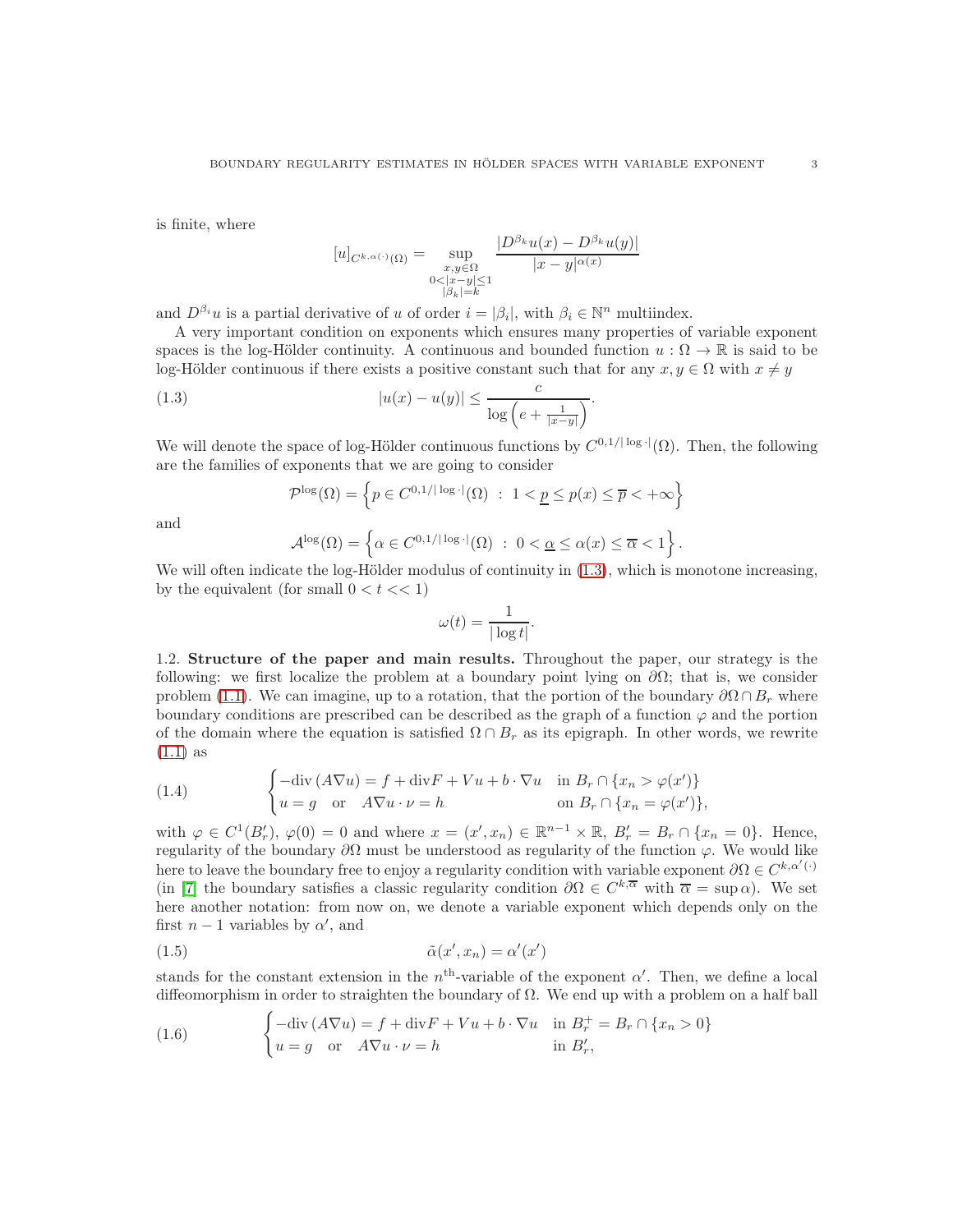where the new solution, right hand sides and boundary data are related to the original ones by composition with the diffeomorphism and the new variable coefficients matrix is a suitable product of the old one with Jacobian matrixes then composed with the diffeomorphism too. We show that the problem does not change qualitatively after the diffeomorphism, i.e. the belonging to variable exponent spaces is preserved in an appropriate sense. Hence, we regularize problem [\(1.6\)](#page-2-1), by smoothing coefficients, forcing terms and boundary data. Then, the regularized problems enjoy local boundary regularity estimates by classical results, and we prove by a contradiction argument, which relies on a blow-up procedure and a Liouville type theorem, that the constants in the estimates are uniform with respect to the parameter of regularization. Hence, we construct a scheme of approximation which brings the same estimates to any weak solution of [\(1.6\)](#page-2-1) and ensures sharp regularity; that is, we prove the following results, which are Hölder and gradient estimates up to the flat boundary.

<span id="page-3-1"></span>**Theorem 1.1.** Let  $r > 0$ ,  $p, q, m_1, m_2 \in \mathcal{P}^{\log}(B_r^+)$  with  $\underline{p}, \underline{m}_1 > \frac{n}{2}$ ,  $\underline{q}, \underline{m}_2 > n$ . Let  $s \in \mathcal{P}^{\log}(B_r')$ with  $\underline{s} > n - 1$ . Let  $\alpha \in \mathcal{A}^{\log}(B_r^+)$  with

<span id="page-3-3"></span>
$$
(1.7) \qquad \alpha(x) \le \min\left\{2 - \frac{n}{p(x)}, 2 - \frac{n}{m_1(x)}, 1 - \frac{n}{q(x)}\right\}, \qquad \alpha(x', 0) \le 1 - \frac{n - 1}{s(x')}
$$

and  $A \in C(B_r^+ \cup B'_r)$ . Then there exists a positive constant (depending on  $r, p, q, m_1, m_2, \alpha, n$  and  $||V||_{L^{m_1(\cdot)}}, ||b||_{L^{m_2(\cdot)}}$  such that for weak solutions to [\(1.6\)](#page-2-1) holds

,

.

$$
(1.8)\quad ||u||_{C^{0,\alpha(\cdot)}(B_{r/2}^+)} \leq c \left( ||u||_{L^{\infty}(B_r^+)} + ||f||_{L^{p(\cdot)}(B_r^+)} + ||F||_{L^{q(\cdot)}(B_r^+)} + \begin{cases} ||g||_{C^{0,\alpha(\cdot)}(B_r')} & \text{or} \\ ||h||_{L^{s(\cdot)}(B_r')} & \end{cases} \right).
$$

<span id="page-3-0"></span>**Theorem 1.2.** Let  $r > 0$ ,  $p, m_1, m_2 \in \mathcal{P}^{\log}(B_r^+)$  with  $\underline{p}, \underline{m}_1, \underline{m}_2 > n$ . Let  $\alpha \in \mathcal{A}^{\log}(B_r^+)$  with

<span id="page-3-4"></span>(1.9) 
$$
\alpha(x) \le \min\left\{1 - \frac{n}{p(x)}, 1 - \frac{n}{m_1(x)}, 1 - \frac{n}{m_2(x)}\right\}
$$

and  $A \in C^{0,\alpha(\cdot)}(B_r^+)$ . Then there exists a positive constant (depending on  $r, p, m_1, m_2, \alpha, n$  and  $||V||_{L^{m_1(\cdot)}}, ||b||_{L^{m_2(\cdot)}})$  such that for weak solutions to [\(1.6\)](#page-2-1) holds (1.10)

$$
||u||_{C^{1,\alpha(\cdot)}(B^+_{r/2})} \leq c \left( ||u||_{L^{\infty}(B^+_{r})} + ||f||_{L^{p(\cdot)}(B^+_{r})} + ||F||_{C^{0,\alpha(\cdot)}(B^+_{r})} + \begin{cases} ||g||_{C^{1,\alpha(\cdot)}(B^{\prime}_{r})} & \text{or} \\ ||h||_{C^{0,\alpha(\cdot)}(B^{\prime}_{r})} & \end{cases} \right)
$$

Remark 1.3. Let us stress the fact that the estimates stated above are truly boundary estimates in the sense that the structure of the variable coefficients matrix A obtained after the diffeomorphism does not allow in general, even in the case of homogeneous boundary conditions, a standard even or odd reflection of the equation across  $\{x_n = 0\}$  which preserves continuity of coefficients. In other words, the hyperplane  $\{x_n = 0\}$  is not invariant with respect to A when  $x_n = 0$ .

Then, we show that the information obtained on the straightened problem immediately translates into boundary regularity for the original curved problem.

<span id="page-3-2"></span>Corollary 1.4. Let  $r > 0$ ,  $\alpha, \tilde{\alpha} \in A^{\log}(B_r \cap \Omega)$  and u be a weak solution to [\(1.1\)](#page-0-0). Then

i) if  $p, q, m_1, m_2 \in \mathcal{P}^{\log}(B_r \cap \Omega)$  with  $\underline{p}, \underline{m}_1 > \frac{n}{2}, \underline{q}, \underline{m}_2 > n, s \in \mathcal{P}^{\log}(B_r \cap \partial \Omega)$  with  $\underline{s} > n-1$ , α satisfies

$$
\alpha(x) \le \min\left\{2 - \frac{n}{p(x)}, 2 - \frac{n}{m_1(x)}, 1 - \frac{n}{q(x)}\right\} \quad \text{in } B_r \cap \Omega,
$$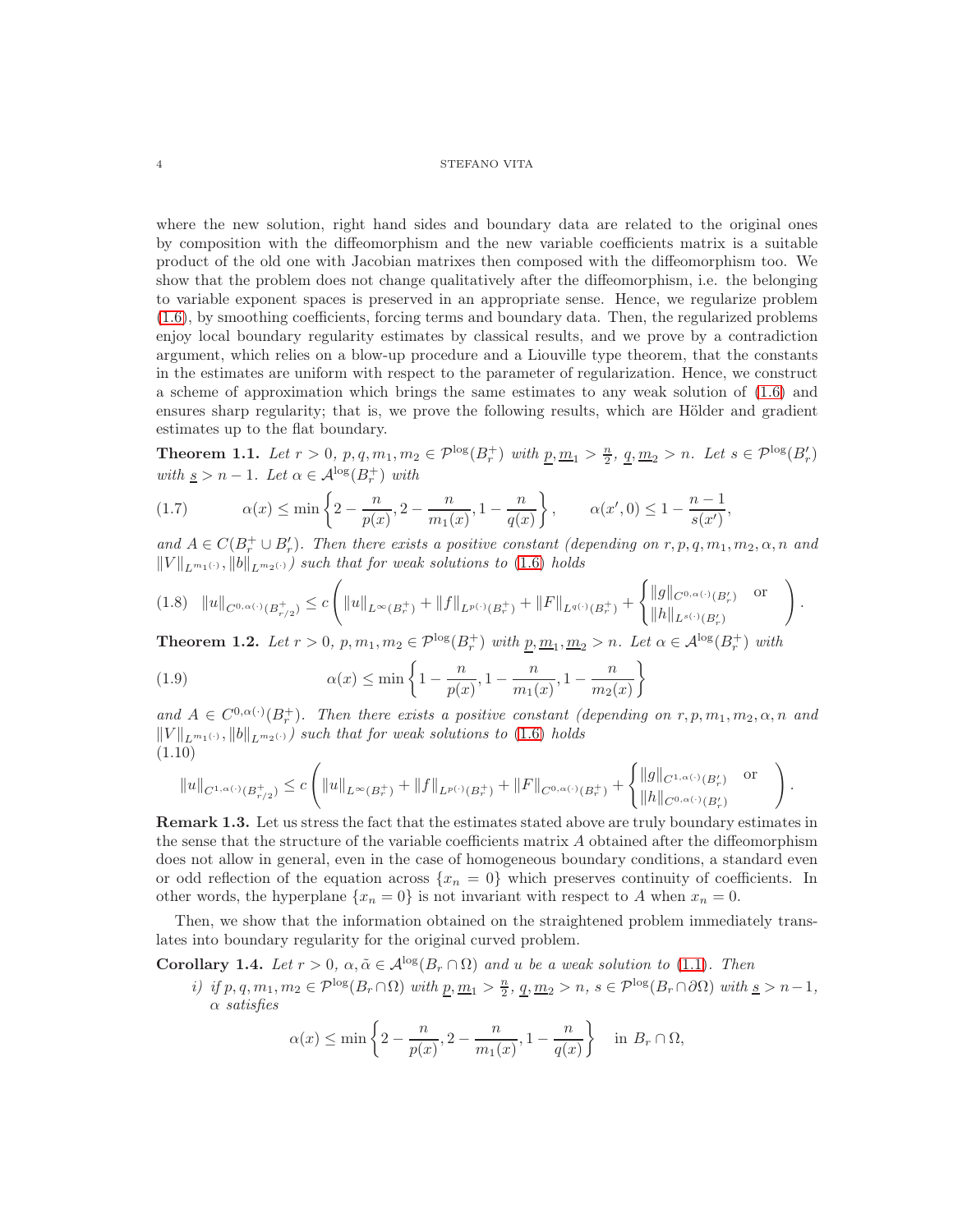$$
\alpha(x) \le 1 - \frac{n-1}{s(x)} \quad \text{in } B_r \cap \partial \Omega,
$$

 $\partial\Omega \in C^1$ ,  $A \in C(B_r \cap \overline{\Omega})$ ,  $f \in L^{p(\cdot)}(B_r \cap \Omega)$ ,  $F \in L^{q(\cdot)}(B_r \cap \Omega)$ ,  $V \in L^{m_1(\cdot)}(B_r \cap \Omega)$ ,  $b \in L^{m_2(\cdot)}(B_r \cap \Omega)$  and  $g \in C^{0,\alpha(\cdot)}(B_r \cap \partial \Omega)$  or  $h \in L^{s(\cdot)}(B_r \cap \partial \Omega)$ , then  $u \in C^{0,\alpha(\cdot)}_{loc}(B_r \cap \overline{\Omega})$ ; ii) if  $p, m_1, m_2 \in \mathcal{P}^{\log}(B_r \cap \Omega)$  with  $\underline{p}, \underline{m}_1, \underline{m}_2 > n$ ,  $\alpha$  satisfies

$$
\alpha(x) \le \min\left\{1 - \frac{n}{p(x)}, 1 - \frac{n}{m_1(x)}, 1 - \frac{n}{m_2(x)}\right\} \quad \text{in } B_r \cap \Omega,
$$

 $\partial\Omega \in C^{1,\alpha'(\cdot)}, \tilde{\alpha} \text{ satisfies (1.5)}, \gamma = \min\{\alpha, \tilde{\alpha}\}, A \in C^{0,\alpha(\cdot)}(B_r \cap \Omega), f \in L^{p(\cdot)}(B_r \cap \Omega),$  $\partial\Omega \in C^{1,\alpha'(\cdot)}, \tilde{\alpha} \text{ satisfies (1.5)}, \gamma = \min\{\alpha, \tilde{\alpha}\}, A \in C^{0,\alpha(\cdot)}(B_r \cap \Omega), f \in L^{p(\cdot)}(B_r \cap \Omega),$  $\partial\Omega \in C^{1,\alpha'(\cdot)}, \tilde{\alpha} \text{ satisfies (1.5)}, \gamma = \min\{\alpha, \tilde{\alpha}\}, A \in C^{0,\alpha(\cdot)}(B_r \cap \Omega), f \in L^{p(\cdot)}(B_r \cap \Omega),$  $F \in C^{0,\alpha(\cdot)}(B_r \cap \Omega), V \in L^{m_1(\cdot)}(B_r \cap \Omega), b \in L^{m_2(\cdot)}(B_r \cap \Omega)$  and  $g \in C^{1,\alpha(\cdot)}(B_r \cap \partial \Omega)$  or  $h \in C^{0,\alpha(\cdot)}(B_r \cap \partial \Omega)$ , then  $u \in C^{1,\gamma(\cdot)}_{loc}(B_r \cap \overline{\Omega})$ .

Eventually, by an inductive argument, the gradient estimate in Theorem [1.2](#page-3-0) implies the following Schauder regularity for partial derivatives of solutions of any order  $k \in \mathbb{N}$ .

<span id="page-4-1"></span>Corollary 1.5. Let  $r > 0$ ,  $k \geq 0$ ,  $\alpha, \tilde{\alpha} \in A^{\log}(B_r \cap \Omega)$ , and u be a weak solution to

$$
\begin{cases}\n-\text{div}\,(A\nabla u) = \text{div}F & \text{in } B_r \cap \Omega \\
u = g & \text{or } A\nabla u \cdot \nu = h & \text{on } B_r \cap \partial\Omega,\n\end{cases}
$$

with  $A, F \in C^{k, \alpha(\cdot)}(B_r \cap \Omega), g \in C^{k+1, \alpha(\cdot)}(B_r \cap \partial \Omega)$  or  $h \in C^{k, \alpha(\cdot)}(B_r \cap \partial \Omega), \partial \Omega \in C^{k+1, \alpha'(\cdot)}, \tilde{\alpha}$ satisfies [\(1.5\)](#page-2-2),  $\gamma = \min{\{\alpha, \tilde{\alpha}\}}$ . Then  $u \in C_{\text{loc}}^{k+1,\gamma(\cdot)}(B_r \cap \overline{\Omega})$ .

Remark 1.6. We would like to stress the fact that all the results stated above at boundary points (either on curved domains or half balls with a boundary condition on the flat boundary) continue to hold a fortiori in the interior (on balls inside the domain).

# 2. Uniform Hölder and gradient estimates for regularized problems

In this section, we apply a local diffeomorphism on [\(1.1\)](#page-0-0) and we associate to the new straightened problem a family of regularized equations by smoothening coefficients, forcing terms and boundary data. Hence, we prove Hölder and gradient estimates with variable exponent for the regularized problems which are uniform with respect to the regularization parameter.

<span id="page-4-2"></span>2.1. A diffeomorphism straightening the boundary. Let us consider the following local diffeomorphism

(2.1) 
$$
\psi(x', x_n) = (x', x_n + \varphi(x')),
$$

Hence, there exists a small enough  $R > 0$  such that

<span id="page-4-0"></span>
$$
\psi : B_R \cap \{x_n > 0\} \mapsto B_R \cap \{x_n > \varphi(x')\},\
$$

mapping the boundary  $B_R \cap \{x_n = 0\}$  into the boundary  $B_R \cap \{x_n = \varphi(x')\}$ . The Jacobian associated with  $\psi$  is given by

$$
J_{\psi}(x') = \left(\begin{array}{c|c} \mathbb{I}_{n-1} & \mathbf{0} \\ \hline (\nabla \varphi(x'))^T & 1 \end{array}\right), \quad \text{with} \quad |\det J_{\psi}(x')| \equiv 1.
$$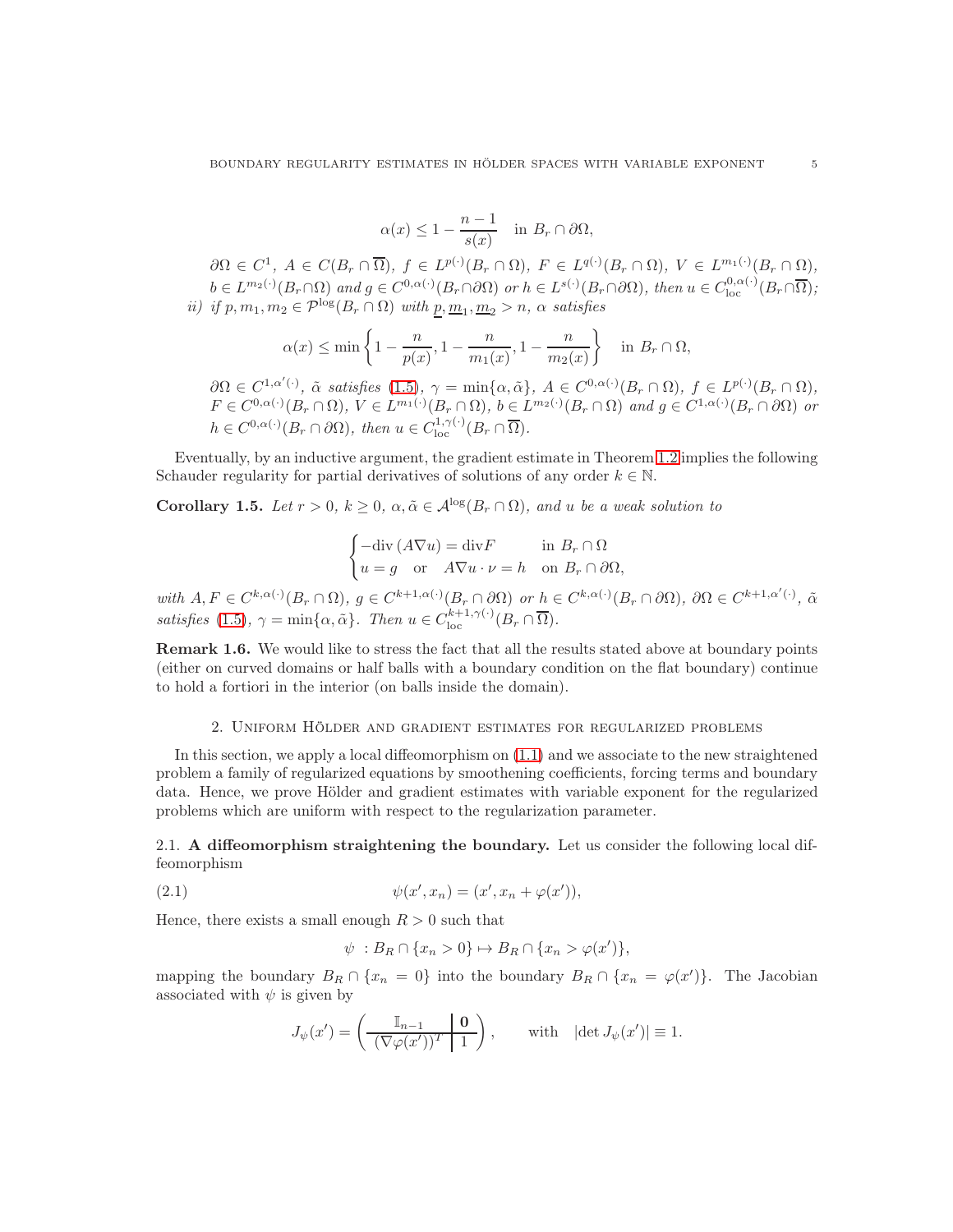#### $6$   $\,$   $\,$  STEFANO VITA

Up to a possible dilation, one can translate the study of  $(1.4)$  into the study of the following problem for  $v = u \circ \psi$ 

$$
\begin{cases}\n-\text{div}\,(M\nabla v) = \tilde{f} + \text{div}\tilde{F} + \tilde{V}v + \tilde{b}\cdot\nabla v & \text{in } B_r^+ = B_r \cap \{x_n > 0\} \\
v = \tilde{g} & \text{or} \quad M\nabla v \cdot \nu = \tilde{h} & \text{on } B_r' = B_r \cap \{x_n = 0\},\n\end{cases}
$$

where the new matrix  $M$  is given by

$$
M = (J_{\psi}^{-1})(A \circ \psi)(J_{\psi}^{-1})^{T},
$$

and

$$
\tilde{f} = f \circ \psi, \qquad \tilde{F} = F \circ \psi, \qquad \tilde{V} = V \circ \psi \qquad \tilde{b} = b \circ \psi \qquad \tilde{g} = g \circ \psi, \qquad \tilde{h} = h \circ \psi.
$$

Now we are going to state some easy preliminary lemmas about product of variable exponent Hölder continuous functions and which show the precise translation of integrability and regularity conditions after the composition with a local diffeomorphism. Although some results have an intersection with [\[7,](#page-28-3) Lemma 4.4], for completeness we repeat them here in a version which will be suitable for our purposes.

**Lemma 2.1.** Let be  $k \in \mathbb{N}$ ,  $\Omega$  a bounded domain in  $\mathbb{R}^n$  and let be  $u \in C^{k,\alpha(\cdot)}(\Omega)$  and  $v \in C^{k,\beta(\cdot)}(\Omega)$ with  $0 < \underline{\alpha} \leq \alpha(x) \leq \overline{\alpha} \leq 1$  and  $0 < \beta \leq \beta(x) \leq \overline{\beta} \leq 1$ . Then the product  $uv \in C^{k,\min{\{\alpha(\cdot),\beta(\cdot)\}}}(\Omega)$ .

*Proof.* Let us procede by induction and let us start with the case  $k = 0$ . Let  $x, y \in \Omega$  with  $0 < |x - y| \leq 1$ . Then

$$
|uv(x) - uv(y)| \leq |v(y)(u(x) - u(y))| + |u(x)(v(x) - v(y))|
$$
  
\n
$$
\leq \sup_{x \in \Omega} |v(x)|c_{\alpha}|x - y|^{\max{\{\alpha(x), \alpha(y)\}}} + \sup_{x \in \Omega} |u(x)|c_{\beta}|x - y|^{\max{\{\beta(x), \beta(y)\}}}
$$
  
\n
$$
\leq C|x - y|^{\min{\{\max{\{\alpha(x), \alpha(y)\}}, \max{\{\beta(x), \beta(y)\}}\}}}
$$
  
\n
$$
\leq C|x - y|^{\max{\{\min{\{\alpha(x), \beta(x)\}}, \min{\{\alpha(y), \beta(y)\}}\}}.
$$

Hence

$$
[uv]_{C^{0,\min\{\alpha(\cdot),\beta(\cdot)\}}(\Omega)}=\sup_{\substack{x,y\in\Omega\\0<|x-y|\leq 1}}\frac{|uv(x)-uv(y)|}{|x-y|^{\max\{\min\{\alpha(x),\beta(x)\},\min\{\alpha(y),\beta(y)\}\}}}<+\infty.
$$

Then let us suppose the result true in the generic case k and let us prove the result in case  $k + 1$ . We are assuming that  $u \in C^{k,\alpha(\cdot)}(\Omega)$  and  $v \in C^{k,\beta(\cdot)}(\Omega)$  implies  $uv \in C^{k,\min{\{\alpha(\cdot),\beta(\cdot)\}}(\Omega)}$ . Let us suppose now that  $u \in C^{k+1,\alpha(\cdot)}(\Omega)$  and  $v \in C^{k+1,\beta(\cdot)}(\Omega)$ . Taken a partial derivative  $D^{\alpha_{k+1}}(uv)$  for  $|\alpha_{k+1}| = k+1$ , then there exists  $i \in \{1, ..., n\}$  and multiindex  $\alpha_k$  with  $|\alpha_k| = k$ , such that

$$
D^{\alpha_{k+1}}(uv) = D^{\alpha_k}(\partial_i(uv)) = D^{\alpha_k}(v\partial_i u) + D^{\alpha_k}(u\partial_i v).
$$

By inductive hypothesis  $v \partial_i u \in C^{k, \alpha(\cdot)}(\Omega)$  and  $u \partial_i v \in C^{k, \beta(\cdot)}(\Omega)$ . So,  $D^{\alpha_{k+1}}(uv)$  is the sum of two functions belonging respectively to  $C^{0,\alpha(\cdot)}(\Omega)$  and  $C^{0,\beta(\cdot)}(\Omega)$ . By trivial inclusion of spaces, we get that  $D^{\alpha_{k+1}}(uv) \in C^{0,\min{\{\alpha(\cdot),\beta(\cdot)\}}}(\Omega)$  which proves the result.

**Lemma 2.2.** If  $\alpha, \beta \in A^{\log}(\Omega)$ , then the pointwise minimum  $\gamma = \min{\alpha, \beta} \in A^{\log}(\Omega)$ .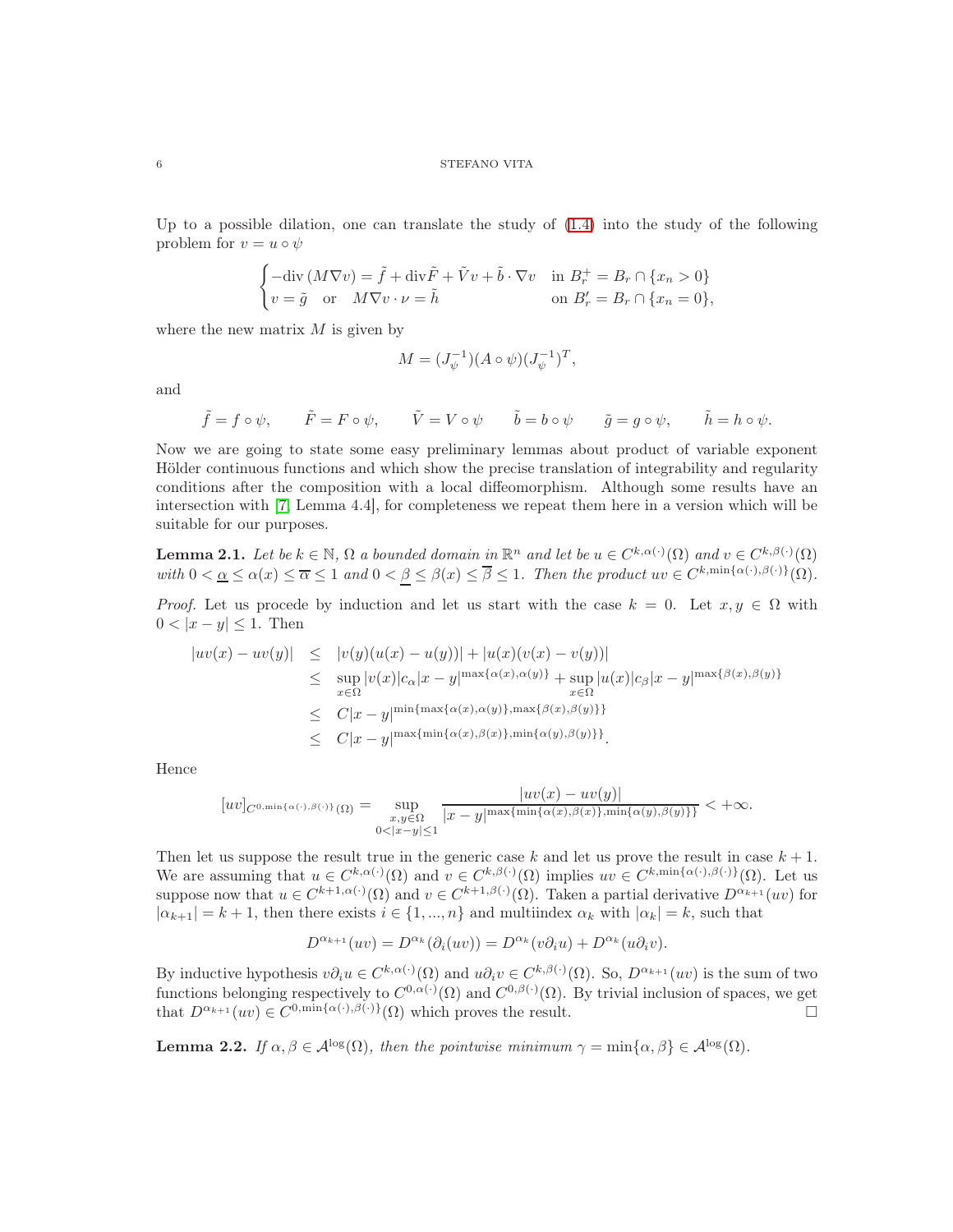*Proof.* Let  $x, y \in \Omega$  with  $x \neq y$ , and let us consider  $|\gamma(x) - \gamma(y)|$ . If  $\gamma(x) = \alpha(x)$  and  $\gamma(y) = \alpha(y)$ or  $\gamma(x) = \beta(x)$  and  $\gamma(y) = \beta(y)$  then we can conclude by log-Hölder continuity of  $\alpha$  or  $\beta$  that

$$
|\gamma(x) - \gamma(y)| \leq c \frac{1}{\log\left(e + \frac{1}{|x-y|}\right)}.
$$

Hence we can assume without loss of generality that  $\gamma(x) = \alpha(x)$  and  $\gamma(y) = \beta(y)$ , which implies that on the segment [x, y] the graphs of the one dimensional restrictions of  $\alpha$  and  $\beta$  (which are continuous) have to cross each other by the intermediate zero theorem; that is, there exists an intermediate point z such that  $\alpha(z) = \beta(z)$  and  $\omega(|x-z|), \omega(|y-z|)$  are both less or equal than  $\omega(|x-y|)$  by the non decreasing monotonicity of the modulus of continuity  $\omega(t) = 1/\log(e + 1/t)$ . Hence,

$$
|\gamma(x) - \gamma(y)| = |\alpha(x) - \beta(y)| \le |\alpha(x) - \alpha(z)| + |\beta(z) - \beta(y)| \le c \frac{1}{\log\left(e + \frac{1}{|x-y|}\right)}.
$$

**Lemma 2.3.** Let  $\psi : \mathbb{R}^n \to \mathbb{R}^n$  be a local diffeomorphism between  $\Omega' = \psi^{-1}\Omega$  and  $\Omega$  such that  $\psi^{-1}$  is Lipschitz continuous in  $\Omega$ . Then

- i) if  $f \in L^{p(\cdot)}(\Omega)$ , then  $f \circ \psi \in L^{p \circ \psi(\cdot)}(\Omega')$ ;
- ii) if  $\psi$  is bi-Lipschitz continuous and  $\text{diam}(\Omega)$ ,  $\text{diam}(\Omega') \leq 1$ , then  $u \in C^{0,\alpha(\cdot)}(\Omega)$  if and only if  $u \circ \psi \in C^{0, \alpha \circ \psi(\cdot)}(\Omega').$

*Proof.* i) Let us compute the modular of  $f \circ \psi$ 

$$
\rho_{\Omega'}^{p \circ \psi}(f \circ \psi) = \int_{\Omega'} |f \circ \psi(y)|^{p \circ \psi(y)} dy
$$
  
\n
$$
= \int_{\Omega} |f \circ \psi(\psi^{-1}(x))|^{p \circ \psi(\psi^{-1}(x))} |\det J_{\psi^{-1}}(x)| dx
$$
  
\n
$$
\leq \sup_{\Omega} |\det J_{\psi^{-1}}| \rho_{\Omega}^p(f) < +\infty.
$$

ii) Let us consider the variable exponent Hölder seminorm of  $u \circ \psi$ 

$$
[u \circ \psi]_{C^{0,\alpha\circ\psi(\cdot)}(\Omega')} = \sup_{\substack{x,y \in \Omega' \\ x \neq y}} \frac{|u \circ \psi(x) - u \circ \psi(y)|}{|x - y|^{\alpha\circ\psi(x)}}
$$
  

$$
= \sup_{\substack{\overline{x}, \overline{y} \in \Omega \\ \psi^{-1}(\overline{x}) \neq \psi^{-1}(\overline{y})}} \frac{|u(\overline{x}) - u(\overline{y})|}{|\psi^{-1}(\overline{x}) - \psi^{-1}(\overline{y})|^{\alpha(\overline{x})}}
$$
  

$$
\leq C \sup_{\substack{\overline{x}, \overline{y} \in \Omega \\ \overline{x} \neq \overline{y}}} \frac{|u(\overline{x}) - u(\overline{y})|}{|\overline{x} - \overline{y}|^{\alpha(\overline{x})}} = C[u]_{C^{0,\alpha(\cdot)}(\Omega)},
$$

where in the last inequality above we have used the Lipschitz continuity and bijectivity of  $\psi$ . We remark that the condition on diameters of  $\Omega, \Omega'$  allows us to avoid the condition of closeness of points  $|x-y| \leq 1$  in the definition of the seminorm. Then, using the Lipschitz continuity of  $\psi^{-1}$ we can obtain the other implication.  $\Box$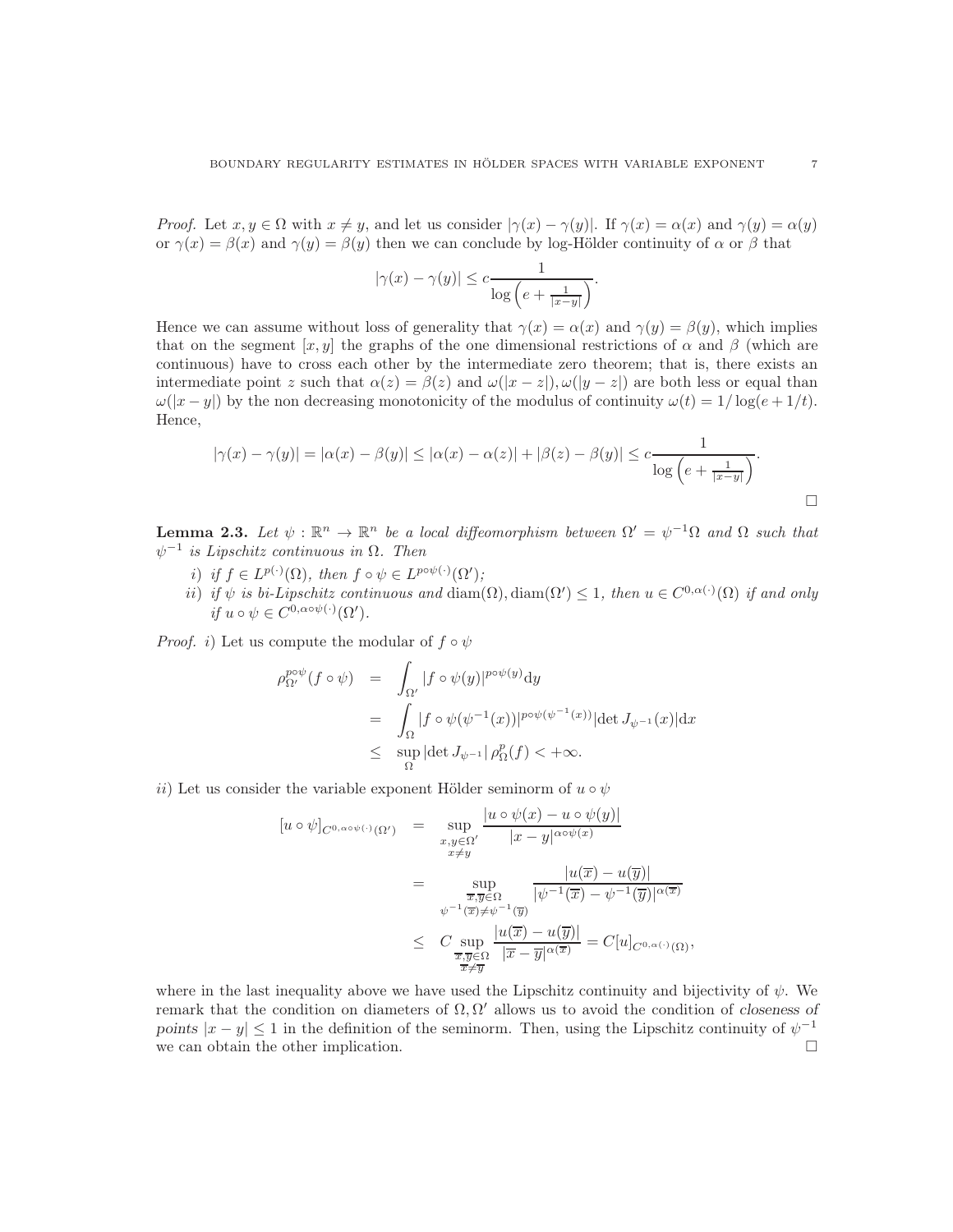## $8$   $\,$   $\,$  STEFANO VITA

We would like to remark here that our local diffeomorphism  $\psi$  in [\(2.1\)](#page-4-0) can be set between two domains with diameter less or equal than 1. Moreover  $\psi$  is bi-Lipschitz continuous with  $|\det J_{\psi}| = |\det J_{\psi^{-1}}| \equiv 1$  (the Lipschitz constant is  $L = 1$ ) and hence  $\psi$  is also an isometry between variable exponent Lebesgue/Hölder spaces and the related ones with exponents obtained after the composition with the diffeomorphism itself.

Nevertheless, if  $\partial\Omega \in C^{k,\alpha'(\cdot)}$  for some integer  $k \geq 1$ , then  $\psi^{-1} \in C^{k,\tilde{\alpha}(\cdot)}$  with  $\tilde{\alpha}$  given in [\(1.5\)](#page-2-2). This means also that, if  $A \in C^{k-1, \alpha(\cdot)}(B_r \cap \Omega)$  then  $M \in C^{k-1, \gamma \circ \psi(\cdot)}(B_r^+)$ , where  $\gamma = \min\{\alpha, \tilde{\alpha}\}.$ 

Of course, log-Hölder continuity of exponents is preserved after composition with  $\psi$  ( $p \in$  $\mathcal{P}^{\log}(B_r \cap \Omega) \iff p \circ \psi \in \mathcal{P}^{\log}(B_r^+)$  and  $\alpha \in \mathcal{A}^{\log}(B_r \cap \Omega) \iff \alpha \circ \psi \in \mathcal{A}^{\log}(B_r^+)$ ), and the same happens with pointwise inequalities between exponents, for example

$$
\alpha(x) \le 2 - \frac{n}{p(x)} \quad \text{in } B_r \cap \Omega \quad \iff \quad \alpha(\psi(y)) \le 2 - \frac{n}{p(\psi(y))} \quad \text{in } B_r^+.
$$

Thanks to the lemmas and remarks stated in this section we are in position to claim the following proposition: Theorem [1.1](#page-3-1) and Theorem [1.2](#page-3-0) imply respectively Corollary [1.4](#page-3-2) part  $i$ ) and  $ii$ .

Proof of "Theorem [1.1](#page-3-1)  $\Rightarrow$  Corollary [1.4](#page-3-2) part i)" and of "Theorem [1.2](#page-3-0)  $\Rightarrow$  Corollary 1.4 part ii)". Now we are going to show how to translate boundary regularity estimates for the straightened problem into boundary local regularity for the original curved problem:

- i) when the coefficients matrix A is continuous and the boundary  $\partial\Omega$  is locally  $C^1$ , then  $\psi^{-1} \in$  $C^1$  and the coefficients of M are continuous. Therefore, if we obtain  $C^{0,\alpha o\psi(\cdot)}_{\text{loc}}(B_r^+\cup B_r')$ . regularity for v, then it translates into  $C^{0,\alpha(\cdot)}_{\text{loc}}(B_r \cap \overline{\Omega})$ -regularity for u through composition with  $\psi^{-1} \in C^1$ . In other words, Theorem [1.1](#page-3-1) implies Corollary [1.4](#page-3-2) part *i*);
- ii) when the coefficients matrix A is  $\alpha(\cdot)$ -Hölder continuous and the boundary  $\partial\Omega$  is locally  $C^{1,\alpha'(\cdot)}$ , then  $\psi^{-1} \in C^{1,\tilde{\alpha}(\cdot)}$  and the coefficients of M are  $C^{0,\gamma\circ\psi(\cdot)}(B_r^+)$ . Therefore, if we obtain  $C_{\text{loc}}^{1,\gamma\circ\psi(\cdot)}(B_r^+\cup B_r')$ -regularity for v, then it translates into  $C_{\text{loc}}^{1,\gamma(\cdot)}(B_r\cap\overline{\Omega})$ -regularity for u. This is due to the fact that

$$
\nabla u = \nabla v(\psi^{-1}) \cdot J_{\psi^{-1}}
$$

is the product of a  $C^{0,\gamma(\cdot)}_{loc}(B_r \cap \overline{\Omega})$  and a  $C^{0,\tilde{\alpha}(\cdot)}_{loc}(B_r \cap \overline{\Omega})$  functions. In other words, Theorem [1.2](#page-3-0) implies Corollary [1.4](#page-3-2) part  $ii$ ).

 $\Box$ 

<span id="page-7-0"></span>2.2. A family of regularized problems. First of all, we would like to recall the standard definition of weak solution to problem [\(1.6\)](#page-2-1). In case of Dirichlet boundary conditions a function  $u \in H^1(B_r^+)$  is a weak solution to [\(1.6\)](#page-2-1) if for any test function  $\phi \in C_c^{\infty}(B_r^+)$ 

$$
\int_{B_r^+} A \nabla u \cdot \nabla \phi = \int_{B_r^+} f \phi + \int_{B_r^+} F \cdot \nabla \phi + \int_{B_r^+} V u \phi + \int_{B_r^+} b \cdot \nabla u \phi.
$$

Additionally we ask that Tru, which is an element in  $H^{1/2}(\partial B_r^+)$ , coincides with g on  $B'_r$ . In case of Neumann boundary conditions, a weak solution to [\(1.6\)](#page-2-1) satisfies for any test function  $\phi \in C_c^{\infty}(B_r^+ \cup B'_r)$ 

$$
\int_{B_r^+} A \nabla u \cdot \nabla \phi = \int_{B_r^+} f \phi + \int_{B_r^+} F \cdot \nabla \phi + \int_{B_r^+} V u \phi + \int_{B_r^+} b \cdot \nabla u \phi + \int_{B_r'} h \phi.
$$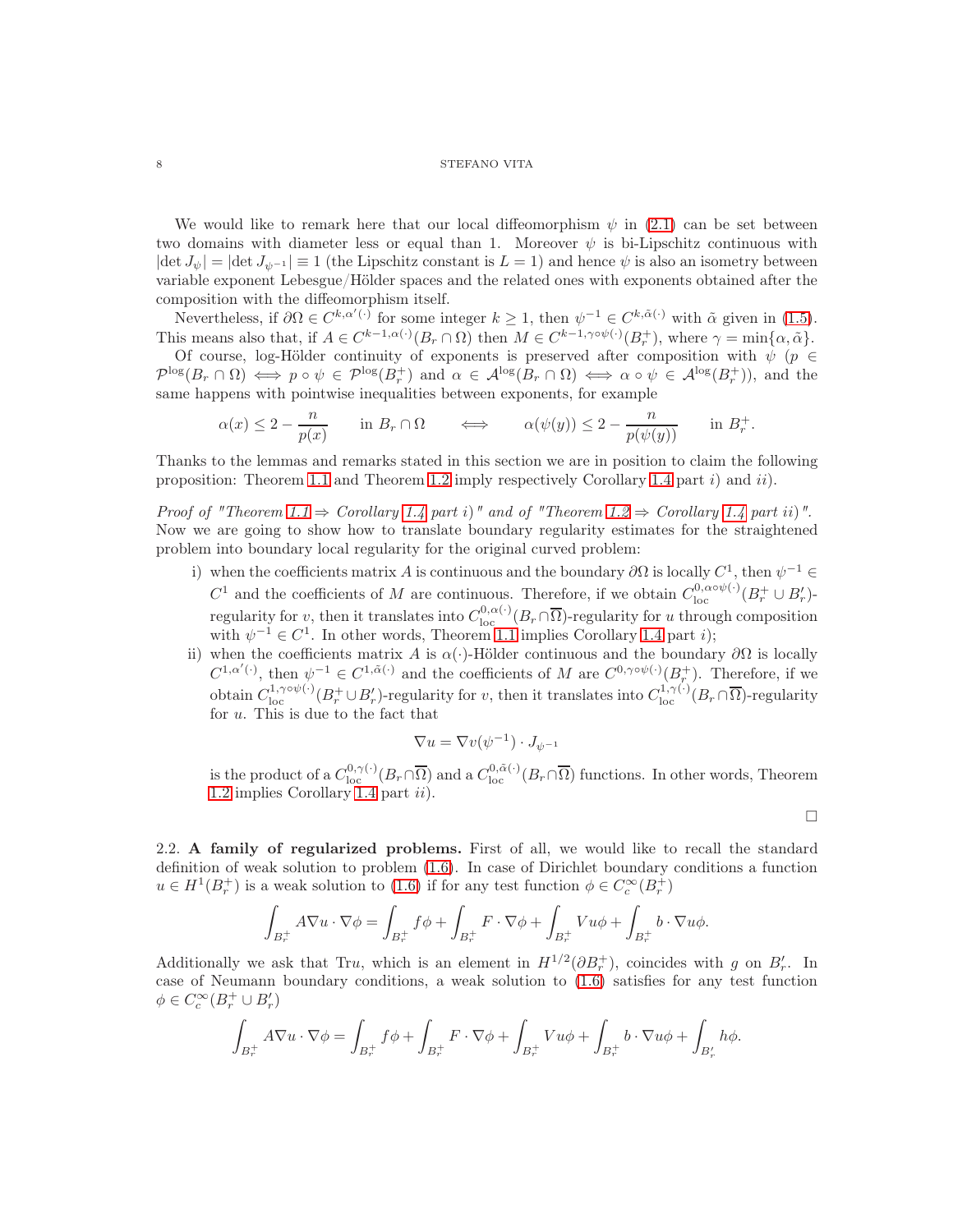It is not our interest to write precisely what the minimal conditions on the data are in order to give sense to the above definition. We just would like to observe that the integrability and regularity assumptions that we will make on the data are amply sufficient to guarantee the validity of the weak formulation of the problem [\(1.6\)](#page-2-1).

In this section we are going to introduce a family of regularized problems related to [\(1.6\)](#page-2-1). This regularization is done by convolving variable coefficients and the given data which belongs to variable exponent Hölder spaces with a standard family of mollifiers and instead approximating the given data which belongs to variable exponent Lebesgue spaces using some density result of smooth functions in the space.

Every time we are considering some data in a variable exponent Hölder space of the half ball  $B_r^+$  (or variable coefficients), imagine to extend this function across  $\{x_n = 0\}$  in an even way. This operation is merely technical, does not affect the given regularity and allows to define the convolution up to the flat boundary. In fact, this way we can ensure uniform convergence of mollifications of our data to the data themselves on the compact  $B_{\overline{r}}^+$  with  $0 < \overline{r} < r$ . Let

<span id="page-8-0"></span>(2.2) 
$$
A_{\varepsilon}(x) = (a_{ij}^{\varepsilon}(x))_{i,j=1}^n, \quad \text{with} \quad a_{ij}^{\varepsilon}(x) = a_{ij} * \overline{\eta}_{\varepsilon}(x) = \int_{\mathbb{R}^n} \overline{\eta}(t) a_{ij}(x - \varepsilon t) dt,
$$

where  $\overline{\eta} \in C_c^{\infty}(\mathbb{R}^n)$  is a nonnegative radially decreasing cut-off function with  $\int_{\mathbb{R}^n} \overline{\eta} = 1$  and the standard family of mollifiers is given by

$$
\overline{\eta}_{\varepsilon}(x) = \frac{1}{\varepsilon^n} \overline{\eta} \left( \frac{x}{\varepsilon} \right).
$$

For example we can imagine that  $\text{supp}\bar{\eta} = B_1$ . The mollifications defined above are well defined and smooth  $A_{\varepsilon} \in C^{\infty}(\overline{B_{\overline{r}}})$  in any fixed ball with radius  $0 < \overline{r} < r$  provided that  $0 < \varepsilon \leq \overline{\varepsilon}$  for a certain  $\overline{\varepsilon}$  which depends on  $\overline{r}$  ( $\overline{\varepsilon} \searrow 0$  as  $\overline{r} \nearrow r$ ). Moreover, if for example  $A \in C(B_r)$  then  $A_{\varepsilon} \to A$ uniformly in  $\overline{B_{\overline{r}}}.$ 

We define in the same way  $F_{\varepsilon}$  when  $F \in C^{0,\alpha(\cdot)}(B_r^+)$ . Nevertheless, for the Dirichlet boundary data g and the Neumann boundary data h (in case we are assuming  $h \in C^{0,\alpha(\cdot)}(B'_r)$ ) we define  $g_{\varepsilon}, h_{\varepsilon}$  by convolution with a standard family of mollifiers in  $\mathbb{R}^{n-1}$ ; that is, for instance

(2.3) 
$$
g_{\varepsilon}(x') = g * \tilde{\eta}_{\varepsilon}(x') = \int_{\mathbb{R}^{n-1}} \tilde{\eta}(t) g(x' - \varepsilon t) dt
$$

where  $\tilde{\eta} \in C_c^{\infty}(\mathbb{R}^{n-1})$  is a nonnegative radially decreasing cut-off function with  $\int_{\mathbb{R}^{n-1}} \tilde{\eta} = 1$  and

<span id="page-8-1"></span>
$$
\tilde{\eta}_{\varepsilon}(x') = \frac{1}{\varepsilon^{n-1}} \tilde{\eta}\left(\frac{x'}{\varepsilon}\right).
$$

Now we are going to present the key lemma for regularization in variable exponent Hölder spaces. The result below ensures a uniform boundedness in variable exponent Hölder spaces for the family of mollifications, even if such spaces are not translation invariant. The main idea is the following: there are two scales of infinitesimals which are independent; they are the distance between points  $|x - y|$  and the parameter of mollification  $\varepsilon$ . When the relationship between the two scales is  $|x-y| \gtrsim \varepsilon$ , then the translated point  $x-\varepsilon t$  is not "too far" from x and the log-Hölder continuity of  $\alpha$  is enough to control the difference  $(\alpha(x - \varepsilon t) - \alpha(x)) \log |x - y|$ . Otherwise, when  $|x-y| \lesssim \varepsilon$ , the translation above can not be controlled without the help of the Lipschitz continuity of the cut-off function.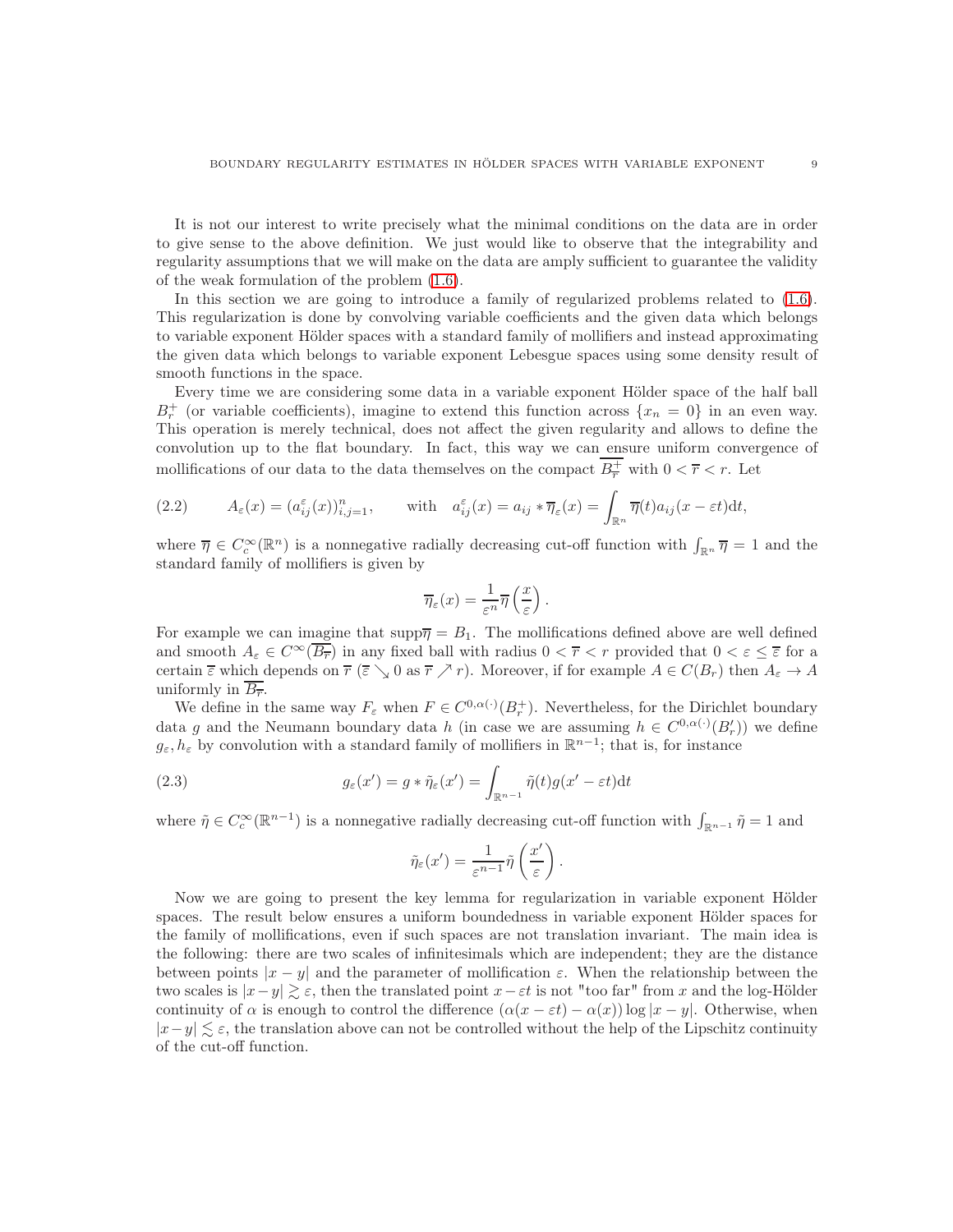<span id="page-9-0"></span>**Lemma 2.4.** Let  $0 < \overline{r} < r \leq 1/2$ ,  $k \in \mathbb{N}$ ,  $0 < \varepsilon \leq \overline{\varepsilon}(\overline{r}) < 1$  and  $\alpha \in \mathcal{A}^{\log}(B_r)$ . If  $u \in C^{k, \alpha(\cdot)}(B_r)$ , then mollifications  $u_{\varepsilon} = u * \overline{\eta}_{\varepsilon}$  defined in [\(2.2\)](#page-8-0) satisfy the following

$$
||u_{\varepsilon}||_{C^{k,\alpha(\cdot)}(B_{\overline{r}})} \leq c,
$$

for a constant  $c > 0$  which does not depend on  $\varepsilon \leq \overline{\varepsilon}$ .

*Proof.* It is enough to prove the statement in case  $k = 0$ , then the same reasoning applies also to partial derivatives of any order. The uniform  $L^{\infty}$  bound is trivial, in fact for  $x \in B_{\overline{r}}$ 

$$
|u_{\varepsilon}(x)| \leq \int_{\mathbb{R}^n} \overline{\eta}(t) |u(x - \varepsilon t)| dt \leq ||u||_{L^{\infty}(B_r)}.
$$

Now we want to estimate uniformly in  $\varepsilon$  the  $\alpha(\cdot)$ -Hölder seminorm of  $u_{\varepsilon}$  in  $B_{\overline{r}}$ . Hence, for any triplet  $(x, y, \varepsilon) \in B_{\overline{r}} \times B_{\overline{r}} \times (0, \overline{\varepsilon}) =: A$ , we have that it belongs to one of the following two subsets

$$
A_1 = \{(x, y, \varepsilon) \in A \; : \; |\log|x - y|| \ge \frac{n+1}{1 - \overline{\alpha}} |\log \varepsilon| \}
$$

or

$$
A_2 = \{(x, y, \varepsilon) \in A \; : \; |\log|x - y|| < \frac{n+1}{1 - \overline{\alpha}} |\log \varepsilon| \}.
$$

If we have a triplet in  $A_1$ , we use the Lipschitz continuity of  $\overline{\eta}$  in the estimate below

$$
|u_{\varepsilon}(x) - u_{\varepsilon}(y)| \leq \int_{\mathbb{R}^n} |\overline{\eta}_{\varepsilon}(x - t) - \overline{\eta}_{\varepsilon}(y - t)| \cdot |u(t)| dt
$$
  
\n
$$
\leq \frac{c|x - y|}{\varepsilon^{n+1}}
$$
  
\n
$$
= c|x - y|^{\alpha(x)} |x - y|^{\overline{\alpha} - \alpha(x)} \frac{|x - y|^{1 - \overline{\alpha}}}{\varepsilon^{n+1}}
$$
  
\n
$$
\leq c|x - y|^{\alpha(x)} \leq c|x - y|^{\max{\alpha(x), \alpha(y)}}
$$

where in the previous estimates we used the condition which characterizes  $A_1$  in order to bound uniformly  $\frac{|x-y|^{1-\alpha}}{\varepsilon^{n+1}} \leq 1$ , and in the last inequality we used the log-Hölder continuity of exponent  $\alpha$ . In fact, if  $\alpha(x) = \max{\{\alpha(x), \alpha(y)\}}$  we have done, otherwise we can bound uniformly

$$
(\alpha(x) - \alpha(y)) \log |x - y| = |\alpha(x) - \alpha(y)| \cdot |\log |x - y|| \le \omega(|x - y|) |\log |x - y|| \le c.
$$

If we have a triplet in  $A_2$ , we notice that

$$
\omega(\varepsilon)|\log|x-y||<\frac{n+1}{1-\overline{\alpha}}\omega(\varepsilon)|\log\varepsilon|\leq c.
$$

Hence, we show that there exists a positive constant independent from  $t \in \text{supp} \overline{\eta} = B_1$  and from the triplet such that

$$
|x-y|^{\alpha(x-\varepsilon t)} \le c|x-y|^{\alpha(x)}.
$$

If  $\alpha(x - \varepsilon t) > \alpha(x)$  the inequality is trivial. Otherwise, it is enough to estimate uniformly

$$
(\alpha(x-\varepsilon t)-\alpha(x))\log|x-y|=|\alpha(x-\varepsilon t)-\alpha(x)|\cdot|\log|x-y||\leq\omega(\varepsilon|t|)\cdot|\log|x-y||\leq\omega(\varepsilon)\cdot|\log|x-y||\leq c.
$$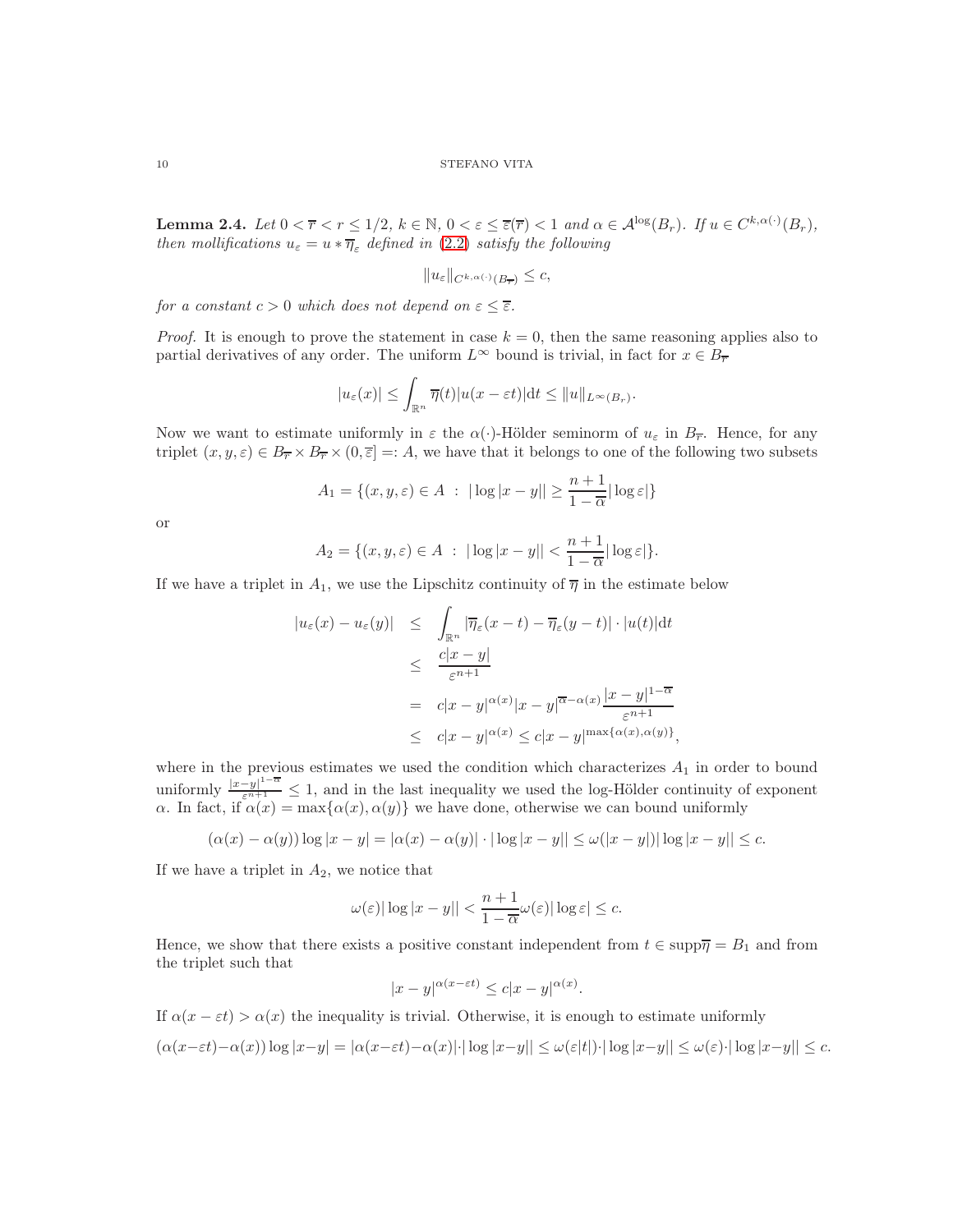Hence, we can conclude that

$$
|u_{\varepsilon}(x) - u_{\varepsilon}(y)| \leq \int_{\mathbb{R}^n} \overline{\eta}(t) |u(x - \varepsilon t) - u(y - \varepsilon t)| dt
$$
  
\n
$$
\leq c \int_{\mathbb{R}^n} \overline{\eta}(t) |x - y|^{\max\{\alpha(x - \varepsilon t), \alpha(y - \varepsilon t)\}} dt
$$
  
\n
$$
= c \int_{\mathbb{R}^n} \overline{\eta}(t) |x - y|^{\alpha(x - \varepsilon t)} dt
$$
  
\n
$$
\leq c |x - y|^{\alpha(x)} \leq c |x - y|^{\max\{\alpha(x), \alpha(y)\}}.
$$

Above we have assumed without loss of generality that  $\alpha(x - \varepsilon t) = \max{\alpha(x - \varepsilon t), \alpha(y - \varepsilon t)}$ , otherwise one can change the roles of x and y.  $\square$ 

The idea now is to regularize the data which belong to variable exponent Lebesgue spaces by [\[10,](#page-28-8) Theorem 3.4.12]; that is, density of  $C_c^{\infty}(\Omega)$  in  $L^{p(\cdot)}(\Omega)$  where  $\Omega$  is open. Hence, when forcing terms, fields, potentials and drifts  $f, F, V, b$  belong to certain variable exponent Lebesgue spaces  $L^{p(\cdot)}(B_r^+)$ , then we define sequences of functions  $f_k, F_k, V_k, b_k$  in  $C_c^{\infty}(B_r^+)$  strongly converging in the Lebesgue spaces. When  $h \in L^{s(\cdot)}(B'_r)$ , then we define a sequence of functions  $h_k$  in  $C_c^{\infty}(B'_r)$ strongly converging in the Lebesgue space.

2.2.1. The regularization for Hölder estimates. We are dealing here with given data which satisfy integrability and regularity conditions in Theorem [1.1.](#page-3-1) Hence, as  $k \to +\infty$  we consider a sequence  $\varepsilon_k \to 0^+$ . Along such a sequence we study problems

<span id="page-10-0"></span>(2.4) 
$$
\begin{cases}\n-\text{div}\left(A_{\varepsilon_k}\nabla u_k\right) = f_k + \text{div}F_k + V_k u_k + b_k \cdot \nabla u_k & \text{in } B_r^+ \\
u_k = g_{\varepsilon_k} & \text{or } A_{\varepsilon_k}\nabla u_k \cdot \nu = h_k & \text{on } B'_r,\n\end{cases}
$$

where  $f_k, F_k, V_k, b_k, h_k$  are sequences of smooth functions which strongly converges in the right variable exponent Lebesgue spaces to  $f, F, V, b, h$ , while  $A_{\varepsilon_k}, g_{\varepsilon_k}$  are mollifications of  $A, g$  as in [\(2.2\)](#page-8-0) and [\(2.3\)](#page-8-1).

**Remark 2.5.** We would like to notice here that weak solutions to  $(2.4)$  are uniformly-in-k locally bounded by Moser iterations assuming the integrability and regularity conditions on data given in Theorem [1.1.](#page-3-1) This can be done by Sobolev and trace inequalities, using the fact that the quadratic forms related to coefficients  $A_{\varepsilon_k}$  are equivalent norms in the Sobolev space uniformlyin-k. Nonetheless, we remark here that the space  $L^{p(\cdot)}$  trivially embeds into  $L^{\underline{p}}$  and  $C^{0,\alpha(\cdot)}$  into  $C^{0,\underline{\alpha}}$ . In other words, it is very easy to check that there exists a uniform-in-k constant such that (2.5)

<span id="page-10-1"></span>
$$
||u_k||_{L^{\infty}(B_{r/2}^+)} \leq c \left( ||u_k||_{L^2(B_r^+)} + ||f_k||_{L^{p(\cdot)}(B_r^+)} + ||F_k||_{L^{q(\cdot)}(B_r^+)} + \begin{cases} ||g_{\varepsilon_k}||_{C^{0,\alpha(\cdot)}(B_r')} & \text{or} \\ ||h_k||_{L^{s(\cdot)}(B_r')}\end{cases}\right).
$$

For this reason, without loss of generality we will always assume a uniform-in-k  $L^{\infty}$ -bound for weak solutions to  $(2.4)$ . We notice that the constant in  $(2.5)$  depends on the norms of the potential and transport terms and so is uniform if we assume uniform bounds  $||V_k||_{L^{m_1(\cdot)}(B_r^+)} \leq c_1$  and  $||b_k||_{L^{m_2(\cdot)}(B_r^+)} \leq c_2$ . For the requirement  $\underline{m}_2 > n$  we refer to [\[27\]](#page-29-1). For the sharp requirement  $s > n - 1$  we refer for example to [\[22,](#page-29-2) Proposition 2.6. (i)].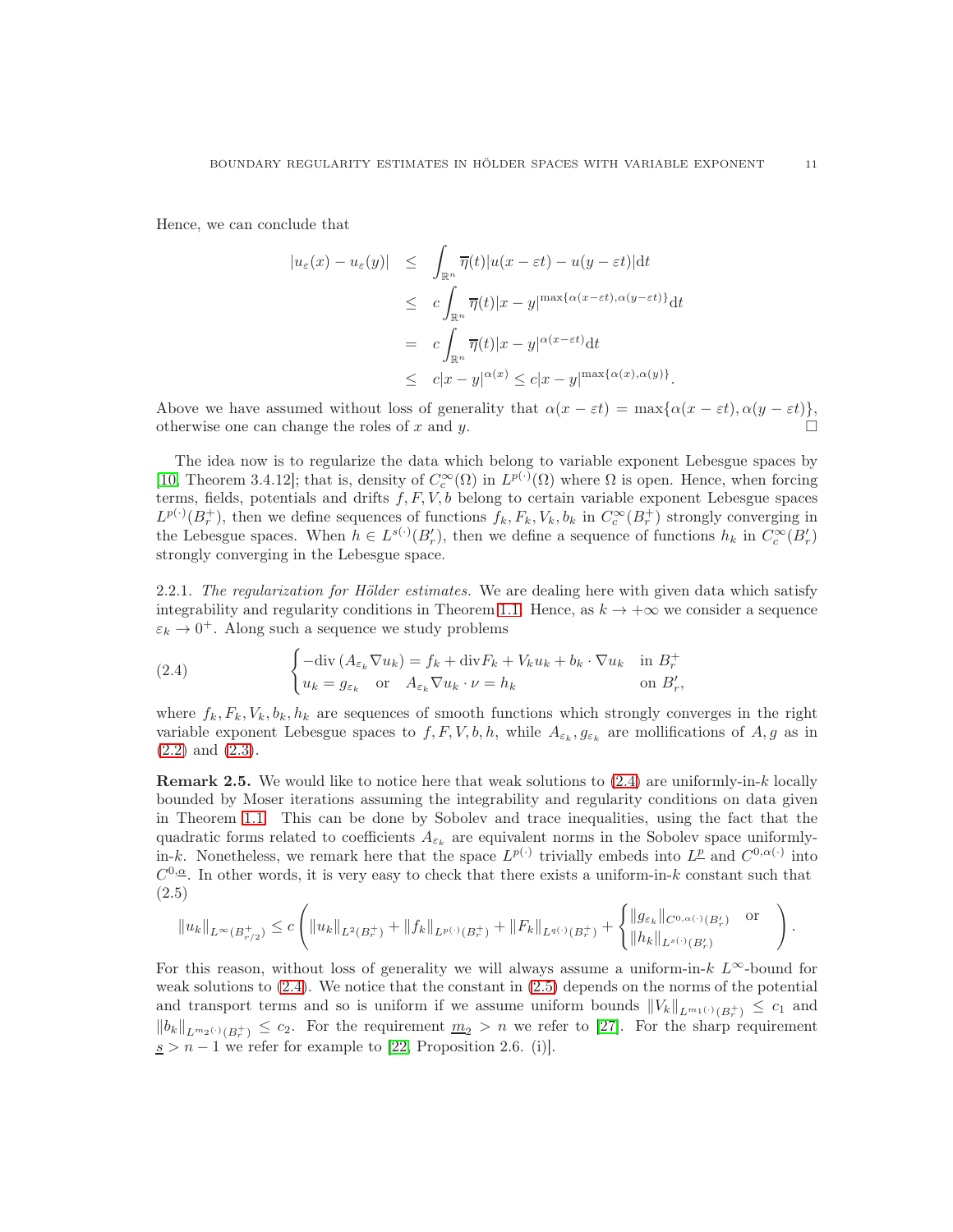Hence, solutions to [\(2.4\)](#page-10-0) satisfy the suboptimal estimate (2.6)

<span id="page-11-0"></span>
$$
||u_k||_{C^{0,\alpha(\cdot)}(B_{r/2}^+)} \leq c \left( ||u_k||_{L^{\infty}(B_r^+)} + ||f_k||_{L^{p(\cdot)}(B_r^+)} + ||F_k||_{L^{q(\cdot)}(B_r^+)} + \begin{cases} ||g_{\varepsilon_k}||_{C^{0,\alpha(\cdot)}(B_r')} & \text{or} \\ ||h_k||_{L^{s(\cdot)}(B_r')} & \end{cases} \right),
$$

with a constant which depends on  $||V_k||_{L^{m_1(\cdot)}(B_r^+)}$  and  $||b_k||_{L^{m_2(\cdot)}(B_r^+)}$  and possibly is not uniform in k. This kind of estimate, fixed  $k > 0$ , is implied by classical boundary regularity results for second order uniformly elliptic equations in divergence form with smooth coefficients and data (this is usually done by "freezing the coefficients" and passing to constant ones, see for instance [\[21,](#page-29-3) Chapter 6], [\[5\]](#page-28-11) or [\[19\]](#page-29-4)). In the following result, we are going to prove that actually the constant in the estimate above [\(2.6\)](#page-11-0) can be taken uniform as  $k \to +\infty$ . The proof is based on a contradiction argument involving a blow-up procedure and a Liouville type theorem for harmonic functions (this kind of argument is very well known and we refer to [\[17,](#page-29-5) Chapter 2] for a nice and clear overview of the technique).

<span id="page-11-1"></span>**Proposition 2.6.** As  $k \to +\infty$  let  $\{u_k\}$  be a family of solutions to [\(2.4\)](#page-10-0) in  $B_r^+$  with  $r \leq 1/2$ . Let  $p, q, m_1, m_2 \in \mathcal{P}^{\log}(B_r^+)$  with  $\underline{p}, \underline{m}_1 > \frac{n}{2}, \underline{q}, \underline{m}_2 > n$ . Let  $s \in \mathcal{P}^{\log}(B_r')$  with  $\underline{s} > n - 1$ . Let  $||V_k||_{L^{m_1(\cdot)}(B_r^+)} \leq c_1$  and  $||b_k||_{L^{m_2(\cdot)}(B_r^+)} \leq c_2$ . Let also  $\alpha \in \mathcal{A}^{\log}(B_r^+)$  with  $(1.7)$ . Then, there exists a positive constant independent from  $k$  such that  $(2.6)$  holds true.

*Proof.* Without loss of generality we can assume the existence of a uniform constant  $c > 0$  as  $k \to +\infty$  such that the terms in the right hand side in [\(2.6\)](#page-11-0) are uniformly bounded; that is,

$$
||u_k||_{L^{\infty}(B_r^+)} + ||f_k||_{L^{p(\cdot)}(B_r^+)} + ||F_k||_{L^{q(\cdot)}(B_r^+)} + \begin{cases} ||g_{\varepsilon_k}||_{C^{0,\alpha(\cdot)}(B_r')} & \text{or} \\ ||h_k||_{L^{s(\cdot)}(B_r')} & \leq c. \end{cases}
$$

If this is not the case, the thesis is trivially satisfied. We have already assumed that

$$
||V_k||_{L^{m_1(\cdot)}(B_r^+)} + ||b_k||_{L^{m_2(\cdot)}(B_r^+)} \leq c.
$$

Step 1: the contradiction argument. We argue by contradiction; that is, there exists  $\alpha \in \mathbb{R}$  $\mathcal{A}^{\log}(B_r^+)$  with [\(1.7\)](#page-3-3), and a subsequence of solutions (always denoted by  $\{u_k\}$ ) to [\(2.4\)](#page-10-0) such that

$$
\|\eta u_k\|_{C^{0,\alpha(\cdot)}(B_r^+)}\to+\infty,
$$

where the function  $\eta \in C_c^{\infty}(B_r)$  is a radial decreasing cut-off function such that  $\eta \equiv 1$  in  $B_{r/2}$ ,  $0 \leq \eta \leq 1$  in  $B_r$  and supp $\eta := B = B_{3r/4}$ . Moreover we can take  $\eta \in C^{0,1}(B)$  such that  $\eta(z) \leq \ell \text{dist}(z, \partial B)$  where  $\ell$  is the Lipschitz constant. Hence, we are supposing that

$$
\max_{\substack{z,\zeta\in B_r^+\\z\neq\zeta}}\frac{|\eta u_k(z)-\eta u_k(\zeta)|}{|z-\zeta|^{\alpha(z)}}=L_k\to+\infty.
$$

We can assume that  $L_k$  is attained by a couple of points  $z_k, \zeta_k \in B \cap \{x_n \geq 0\}$  and we call  $r_k := |z_k - \zeta_k|$ . Hence  $\lim_{k \to \infty} f_{\infty,k}(\zeta) = \lim_{k \to \infty} (f_{\infty})$ 

$$
\frac{|\eta u_k(z_k) - \eta u_k(\zeta_k)|}{|z_k - \zeta_k|^{\alpha(z_k)}} = L_k.
$$

Using the  $L^{\infty}$  bound of the  $u_k$ 's and the Lipschitz continuity of  $\eta$ , one can easily show that i)  $r_k \rightarrow 0$ ,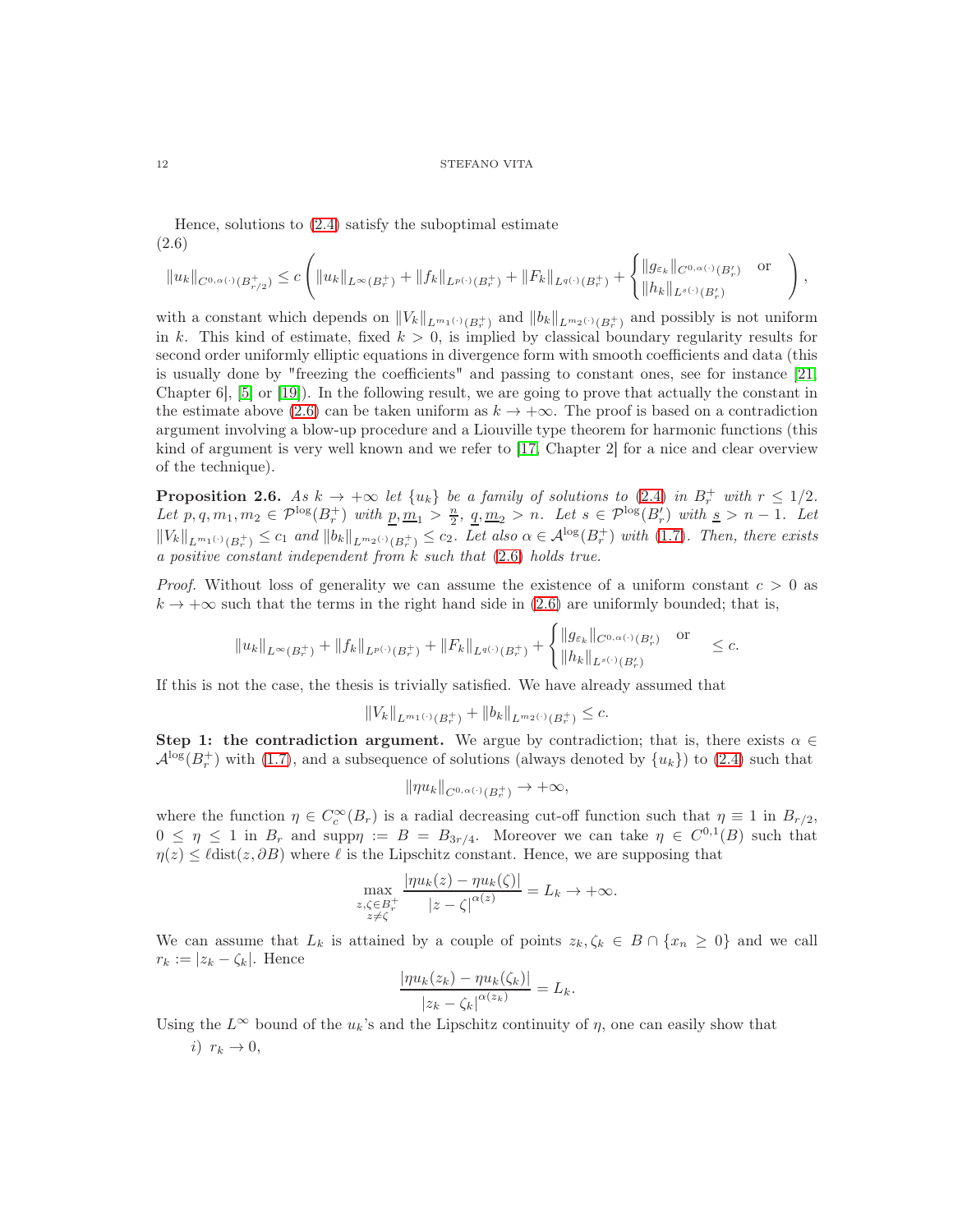*ii*) 
$$
\frac{\text{dist}(z_k, \partial^+ B^+)}{r_k} \to +\infty
$$
 and  $\frac{\text{dist}(\zeta_k, \partial^+ B^+)}{r_k} \to +\infty$ ,

where  $B^+ = B^+_{3r/4}$  and  $\partial^+ B^+ = \partial B_{3r/4} \cap \{x_n > 0\}$ . In fact, since  $r_k = |z_k - \zeta_k| \leq 2r \leq 1$ , point  $i)$  is implied by

$$
L_k = \frac{|\eta u_k(z_k) - \eta u_k(\zeta_k)|}{r_k^{\alpha(z_k)}} \le \frac{c}{r_k^{\overline{\alpha}}}.
$$

For  $ii)$  one can reason in the same way using also Lipschitz continuity of  $\eta$ . Step 2: the blow-up sequences. Let us define

$$
v_k(z) = \frac{\eta u_k(\hat{z}_k + r_k z) - \eta u_k(\hat{z}_k)}{L_k r_k^{\alpha(z_k)}}, \qquad w_k(z) = \frac{\eta(\hat{z}_k)(u_k(\hat{z}_k + r_k z) - u_k(\hat{z}_k))}{L_k r_k^{\alpha(z_k)}},
$$

with

<span id="page-12-0"></span>
$$
z \in B(k) := \frac{B^+ - \hat{z}_k}{r_k},
$$

and  $\hat{z}_k \in B \cap \{x_n \geq 0\}$  to be determined. We will take in any case  $\hat{z}_k = (z'_k, \hat{z}_{k,n})$ , where  $z_k = (z'_k, z_{k,n})$ . At this point, since  $z_k \in B \cap \{x_n \geq 0\}$ , then the following quantity has a sign  $(z.7)$   $\frac{z_{k,n}}{z_{k,n}}$  $\frac{\kappa, n}{r_k} \geq 0.$ 

$$
\frac{r_k}{r_k}
$$

There are two cases:

**Case 1 :** the term in [\(2.7\)](#page-12-0) is unbounded, then we choose  $\hat{z}_{k,n} = z_{k,n}$ . In other words,  $\hat{z}_k = z_k$ ; **Case 2 :** the term in [\(2.7\)](#page-12-0) is bounded, then we choose  $\hat{z}_{k,n} = 0$ . In other words,  $\hat{z}_k = (z'_k, 0)$ ;

Now we want to understand the limit set  $B(\infty) = \lim_{k \to +\infty} B(k)$ . This limit of sets must be understood in the following way:  $z \in B(\infty)$  if there exists  $k_0$  such that  $z \in B(k)$  for any  $k > k_0$ . The blow-up domain  $B(k)$  can be expressed as the following intersection

$$
B(k) = \frac{B - \hat{z}_k}{r_k} \cap \frac{\{x_n > 0\} - \hat{z}_k}{r_k} = B_{\frac{3}{4r_k}}\left(-\frac{\hat{z}_k}{r_k}\right) \cap H_k,
$$

with

$$
H_k = \left\{ x_n > -\frac{\hat{z}_{k,n}}{r_k} \right\}.
$$

First, we observe that

$$
B_{\frac{3}{4r_k}}\left(-\frac{\hat{z}_k}{r_k}\right)\longrightarrow \mathbb{R}^n.
$$

This is due to the fact that

$$
B_{\frac{\text{dist}(\hat{z}_k,\partial^+ B^+)}{2}} \subset B - \hat{z}_k
$$

and hence, using ii), one has the result. In fact, in **Case 1** this is immediate by the choice  $\hat{z}_k = z_k$ . Instead, in Case 2

$$
+\infty \leftarrow \frac{\text{dist}(z_k, \partial^+ B^+)}{r_k} \le \frac{\text{dist}(\hat{z}_k, \partial^+ B^+)}{r_k} + \frac{z_{k,n}}{r_k} \le \frac{\text{dist}(\hat{z}_k, \partial^+ B^+)}{r_k} + c.
$$

In Case 1

$$
H_k \longrightarrow \mathbb{R}^n.
$$

In Case 2

$$
H_k = \{x_n > 0\}.
$$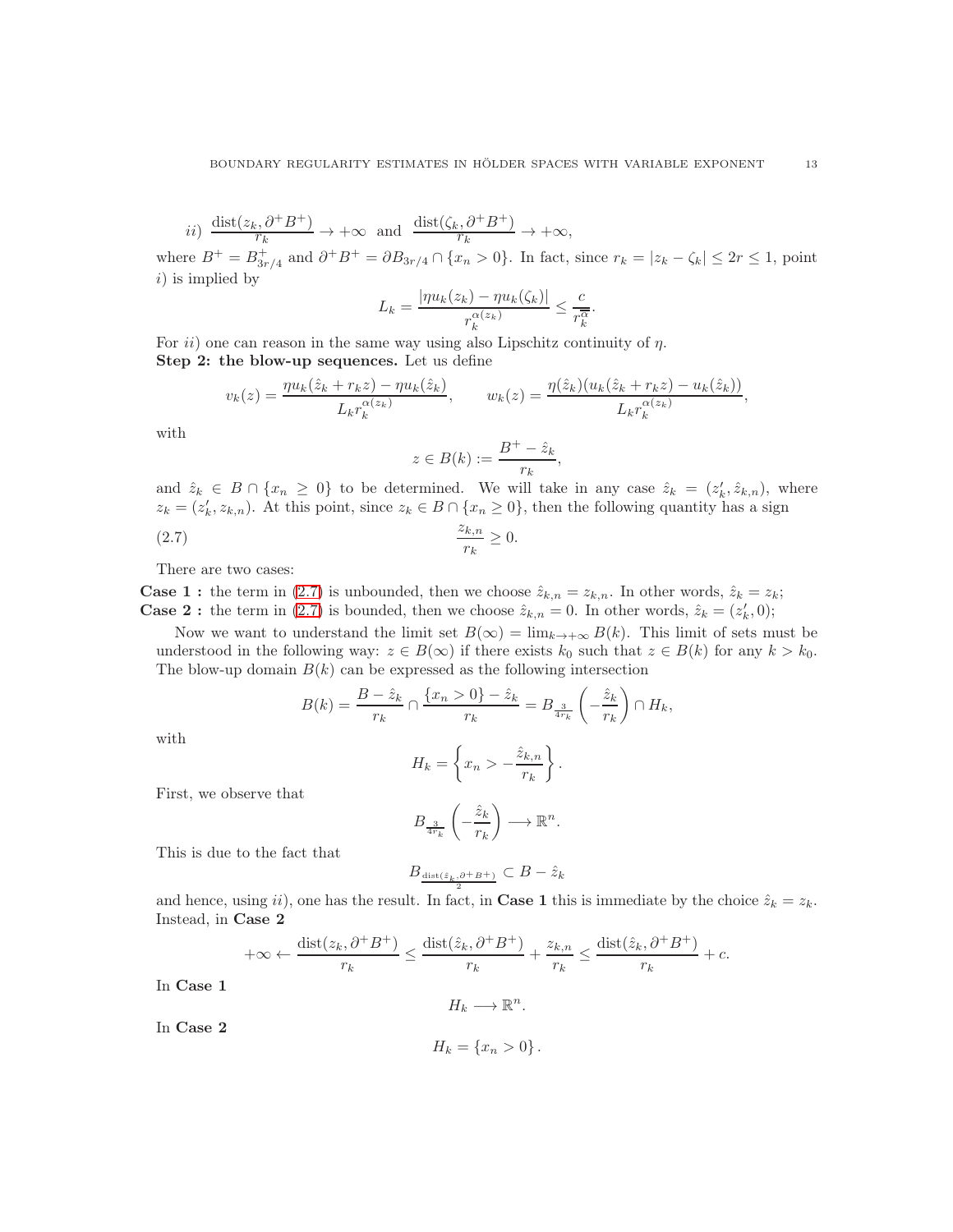We remark here that since  $\hat{z}_k \in B \cap \{x_n \geq 0\}$ , then  $0 \in \overline{B(k)}$  for any k. Let us consider  $z, \zeta \in K \subset \overline{B(\infty)}$  in a compact set. Then

$$
|v_k(z) - v_k(\zeta)| = \frac{|\eta u(\hat{z}_k + r_k z) - \eta u(\hat{z}_k + r_k \zeta)|}{L_k r_k^{\alpha(z_k)}} \leq |z - \zeta|^{\alpha(\hat{z}_k + r_k z)} r_k^{\alpha(\hat{z}_k + r_k z) - \alpha(\hat{z}_k)} r_k^{\alpha(\hat{z}_k) - \alpha(z_k)}.
$$

For any k, we have named z as the point such that  $\alpha(\hat{z}_k + r_k z) \geq \alpha(\hat{z}_k + r_k \zeta)$  (the roles of z and  $\zeta$ are interchangeable here). Using the log-Hölder continuity of exponent  $\alpha$ , we can bound uniformly in the compact set

<span id="page-13-2"></span>
$$
r_k^{\alpha(\hat{z}_k+r_kz)-\alpha(\hat{z}_k)} \le c(K).
$$

In fact

$$
|\alpha(\hat{z}_k + r_k z) - \alpha(\hat{z}_k)| \cdot |\log r_k| \leq \omega(r_k|z|) |\log r_k| \leq \omega\left(r_k \max_K |z|\right) |\log r_k| \leq c.
$$

Nevertheless, in Case 2, when  $\hat{z}_k \neq z_k$  and  $z_{k,n}/r_k$  is bounded, we can bound also

$$
(2.8) \t\t\t r_k^{\alpha(\hat{z}_k) - \alpha(z_k)} \le c.
$$

In fact

$$
|\alpha(\hat{z}_k) - \alpha(z_k)| \cdot |\log r_k| \le \omega(z_{k,n}) |\log r_k| = \omega\left(r_k \frac{z_{k,n}}{r_k}\right) |\log r_k| \le c.
$$

Hence there exists  $k_0$  such that for  $k > k_0$ 

(2.9) 
$$
\max_{\substack{z,\zeta \in K \\ z \neq \zeta}} \frac{|v_k(z) - v_k(\zeta)|}{|z - \zeta|^{\alpha(\hat{z}_k + r_k z)}} \leq c(K).
$$

This condition gives uniform boundedness and uniform equicontinuity of the sequence  $v_k$  on any compact set K containing the origin. In fact,  $v_k(0) = 0$  for any k and

$$
|v_k(z)| \le c(K)|z|^{\max\{\alpha(\hat{z}_k + r_k z), \alpha(\hat{z}_k)\}} \le c(K) \max\{1, |z|^{\overline{\alpha}}\} \le \tilde{c}(K).
$$

Moreover, fixed  $\varepsilon > 0$ , taken  $\delta = \min\{1, (\varepsilon/c(K))^{1/\alpha}\}\$  and  $z, \zeta \in K$  with  $|z - \zeta| < \delta$ 

<span id="page-13-1"></span>
$$
|v_k(z) - v_k(\zeta)| \le c(K)|z - \zeta|^{\alpha(\hat{z}_k + r_k z)} < \varepsilon.
$$

Then, by the Ascoli-Arzelá theorem, there exists a subsequence converging uniformly on the compact K to a function v. By a compact exhaustion of  $\overline{B(\infty)}$  with  $K_1 \subset K_2 \subset K_3...$  and a diagonal procedure, we can extract a subsequence converging on any compact set to the entire profile  $v$ . Moreover,

$$
\left| v_k \left( \frac{z_k - \hat{z}_k}{z_k} \right) - v_k \left( \frac{\hat{z}_k}{z_k} \right) \right|
$$

(2.10) 
$$
\left| v_k \left( \frac{z_k - \hat{z}_k}{r_k} \right) - v_k \left( \frac{\zeta_k - \hat{z}_k}{r_k} \right) \right| = 1
$$
  
for any k. Hence, we have that the limit v is a non constant. In fact, up to pass to a subsequence,  
in **Case 1**  $\frac{\zeta_k - z_k}{r_k} \to \overline{z} \in \mathbb{S}^{n-1}$  since any point of the sequence belongs to  $\mathbb{S}^{n-1}$ . Hence, by (2.10),

e, by  $(2.10)$ , uniform convergence and equicontinuity, we have  $|v(0) - v(\overline{z})| = 1$ . In Case 2, up to pass to a subsequence, the sequence

<span id="page-13-0"></span>
$$
\frac{z_k - \hat{z}_k}{r_k} = \frac{(0, z_{k,n})}{r_k} \to (0, 0, c) = z_1,
$$

and

$$
\frac{\zeta_k - \hat{z}_k}{r_k} = \frac{\zeta_k - z_k}{r_k} + \frac{(0, z_{k,n})}{r_k} \to \overline{z} + (0, 0, c) = z_2,
$$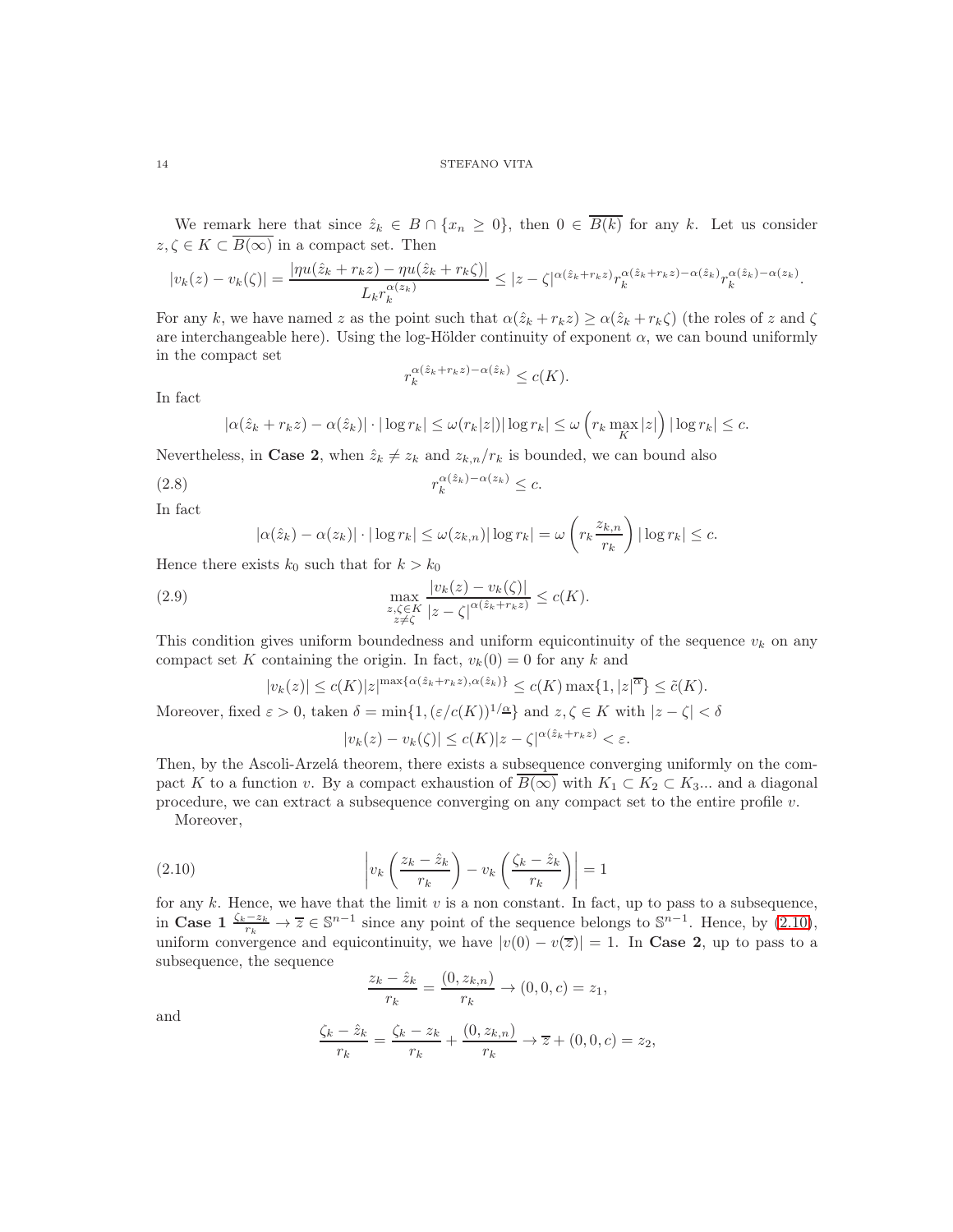where  $\overline{z} \in \mathbb{S}^{n-1}$ . Hence, by [\(2.10\)](#page-13-0), uniform convergence and equicontinuity, again  $|v(z_1) - v(z_2)| =$ 1.

Let us define  $z_{\infty} = \lim z_k = \lim \hat{z}_k$ , up to pass to subsequences, and  $\alpha_{\infty} = \alpha(z_{\infty})$ . Taken  $z, \zeta \in B(\infty)$ , they are contained in a compact set containing the origin K. Hence, passing to the pointwise limit in inequality [\(2.9\)](#page-13-1), we have

$$
\frac{|v(z) - v(\zeta)|}{|z - \zeta|^{\alpha_{\infty}}} \le e^2.
$$

This implies that v is globally  $\alpha_{\infty}$ -Hölder continuous in  $B(\infty)$ . Nevertheless,  $w_k \to v$  do converge to the same limit on compact sets since

$$
\sup_{z \in K} |v_k(z) - w_k(z)| \to 0.
$$

Step 3: the rescaled equations. Let  $k > k_0$  large enough. The functions  $w_k$  solve in  $B(k)$ 

<span id="page-14-0"></span>
$$
-\text{div}(A_{\varepsilon_k}(\hat{z}_k + r_k \cdot) \nabla w_k)(z) = \frac{\eta(\hat{z}_k)}{L_k} r_k^{2-\alpha(z_k)} f_k(\hat{z}_k + r_k z) + \frac{\eta(\hat{z}_k)}{L_k} r_k^{1-\alpha(z_k)} \text{div}(F_k(\hat{z}_k + r_k \cdot))(z) + \frac{\eta(\hat{z}_k)}{L_k} r_k^{2-\alpha(z_k)} V_k u_k(\hat{z}_k + r_k z) + r_k b_k(\hat{z}_k + r_k z) \cdot \nabla w_k(z)
$$

in Case 1, while in Case 2 it remains also the boundary condition at  $\{x_n = 0\}$ . We show that the right hand side in the rescaled equation is vanishing in  $L^1_{loc}$  (let us work for simplicity in **Case** 1) in the sense that taken a test function  $\phi \in C_c^{\infty}(\mathbb{R}^n)$ , with supp $\phi \subset B_R$  for a certain  $R > 0$ 

<span id="page-14-1"></span>
$$
\frac{\eta(z_k)}{L_k} r_k^{2-\alpha(z_k)} \left| \int_{B_R} f_k(z_k + r_k z) \phi(z) dz \right| \leq cr_k^{2-\alpha(z_k)-n} \int_{B_{r_k R}(z_k)} |f_k(\zeta)| d\zeta
$$
\n
$$
\leq \frac{c}{L_k} r_k^{2-\alpha(z_k)-n} \|f_k\|_{L^{p(\cdot)}(B_{r_k R}(z_k))} \| \chi_{B_{r_k R}(z_k)} \|_{L^{p'(\cdot)}(\mathbb{R}^n)}
$$
\n
$$
\leq \frac{c}{L_k} r_k^{2-\alpha(z_k)-n} |B_{r_k R}(z_k)|^{\int_{B_{r_k R}(z_k)} \frac{1}{p'}}
$$
\n(2.12)\n
$$
\leq \frac{c}{L_k} r_k^{2-\alpha(z_k)-\frac{n}{p(z_k)}} r_k^{n} \left( \frac{1}{p(z_k)} - f_{B_{r_k R(z_k)}} \frac{1}{p} \right) \leq \frac{c}{L_k}.
$$

In fact, by log-Hölder continuity of  $1/p$  we have

$$
\left|\frac{1}{p(z_k)} - \int_{B_{r_k R(z_k)}} \frac{1}{p(z)} \mathrm{d}z\right| \le \int_{B_{r_k R(z_k)}} \frac{c}{\log(e + \frac{1}{|z_k - z|})} \mathrm{d}z \le \frac{c}{\log(e + \frac{1}{|z_k - (z_k + r_k R \xi)|})}
$$

for  $\xi \in \mathbb{S}^{n-1}$ . For the estimate above on the norm of characteristic functions, in term of Lebesgue measure of the set elevated to the average of the reciprocal of the exponent, we refer to [\[10,](#page-28-8) Section 4.5]. The term in the right hand side with the potential vanishes using the same argument, once we recall that the  $u_k$ 's are uniformly bounded. With very similar reasonings we can deal with the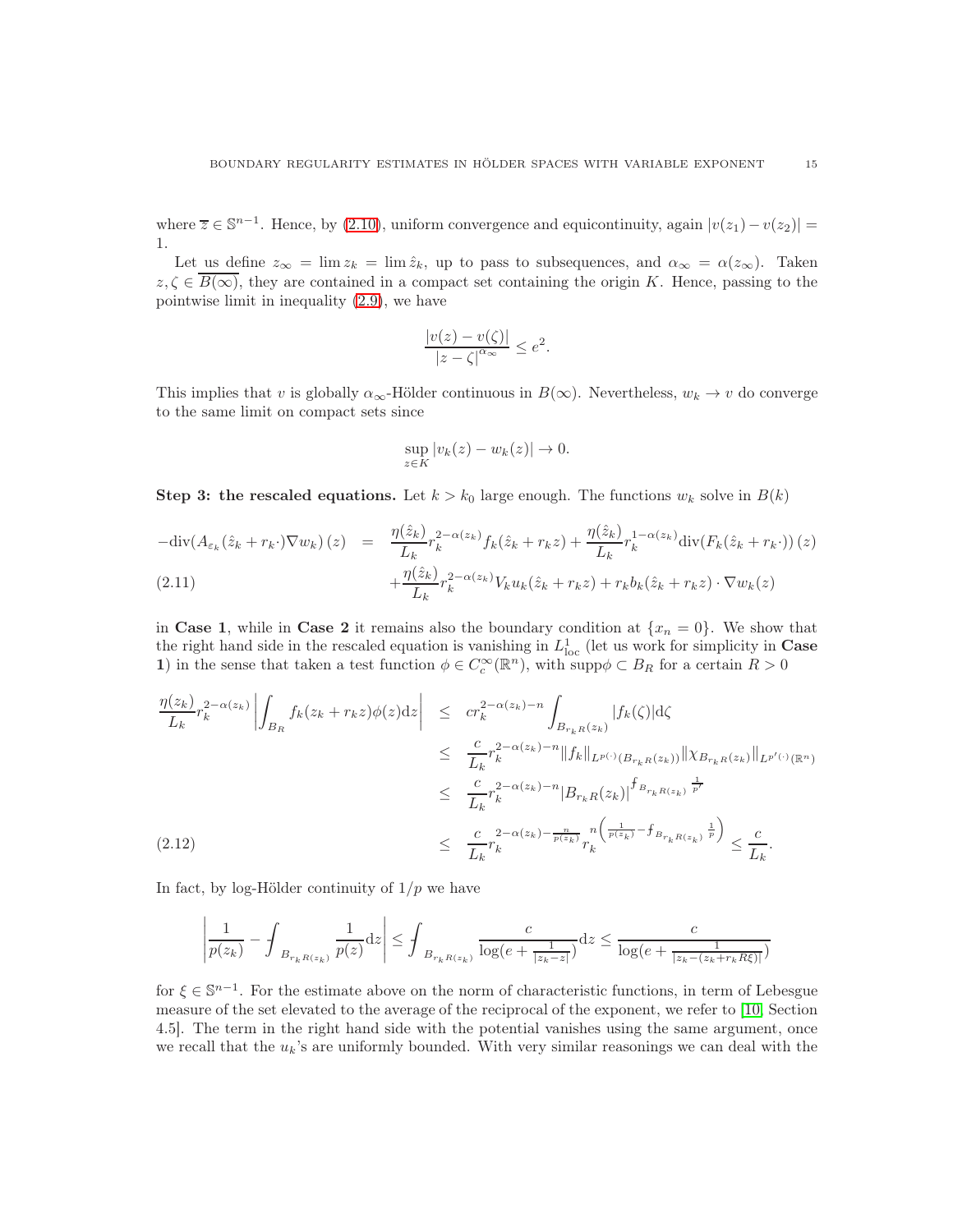field term

$$
\frac{\eta(z_k)}{L_k} r_k^{1-\alpha(z_k)} \left| \int_{B_R} F_k(z_k + r_k z) \cdot \nabla \phi(z) dz \right| \leq c r_k^{1-\alpha(z_k)-n} \int_{B_{r_k R}(z_k)} |F_k(\zeta)| d\zeta
$$
\n
$$
\leq \frac{c}{L_k} r_k^{1-\alpha(z_k)-n} \|F_k\|_{L^{q(\cdot)}(B_{r_k R}(z_k))} \|\chi_{B_{r_k R}(z_k)}\|_{L^{q'(\cdot)}(\mathbb{R}^n)}
$$
\n
$$
\leq \frac{c}{L_k} r_k^{1-\alpha(z_k)-n} |B_{r_k R}(z_k)|^{\int_{B_{r_k R}(z_k)} \frac{1}{q'}} r_k^{1-\alpha(z_k)-\frac{n}{q(z_k)-n}} r_k^{1-\alpha(z_k)-\frac{n}{q(z_k)-n}} r_k^{1-\alpha(z_k)-\frac{n}{q(z_k)-n}} r_k^{1-\alpha(z_k)-\frac{1}{q(z_k)-n}} \leq \frac{c}{L_k}.
$$

Now we show that, in order to make vanish the drift term, no restriction on  $\alpha$  is needed.

$$
r_{k} \left| \int_{B_{R}} b_{k}(z_{k} + r_{k}z) \cdot \nabla w_{k}(z) \phi(z) dz \right|
$$
  
\n
$$
\leq c r_{k}^{1-n/2} \left( \int_{B_{R}} |\nabla w_{k}|^{2} \right)^{1/2} \|b_{k}\|_{L^{m_{2}(\cdot)}(B_{r_{k}R}(z_{k}))} \|\chi_{B_{r_{k}R}(z_{k})}\|_{L^{2m_{2}(\cdot)/(m_{2}(\cdot)-2)}(\mathbb{R}^{n})}
$$
  
\n
$$
\leq c r_{k}^{1-n/2} |B_{r_{k}R}(z_{k})|^{f_{B_{r_{k}R}(z_{k})} \frac{m_{2}-2}{2m_{2}}} \left( \int_{B_{R}} |\nabla w_{k}|^{2} \right)^{1/2}
$$
  
\n
$$
\leq c r_{k}^{1-\frac{n}{m_{2}(z_{k})}} \left( \int_{B_{R}} |\nabla w_{k}|^{2} \right)^{1/2} = t_{k} \left( \int_{B_{R}} |\nabla w_{k}|^{2} \right)^{1/2},
$$

with  $t_k \to 0$ . We will show that the full term vanishes thanks to a uniform energy bound of the  $w_k$ 's in  $(2.13)$ .

We remark that in **Case 2** nothing changes apart from notations, up to suitably adjusting terms using [\(2.8\)](#page-13-2).

Step 4: the limit equation. We define the limit constant coefficients matrix

$$
\hat{A} = A(z_{\infty}) = \lim_{k \to +\infty} A_{\varepsilon_k}(\hat{z}_k) = \lim_{k \to +\infty} A_{\varepsilon_k}(\hat{z}_k + r_k z).
$$

By a Caccioppoli type inequality, easily obtained by multiplying [\(2.11\)](#page-14-0) by  $\varphi w_k$ , being  $\varphi$  a cutoff function, taking into account possible boundary conditions, that functions  $w_k$  are uniformly bounded and the vanishing of right hand sides (the drift term can be reabsorbed having  $t_k \to 0$ ), then we obtain uniform-in-k energy bounds holding on compact subsets of  $B(\infty)$ 

<span id="page-15-0"></span>(2.13) 
$$
\forall R > 0, \ \exists c > 0 : \ \forall k, \qquad \int_{B_R \cap B(\infty)} A_{\varepsilon_k}(\hat{z}_k + r_k z) \nabla w_k \cdot \nabla w_k \leq c.
$$

In Case 1,  $B(\infty) = \mathbb{R}^n$ . Then the limit v belongs to  $H^1_{loc}(\mathbb{R}^n)$  and is a weak solution of

$$
-\mathrm{div}\left(\hat{A}\nabla v\right) = 0 \quad \text{in } \mathbb{R}^n,
$$

in the sense that for every  $\phi \in C_c^{\infty}(\mathbb{R}^n)$ 

$$
\int_{\mathbb{R}^n} \hat{A} \nabla v \cdot \nabla \phi = 0.
$$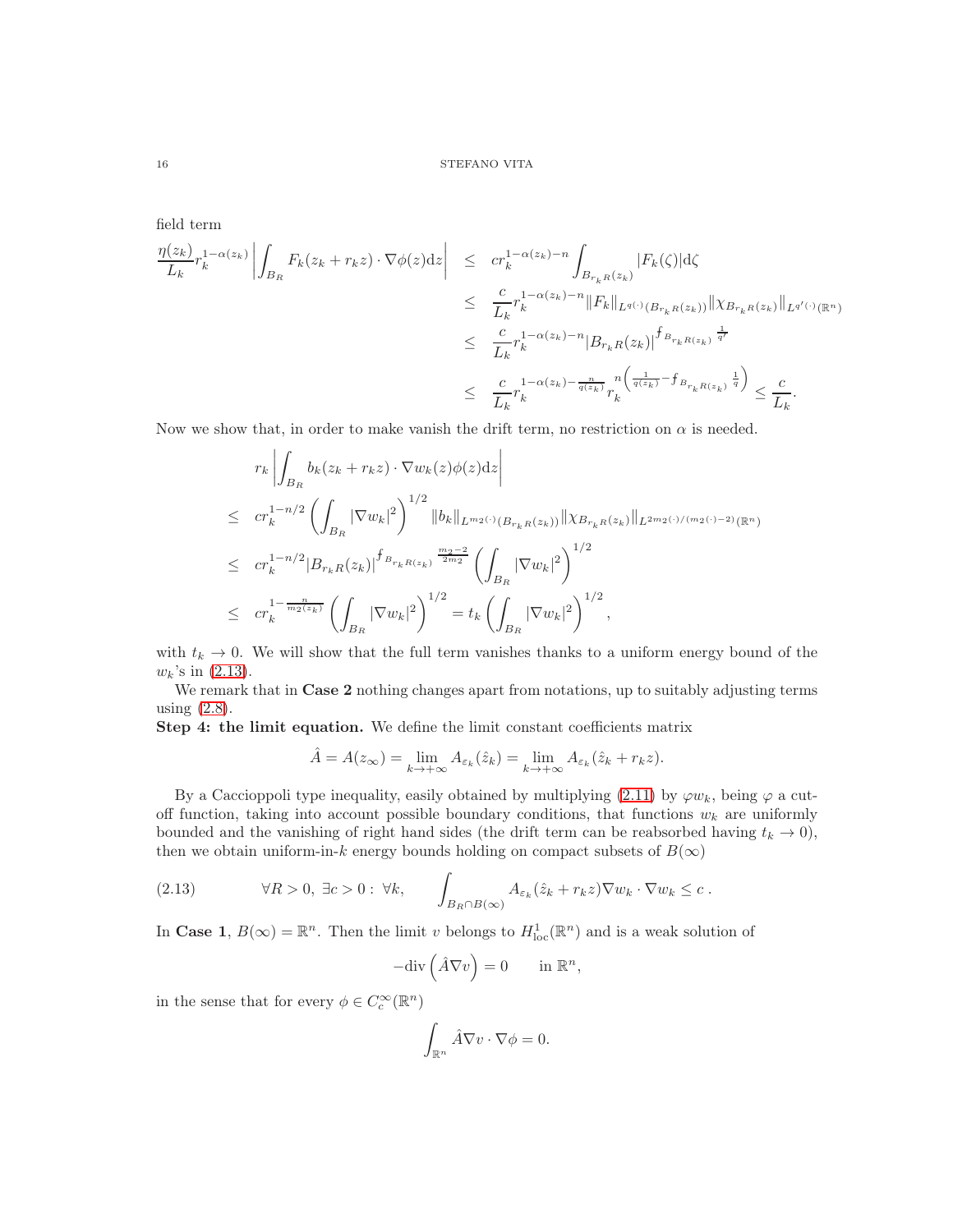In Case 2 we have  $B(\infty) = \{x_n > 0\} = \mathbb{R}^n_+$ . Then the limit v belongs to  $(H^1_{\{x_n=0\}})_{loc}(\overline{\mathbb{R}^n_+})$  or  $H^1_{\text{loc}}(\overline{\mathbb{R}^n_+})$  and is a weak solution of

$$
\begin{cases}\n-\text{div}\left(\hat{A}\nabla v\right) = 0 & \text{in } \mathbb{R}^n_+, \\
v = 0 & \text{or} \quad \hat{A}\nabla v \cdot \nu = 0 & \text{on } \{x_n = 0\},\n\end{cases}
$$

in the sense that for every  $\phi \in C_c^{\infty}(\mathbb{R}^n_+)$  or  $\phi \in C_c^{\infty}(\overline{\mathbb{R}^n_+})$ 

$$
\int_{\mathbb{R}^n_+} \hat{A} \nabla v \cdot \nabla \phi = 0.
$$

As we have already said, this is done using the Caccioppoli inequality [\(2.13\)](#page-15-0), which gives weak convergence in  $H_{\text{loc}}^1$ . Moreover, we use the pointwise convergence of coefficients  $A_{\varepsilon_k}(\hat{z}_k + r_k \cdot) \to \hat{A}$ , hence

$$
\int_{B(\infty)} A_{\varepsilon_k}(\hat{z}_k + r_k \cdot) \nabla w_k \cdot \nabla \phi \to \int_{B(\infty)} \hat{A} \nabla v \cdot \nabla \phi.
$$

When we consider Dirichlet boundary conditions in Case 2, thanks to Lemma [2.4](#page-9-0) we have on compact sets K' of the hyperplane  $\{x_n = 0\}$  a uniform constant  $c(K')$  such that

$$
|w_k(x',0)| = \frac{\eta(\hat{z}_k)}{L_k r_k^{\alpha(z_k)}} |g_{\varepsilon_k}(\hat{z}_k + r_k(x',0)) - g_{\varepsilon_k}(\hat{z}_k))|
$$
  

$$
\leq c(K') \frac{\eta(\hat{z}_k)}{L_k r_k^{\alpha(z_k)}} |r_k(x',0)|^{\max\{\alpha(\hat{z}_k + r_k(x',0)), \alpha(\hat{z}_k)\}} \to 0
$$

by the log-Hölder continuity of  $\alpha$  and using [\(2.8\)](#page-13-2). In case of Neumann boundary conditions, using integration by parts in the equation, the boundary term vanishes having  $s > n - 1$  and  $\alpha(x', 0) \leq 1 - \frac{n-1}{s(x', 0)}$ ; that is,

$$
\int_{B_R \cap \partial B(\infty)} A_{\varepsilon_k}(\hat{z}_k + r_k z) \nabla w_k(z) \cdot \nu \phi(z) = \frac{\eta(\hat{z}_k) r_k^{1 - \alpha(\hat{z}_k)} r_k^{\alpha(\hat{z}_k) - \alpha(z_k)}}{L_k} \int_{B_R \cap \partial B(\infty)} h_{\varepsilon_k}(\hat{z}_k + r_k z) \phi(z)
$$
\n
$$
\leq c \frac{r_k^{1 - \alpha(\hat{z}_k) - \frac{n - 1}{s(\hat{z}_k)}}}{L_k} \to 0.
$$

Step 5: a square root reflection and a Liouville type theorem. The limit matrix  $\hat{A}$  with constant coefficients is symmetric positive definite. Let us consider the square root  $C = \sqrt{\hat{A}}$  of  $\hat{A}$ , which is symmetric and positive definite too. We remark that the linear transform associated to the inverse of such a matrix, maps  $\mathbb{R}^n$  in itself, and in case  $B(\infty) = \{x_n > 0\}$ , maps such half space in another half space

$$
C^{-1}B(\infty) = C^{-1}\{x_n > 0\} = \{\zeta : (C\zeta)_n > 0\},\,
$$

and the hyperplane  $\{x_n = 0\}$  in the boundary hyperplane  $C^{-1}\{x_n = 0\} = \{\zeta : (C\zeta)_n = 0\}$ . In other words, let  $u(\zeta) = v(C\zeta)$ , where  $C\zeta = z$ . The function u is a weak solution of

$$
-\Delta u(\zeta) = 0 \quad \text{in } C^{-1}B(\infty),
$$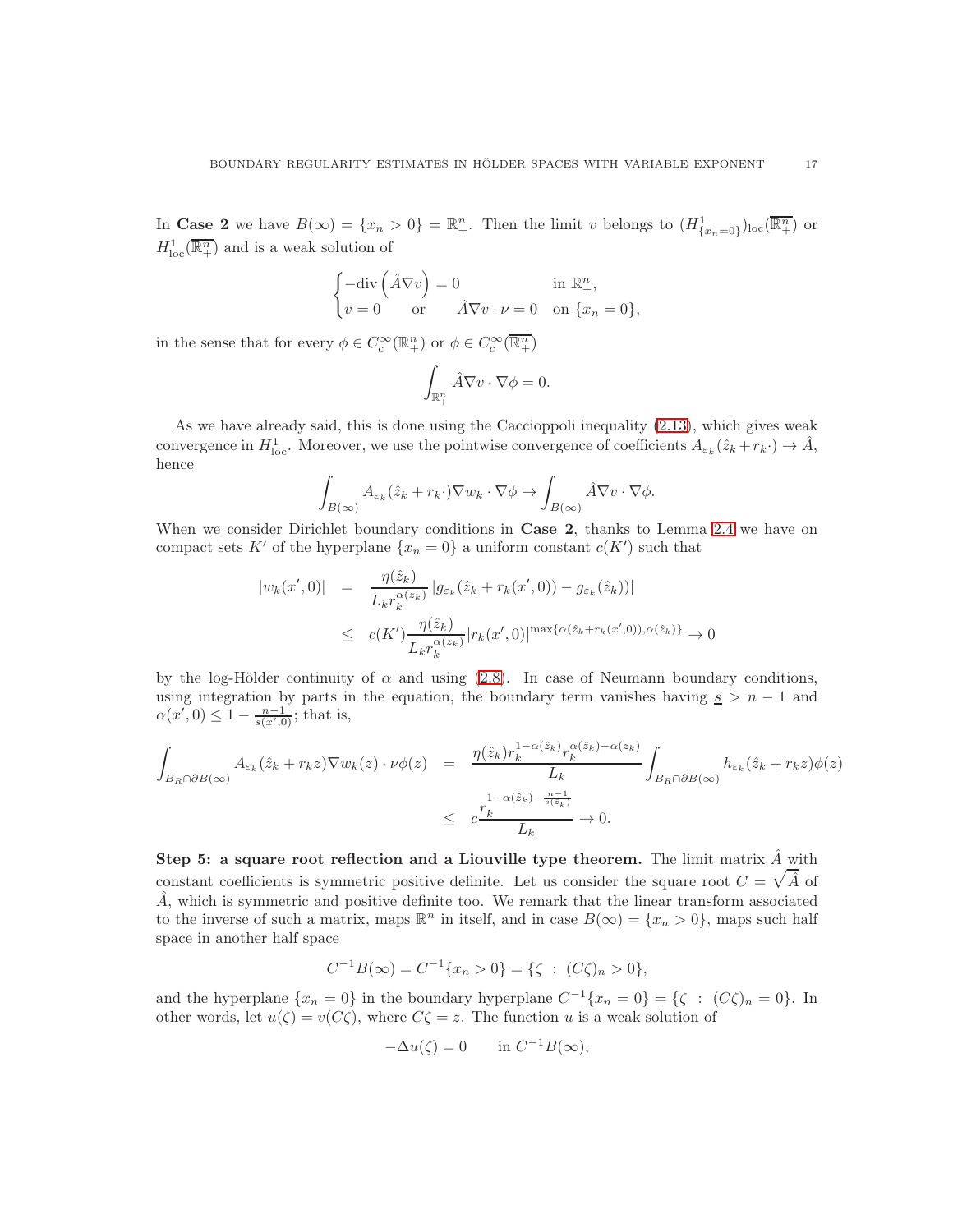is non constant and globally  $\alpha_{\infty}$ -Hölder continuous. Additionally, in **Case 2** it vanishes or has vanishing normal derivative on  $C^{-1}\lbrace x_n = 0 \rbrace$ ; that is, weakly solves

$$
\begin{cases}\n-\Delta u(\zeta) = 0 & \text{in } C^{-1}\{x_n > 0\} \\
u = 0 & \text{or} \qquad \nabla u \cdot \nu' = 0 & \text{in } C^{-1}\{x_n = 0\},\n\end{cases}
$$

where  $\nu'(\zeta) = C\nu(C \cdot \zeta)$  is the outward normal vector to the boundary hyperplane. Hence, in the last situation we can perform an odd or even reflection across that hyperplane, having in any case the equation satisfied in the whole of  $\mathbb{R}^n$ . Hence we have proved that the limit  $u \in H^1_{loc}(\mathbb{R}^n)$  is not constant and globally harmonic in  $\mathbb{R}^n$ . Moreover it is globally  $\alpha_{\infty}$ -Hölder continuous with  $\alpha_{\infty} < 1$ , in clear contradiction with the Liouville theorem in [\[24,](#page-29-6) Corollary 2.3].

2.2.2. The regularization for gradient estimates. We are dealing here with given data which satisfy integrability and regularity conditions in Theorem [1.2.](#page-3-0) Hence, as  $k \to +\infty$  we consider a sequence  $\varepsilon_k \to 0^+$ . Along such a sequence we study problems

<span id="page-17-0"></span>(2.14) 
$$
\begin{cases}\n-\text{div}\left(A_{\varepsilon_k}\nabla u_k\right) = f_k + \text{div}F_{\varepsilon_k} + V_k u_k + b_k \cdot \nabla u_k & \text{in } B_r^+ \\
u_k = g_{\varepsilon_k} & \text{or } A_{\varepsilon_k}\nabla u_k \cdot \nu = h_{\varepsilon_k} & \text{on } B'_r,\n\end{cases}
$$

where  $f_k, V_k, b_k$  are sequences of smooth functions which strongly converge in the right variable exponent Lebesgue spaces to  $f, V, b$ , while  $A_{\varepsilon_k}, F_{\varepsilon_k}, g_{\varepsilon_k}, h_{\varepsilon_k}$  are mollifications of  $A, F, g, h$  as in [\(2.2\)](#page-8-0) and [\(2.3\)](#page-8-1).

Hence, solutions to [\(2.14\)](#page-17-0) satisfy the estimate (2.15)

<span id="page-17-1"></span>
$$
\|u_k\|_{C^{1,\alpha(\cdot)}(B_{r/2}^+)} \leq c \left( \|u_k\|_{L^\infty(B_r^+)} + \|f_k\|_{L^{p(\cdot)}(B_r^+)} + \|F_{\varepsilon_k}\|_{C^{0,\alpha(\cdot)}(B_r^+)} + \begin{cases} \|g_{\varepsilon_k}\|_{C^{1,\alpha(\cdot)}(B_r')} & \text{or} \\ \|h_{\varepsilon_k}\|_{C^{0,\alpha(\cdot)}(B_r')}\end{cases}\right),
$$

with a constant which depends on  $||V_k||_{L^{m_1(\cdot)}(B_r^+)}$  and  $||b_k||_{L^{m_2(\cdot)}(B_r^+)}$  and possibly is not uniform in  $k$  (see for instance [\[5,](#page-28-11) [19,](#page-29-4) [21\]](#page-29-3)). Now we are going to show that actually the constant in the estimate above can be taken uniform in  $k$ . The proof follows the contradiction argument developed in [\[26\]](#page-29-7).

A standard way to deal with inhomogeneous boundary data, in order to prove gradient estimates, is to extend them inside the domain to functions with the same regularity and consider the equation satisfied by the difference of the original solution and such extension. In this way, due to the linearity of the equation, one could pass to the study of a problem with homogeneous boundary data possibly with some new forcing terms appearing. We would like to remark here that, when boundary data are prescribed in variable exponent Hölder spaces, it is not even clear, at least for us, if an extension of such data inside the domain could be easily defined and how in that case the extension of the variable exponent itself should be defined. For this reason we will work directly on the problem with inhomogeneous boundary conditions.

<span id="page-17-2"></span>Remark 2.7. We would like to remark here that actually we already know that solutions to [\(2.14\)](#page-17-0) enjoy a uniform  $C^{1,\underline{\alpha}}$  local bound. This is due to classical results (see for instance [\[20,](#page-29-8) [23\]](#page-29-9), for the sharp requirement on the drift term we refer also to the more recent [\[15,](#page-29-10) [16\]](#page-29-11)) once we have observed that variable exponent Lebesgue and Hölder spaces  $L^{p(\cdot)}$  and  $C^{k,\alpha(\cdot)}$  trivially embed into  $L^{\underline{p}}$  and  $C^{k,\underline{\alpha}}$ . Hence, assuming  $||V_k||_{L^{m_1(\cdot)}(B_r^+)} \leq c_1$  and  $||b_k||_{L^{m_2(\cdot)}(B_r^+)} \leq c_2$ , we already have a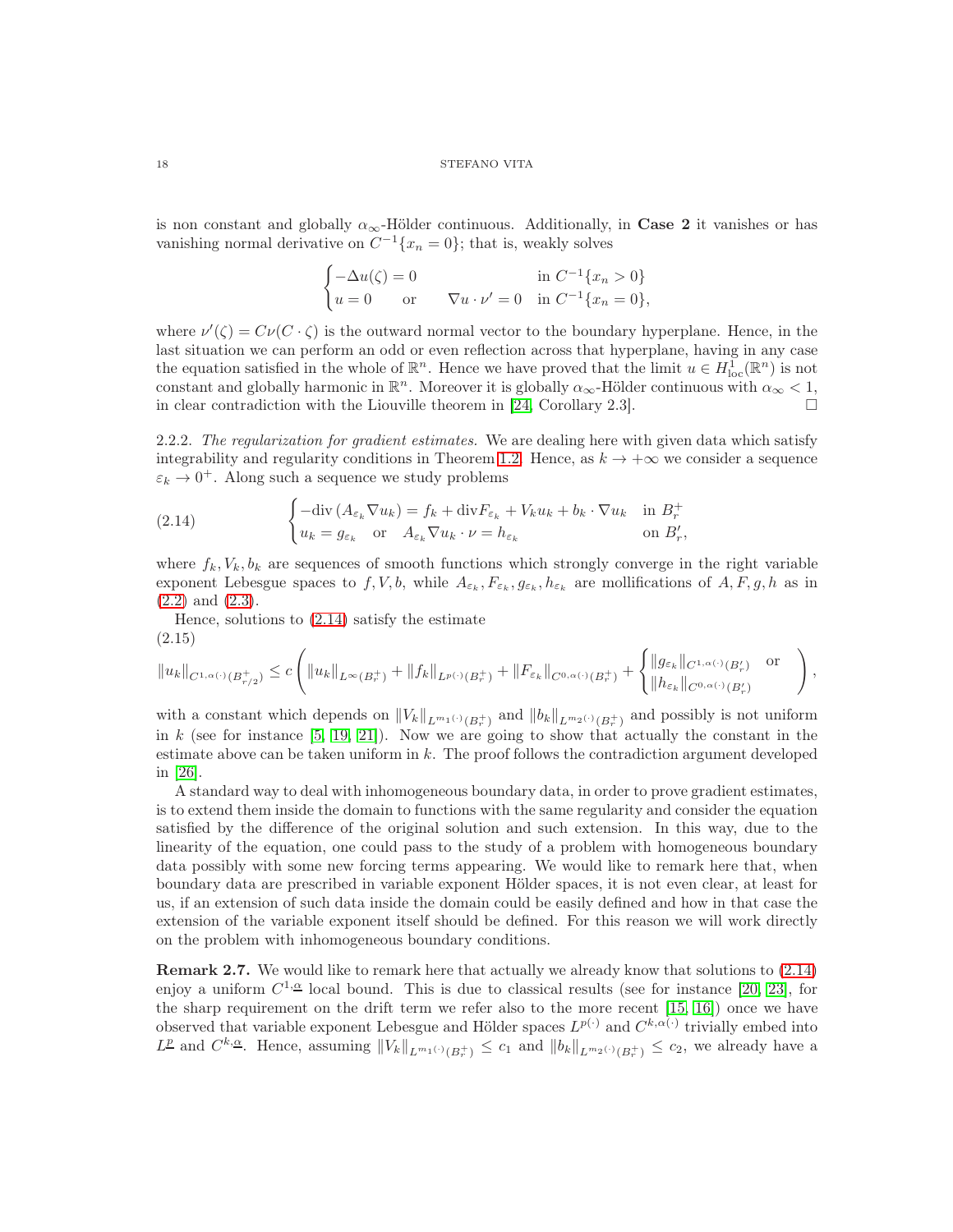uniform constant such that

$$
||u_k||_{C^{1,\underline{\alpha}}(B_{r/2}^+)} \leq c \left( ||u_k||_{L^{\infty}(B_r^+)} + ||f_k||_{L^{p(\cdot)}(B_r^+)} + ||F_{\varepsilon_k}||_{C^{0,\alpha(\cdot)}(B_r^+)} + \begin{cases} ||g_{\varepsilon_k}||_{C^{1,\alpha(\cdot)}(B_r')} & \text{or} \\ ||h_{\varepsilon_k}||_{C^{0,\alpha(\cdot)}(B_r')} & \end{cases} \right),
$$

for the not sharp and possibly small  $\underline{\alpha} \le \min\{1-n/\underline{p}, 1-n/\underline{m}_1, 1-n/\underline{m}_2\}$ . Of course, the constant is uniform if the variable coefficients of the equations are uniformly bounded in the  $\alpha$ -Hölder space. Anyway, the proof of this fact is actually contained in the following result by reasoning in two steps; that is, proving first the not sharp uniform bound with  $\alpha$  and then using this information to get the sharp result (see [\[25,](#page-29-12) Remark 5.3] for more details about this procedure).

<span id="page-18-0"></span>**Proposition 2.8.** As  $k \to +\infty$  let  $\{u_k\}$  be a family of solutions to [\(2.14\)](#page-17-0) in  $B_r^+$  with  $r \leq 1/2$ . Let  $p, m_1, m_2 \in \mathcal{P}^{\log}(B_r^+)$  with  $\underline{p}, \underline{m}_1, \underline{m}_2 > n$ . Let  $||V_k||_{L^{m_1(\cdot)}(B_r^+)} \le c_1$  and  $||b_k||_{L^{m_2(\cdot)}(B_r^+)} \le c_2$ . Let also  $\alpha \in \mathcal{A}^{\log}(B_r^+)$  with [\(1.9\)](#page-3-4). Then, there exists a positive constant independent from k such that [\(2.15\)](#page-17-1) holds true.

*Proof.* Without loss of generality we can assume the existence of a uniform constant  $c > 0$  as  $k \to +\infty$  such that the terms in the right hand side in [\(2.15\)](#page-17-1) are uniformly bounded; that is,

$$
||u_k||_{L^{\infty}(B_r^+)} + ||f_k||_{L^{p(\cdot)}(B_r^+)} + ||F_{\varepsilon_k}||_{C^{0,\alpha(\cdot)}(B_r^+)} + \begin{cases} ||g_{\varepsilon_k}||_{C^{1,\alpha(\cdot)}(B_r')} & \text{or} \\ ||h_{\varepsilon_k}||_{C^{0,\alpha(\cdot)}(B_r')} & \leq c. \end{cases}
$$

We have already assumed that

$$
||V_k||_{L^{m_1(\cdot)}(B_r^+)} + ||b_k||_{L^{m_2(\cdot)}(B_r^+)} \leq c.
$$

Step 1: the contradiction argument. We argue by contradiction; that is, there exists  $\alpha \in$  $\mathcal{A}^{\log}(B_r^+)$  with [\(1.9\)](#page-3-4), and a subsequence of solutions (always denoted by  $\{u_k\}$ ) to [\(2.14\)](#page-17-0) such that

$$
\|\eta u_k\|_{C^{1,\alpha(\cdot)}(B_r^+)} \to +\infty,
$$

where the function  $\eta$  is a radial and decreasing cut-off function such that  $\eta \in C_c^{\infty}(B_r)$  with  $0 \leq \eta \leq 1$ ,  $\eta \equiv 1$  in  $B_{r/2}$  and supp $\eta = B = B_{3r/4}$ . Moreover we take  $\eta \in C^{0,1}(B)$  with  $\partial_j \eta \in C^{0,1}(B)$  for any  $j = 1, ..., n$ , with the same constant  $\ell$ , that is  $\eta(z) \leq \ell d(z, \partial B)$  and  $\partial_i \eta(z) \leq \ell d(z, \partial B)$ . We infer that the Hölder seminorm tends to infinity:

$$
\max_{j=1,\ldots,n} \sup_{\substack{z,\zeta \in B_r^+ \\ z \neq \zeta}} \frac{|\partial_j(\eta u_k)(z) - \partial_j(\eta u_k)(\zeta)|}{|z - \zeta|^{\alpha(z)}} = L_k \to +\infty,
$$

where  $\partial_j = \partial_{x_j}$  for any  $j = 1, ..., n$ . Up to consider a subsequence, there exist  $i \in \{1, ..., n\}$ , and two sequences of points  $z_k, \zeta_k$  in  $B \cap \{x_n \geq 0\}$  such that

$$
\frac{|\partial_i(\eta u_k)(z_k) - \partial_i(\eta u_k)(\zeta_k)|}{|z_k - \zeta_k|^{\alpha(z_k)}} = L_k.
$$

We remark that it is not possible that the Hölder seminorms of the sequence of derivatives  $\partial_i(\eta u_k)$ stay bounded while their  $L^{\infty}$ -norms explode. This would be in contradiction with the uniform energy bound of the sequence  $u_k$ . We define  $r_k = |z_k - \zeta_k| \leq 2r \leq 1$ .

Step 2: the blow-up sequences. Now we want to define two blow up sequences: let

$$
v_k(z) = \frac{\eta(\hat{z}_k + r_k z)}{L_k r_k^{1 + \alpha(z_k)}} \left( u_k(\hat{z}_k + r_k z) - u_k(\hat{z}_k) \right), \qquad w_k(z) = \frac{\eta(\hat{z}_k)}{L_k r_k^{1 + \alpha(z_k)}} \left( u_k(\hat{z}_k + r_k z) - u_k(\hat{z}_k) \right),
$$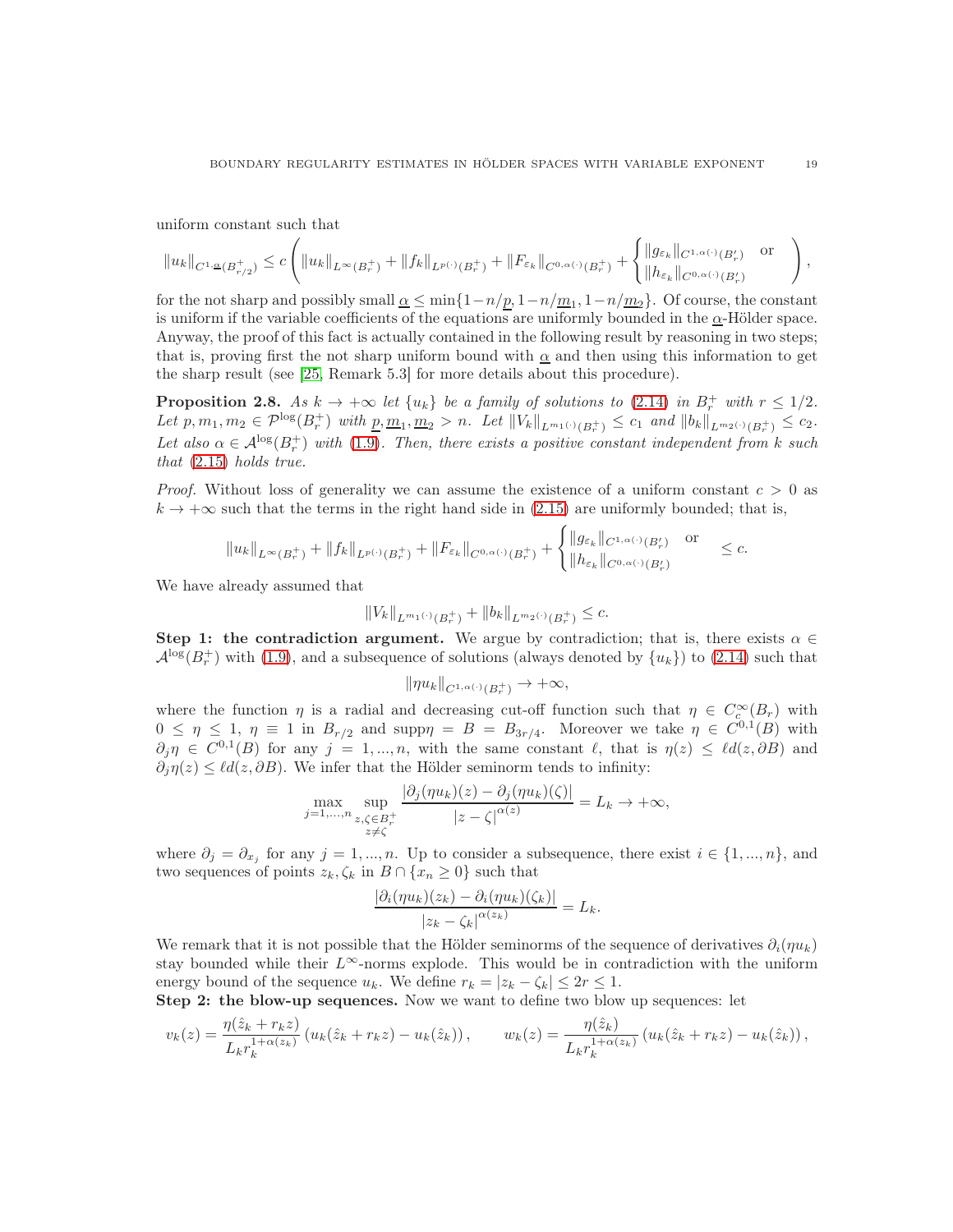for  $z \in B(k) := \frac{B_r^+ - \hat{z}_k}{r_k}$  and  $\hat{z}_k \in B \cap \{x_n \geq 0\}$  to be determined. In any case  $\hat{z}_k = (z'_k, \hat{z}_{k,n})$  where  $z_k = (z'_k, z_{k,n})$ . Let  $B(\infty) = \lim_{k \to +\infty} B(k)$ . We consider the two different cases as in the proof of Proposition [2.6;](#page-11-1) that is,

**Case 1 :** the term  $\frac{z_{k,n}}{r_k}$  is unbounded, then we choose  $\hat{z}_{k,n} = z_{k,n}$ . In other words,  $\hat{z}_k = z_k$ ; **Case 2 :** the term  $\frac{z_{k,n}^{k}}{r_k}$  is bounded, then we choose  $\hat{z}_{k,n} = 0$ . In other words,  $\hat{z}_k = (z'_k, 0)$ .

In Case 1, since points  $z_k$  lie on a compact set, then we already know that  $r_k \to 0$ . The fact that  $r_k \to 0$  in Case 2 has to be proved after suitably adjusting the blow-up sequences: this helps also to have the sequence of derivatives uniformly bounded in a point, in order to apply the Ascoli-Arzelá convergence theorem. Such adjustment consists in subtracting a linear term:

$$
\overline{v}_k(z) = v_k(z) - \nabla v_k(0) \cdot z, \qquad \overline{w}_k(z) = w_k(z) - \nabla w_k(0) \cdot z.
$$

One can see that

- i)  $\overline{v}_k(0) = \overline{w}_k(0) = 0$  and  $|\nabla \overline{v}_k|(0) = |\nabla \overline{w}_k|(0) = 0;$
- $ii)$   $[\partial_j \overline{v}_k]_{C^{0,\alpha(\cdot)}(K)} = [\partial_j v_k]_{C^{0,\alpha(\cdot)}(K)}$  for any compact  $K \subset B(\infty)$  and any  $j = 1, ..., n$ . Moreover, fixing any compact set  $K \subset \overline{B(\infty)}$ , there exists  $\overline{k}$  such that for any  $k > \overline{k}$ ,

$$
\sup_{\substack{z,\zeta \in K \\ z \neq \zeta}} \frac{|\partial_j v_k(z) - \partial_j v_k(\zeta)|}{|z - \zeta|^{\alpha(\hat{z}_k + r_k z)}} \leq c(K);
$$

Nevertheless, for the  $i<sup>th</sup>$ -partial derivatives

$$
1 \leq \sup_{\substack{z,\zeta \in K \\ z \neq \zeta}} \frac{|\partial_i v_k(z) - \partial_i v_k(\zeta)|}{|z - \zeta|^{\alpha(\hat{z}_k + r_k z)}}.
$$

<span id="page-19-0"></span>This is implied by the following

$$
\begin{aligned}\n\left| \partial_i v_k \left( \frac{z_k - \hat{z}_k}{r_k} \right) - \partial_i v_k \left( \frac{\zeta_k - \hat{z}_k}{r_k} \right) \right| \\
&= \left| \frac{1}{L_k r_k^{\alpha(z_k)}} (\partial_i (\eta u_k)(z_k) - \partial_i (\eta u_k)(\zeta_k)) + \frac{u_k(\hat{z}_k)}{L_k r_k^{\alpha(z_k)}} (\partial_i \eta(z_k) - \partial_i \eta(\zeta_k)) \right| \\
&= 1 + O\left( \frac{|u_k(\hat{z}_k)| r_k^{1 - \alpha(z_k)} \ell}{L_k} \right) = 1 + o(1) = \left| \frac{z_k - \hat{z}_k}{r_k} - \frac{z_k - \hat{z}_k}{r_k} \right|^{\alpha(z_k)} + o(1); \n\end{aligned}
$$

iii) the sequences  ${\{\overline{v}_k\}, {\{\overline{w}_k\}}}$  have the same asymptotic behaviour on compact subsets of  $\overline{B(\infty)}$ and converge to the same function  $\overline{v}$ . This is done by equicontinuity and uniform boundedness of the family of functions  $\overline{v}_k$  and  $\nabla \overline{v}_k$  on compact subsets of  $B(\infty)$ . The limit function  $\overline{v}$  possesses gradient which is globally  $\alpha_{\infty}$ -Hölder continuous  $(\alpha_{\infty} = \alpha(z_{\infty}))$  and is non constant passing to the limit in [\(2.16\)](#page-19-0) since

$$
|\partial_i \overline{v}(0) - \partial_i \overline{v}(\overline{z})| = 1 \quad \text{or} \quad |\partial_i \overline{v}(\overline{z}_1) - \partial_i \overline{v}(\overline{z}_2)| = 1,
$$

respectively in Cases 1,2, where  $\overline{z}, \overline{z}_1, \overline{z}_2$  are the same as in the proof of Proposition [2.6;](#page-11-1)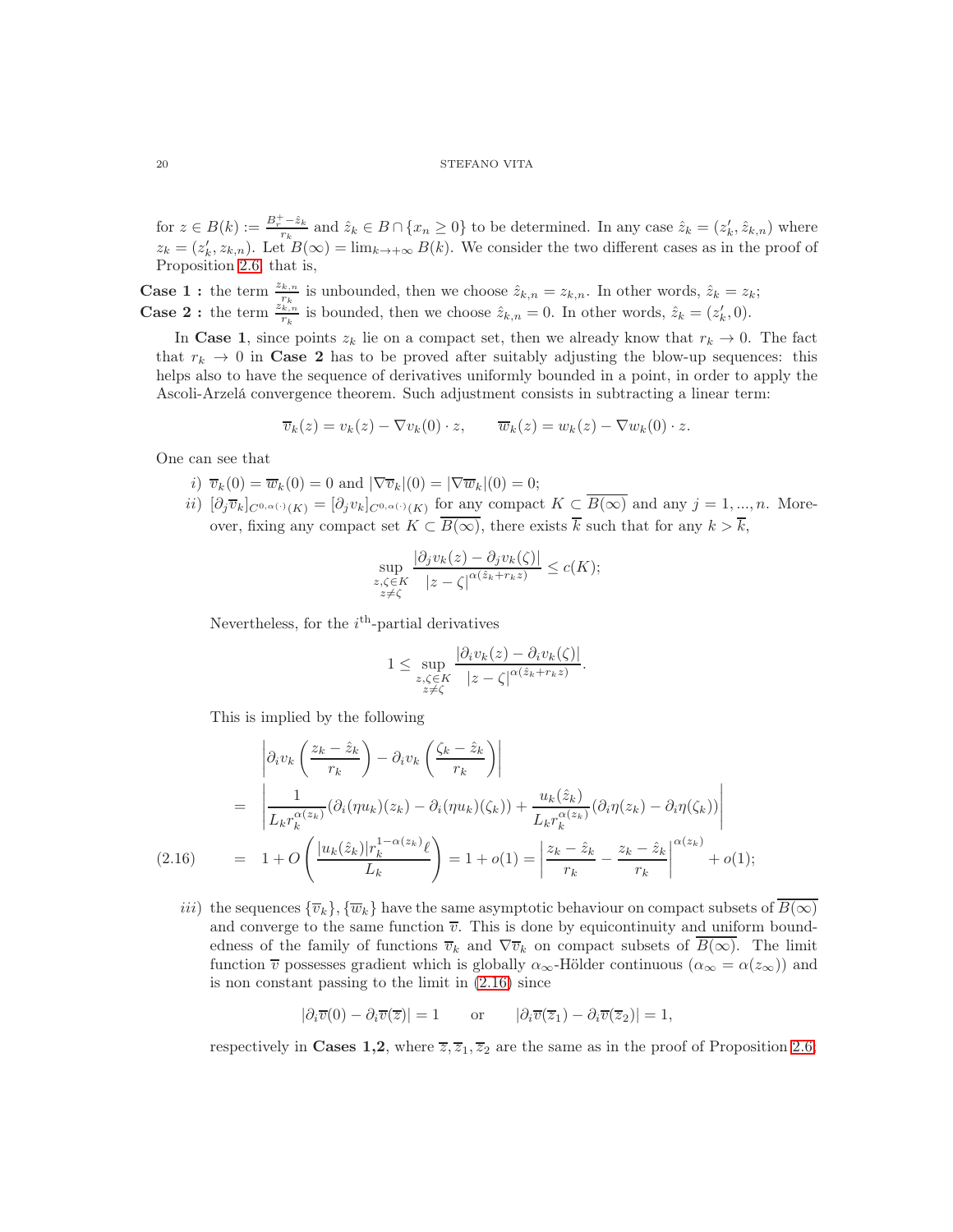iv) a contradiction argument shows that  $r_k \to 0$  also in **Case 2**: seeking a contradiction, let us suppose that  $r_k \to \overline{r} > 0$ . Hence,

$$
\sup_{z \in B(k)} |v_k(z)| \le \frac{2\|\eta\|_{L^\infty(B_r)} \|u_k\|_{L^\infty(B_r^+)} }{r_k^{1+\alpha(z_k)} L_k} \le \frac{c}{\overline{r}^{1+\alpha(z_\infty)} L_k} \to 0,
$$

which means that  $v_k \to 0$  uniformly on compact subsets of  $\overline{B(\infty)}$ . This fact implies also that pointwisely in  $B(\infty)$ 

$$
\overline{v}(z) = \lim_{k \to +\infty} \nabla v_k(0) \cdot z.
$$

Since  $0 \in \overline{B(k)}$  for any k, it is easy to see that  $B(\infty)$  contains a half ball  $B_R^+$ , for a small enough radius R > 0. If the sequence  $\{\partial_j v_k(0)\}\$  was unbounded at least for  $j = 1, ..., n$ , then

$$
|\overline{v}(Re_j)| = R \lim_{k \to +\infty} |\nabla v_k(0) \cdot e_j| = +\infty,
$$

which is in contradiction with the fact that  $\overline{v} \in C^{1,\alpha}(\overline{B_R^+})$  and hence bounded. Hence,  ${\nabla v_k(0)}$  is a bounded sequence, and up to consider a subsequence, it converges to a vector  $\nu \in \mathbb{R}^n$  and  $\overline{v}(z) = \nu \cdot z$ , which is in contradiction with the fact that  $\overline{v}$  has non constant gradient.

Hence we can conclude that

$$
B(\infty) = \begin{cases} \mathbb{R}^n & \text{in Case 1} \\ \{x_n > 0\} & \text{in Case 2.} \end{cases}
$$

In fact, even if this time the blow-up points  $z_k, \zeta_k$  may be on the boundary of the support of the cut-off function, we can ensure that

$$
B_{\frac{r}{8r_k}} \subset \frac{B_r - \hat{z}_k}{r_k}.
$$

**Step 3: the rescaled equations.** Let  $k > k_0$  large enough. Functions  $\overline{w}_k$  solve in  $B(k)$ 

<span id="page-20-0"></span>
$$
-\text{div}(A_{\varepsilon_k}(\hat{z}_k)\nabla \overline{w}_k)(z) = \frac{\eta(\hat{z}_k)}{L_k} r_k^{1-\alpha(z_k)} f_k(\hat{z}_k + r_k z) + \frac{\eta(\hat{z}_k)}{L_k} r_k^{-\alpha(z_k)} \text{div}(F_{\varepsilon_k}(\hat{z}_k + r_k \cdot) - F_{\varepsilon_k}(\hat{z}_k)) (z) + \frac{\eta(\hat{z}_k)}{L_k} r_k^{1-\alpha(z_k)} V_k(\hat{z}_k + r_k z) u_k(\hat{z}_k + r_k z) + r_k b_k(\hat{z}_k + r_k z) \cdot \nabla w_k(z) + \text{div}((A_{\varepsilon_k}(\hat{z}_k + r_k \cdot) - A_{\varepsilon_k}(\hat{z}_k)) \nabla w_k) (z),
$$

plus possibly boundary conditions in Case 2 (we will deal with boundary terms later). The first and third terms vanish arguing as in [\(2.12\)](#page-14-1). In order to make vanish the fourth and fifth terms we use Remark [2.7.](#page-17-2) In fact, using Lemma [2.4,](#page-9-0) which gives uniform-in- $k \alpha(\cdot)$ -Hölder continuity of the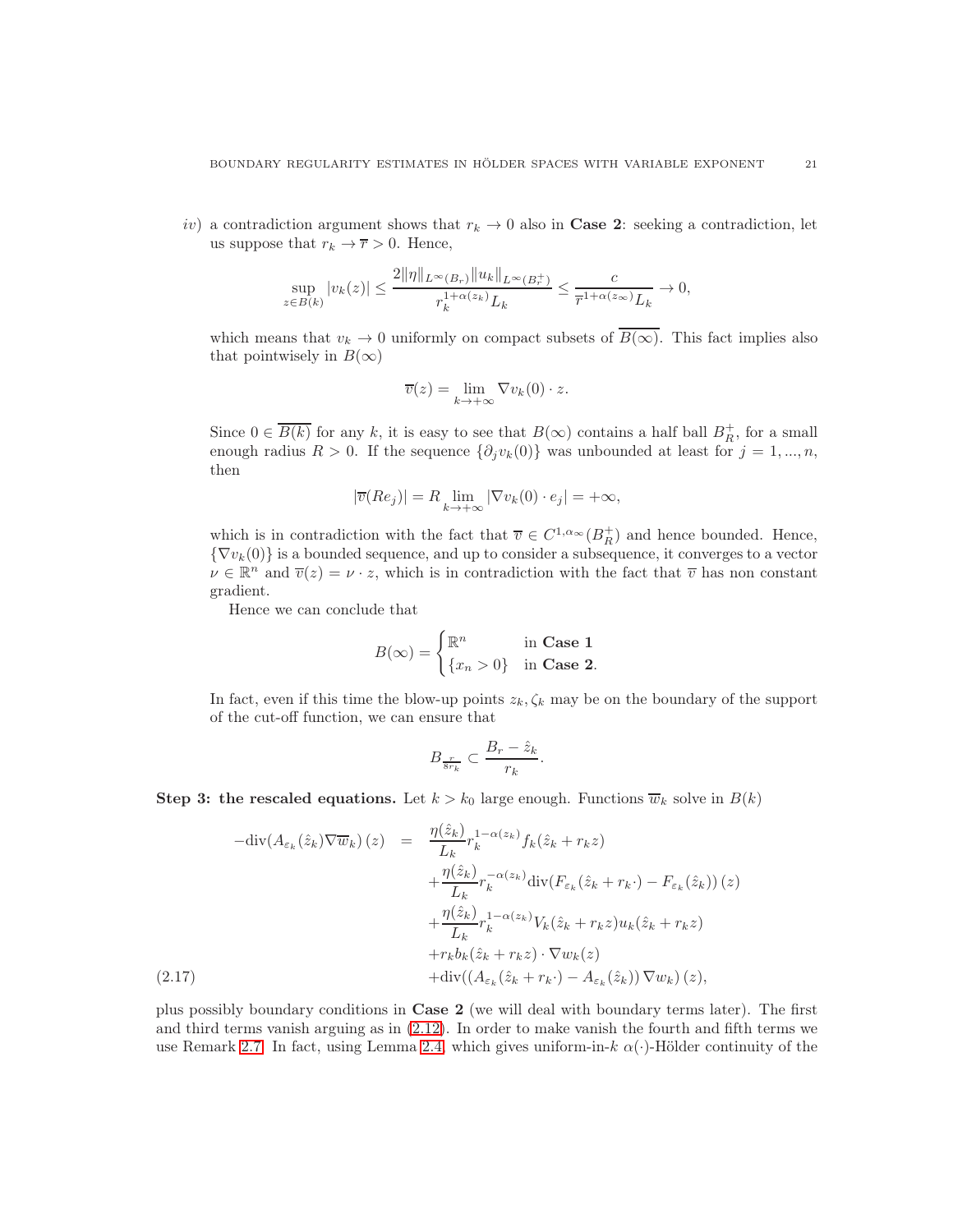coefficients  $a_{ij}$ 's and using  $(2.8)$  we have

$$
\int_{B_R \cap B(\infty)} |(A_{\varepsilon_k}(\hat{z}_k + r_k z) - A_{\varepsilon_k}(\hat{z}_k)) \nabla w_k \cdot \nabla \phi(z)|
$$
\n
$$
\leq c \int_{B_R \cap B(\infty)} r_k^{\max\{\alpha(\hat{z}_k + r_k z), \alpha(\hat{z}_k)\}} |\nabla w_k|
$$
\n
$$
\leq \frac{c(R)}{L_k} \int_{B_R \cap B(\infty)} |\nabla u_k(\hat{z}_k + r_k z)|,
$$

using the log-Hölder continuity of  $\alpha$  having

$$
|\alpha(\hat{z}_k + r_k z) - \alpha(\hat{z}_k)| \cdot |\log r_k| \le \omega(r_k|z|) |\log r_k| \le \omega(r_k R) |\log r_k| \le c.
$$

Were  $|\nabla u_k|$  uniformly bounded, we could promptly conclude. However, this information is given by the uniform  $C^{1,\underline{\alpha}}$  estimate in Remark [2.7.](#page-17-2) Similarly,

$$
r_k \left| \int_{B_R \cap B(\infty)} b_k(\hat{z}_k + r_k z) \cdot \nabla w_k(z) \phi(z) dz \right|
$$
  
\n
$$
\leq c \frac{\eta(\hat{z}_k) r_k^{1-\alpha(z_k)}}{L_k} \int_{B_R \cap B(\infty)} |b_k(\hat{z}_k + r_k z)| \cdot |\nabla u_k(\hat{z}_k + r_k z)|
$$
  
\n
$$
\leq c \frac{r_k^{1-\alpha(\hat{z}_k) - \frac{n}{m_2(\hat{z}_k)}}}{L_k} \sup_{B_R \cap B(\infty)} |\nabla u_k(\hat{z}_k + r_k z)| \to 0,
$$

using as before the information given by Remark [2.7;](#page-17-2) that is, boundedness of the  $|\nabla u_k|$ 's. In Case 2 we have to deal with boundary conditions. In case of Dirichlet boundary conditions, using a first order Taylor expansion of  $g_{\varepsilon_k}$  with Lagrange form of the remainder, the  $C^{1,\alpha(\cdot)}$  regularity of g and Lemma [2.4](#page-9-0) imply on compact sets  $K'$  of  $\{x_n = 0\}$ 

$$
\begin{array}{rcl}\n|\overline{w}_k(x',0)| & = & |w_k(x',0) - \nabla w_k(0) \cdot (x',0)| \\
& = & \frac{\eta(\hat{z}_k)}{L_k r_k^{1+\alpha(z_k)}} \left| g_{\varepsilon_k}(\hat{z}_k + r_k(x',0)) - g_{\varepsilon_k}(\hat{z}_k) - r_k \nabla_{x'} g_{\varepsilon_k}(\hat{z}_k) \cdot x' \right| \\
& \leq & c \frac{r_k^{1+\max\{\alpha(\hat{z}_k + r_k(\xi',0)), \alpha(\hat{z}_k)\}}}{L_k r_k^{1+\alpha(z_k)}} \to 0.\n\end{array}
$$

In the last line, the point  $\xi'$  stands for an intermediate point between 0 and  $x'$ .

In case of Neumann boundary condition, after integration by parts in the equation we can show that the contribution on the boundary vanishes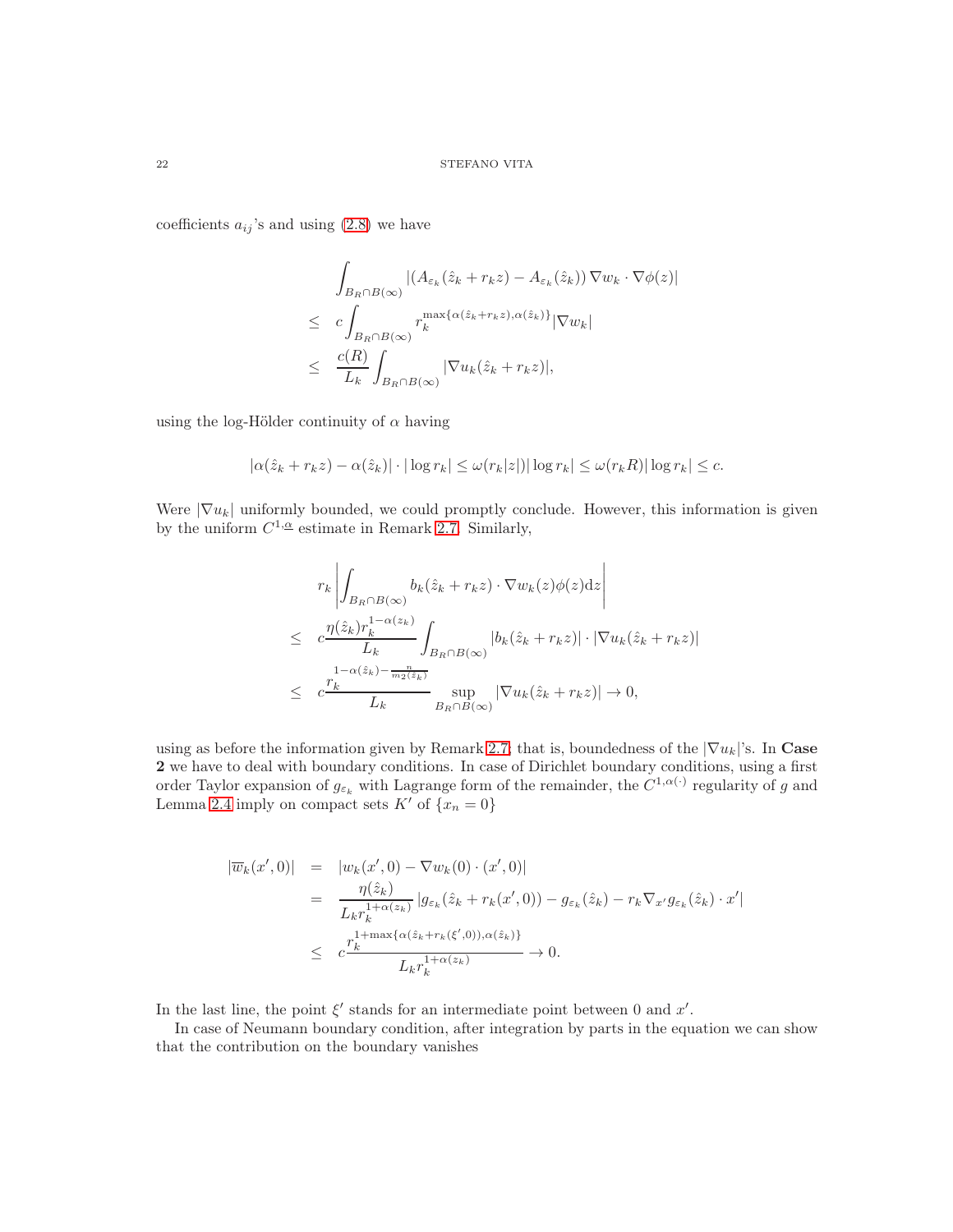$$
\left| \int_{B_R \cap \partial B(\infty)} (A_{\varepsilon_k}(\hat{z}_k + r_k z) \nabla w_k(z) - A_{\varepsilon_k}(\hat{z}_k) \nabla w_k(0)) \cdot \nu \phi(z) \right|
$$
  
\n
$$
\leq \frac{\eta(\hat{z}_k) r_k}{L_k r_k^{1 + \alpha(z_k)}} \int_{B_R \cap \partial B(\infty)} |h_{\varepsilon_k}(\hat{z}_k + r_k z) - h_{\varepsilon_k}(\hat{z}_k)| \cdot |\phi(z)|
$$
  
\n
$$
\leq c \frac{1}{L_k r_k^{\alpha(z_k)}} \int_{B_R \cap \partial B(\infty)} r_k^{\max{\{\alpha(\hat{z}_k + r_k z), \alpha(\hat{z}_k)\}} \to 0.
$$

The second term in the right hand side of [\(2.17\)](#page-20-0), which is the term with fields  $F_{\varepsilon_k}$ , can be treated in a similar way.

Step 4: the limit equation and a Liouville type theorem. One can reason as in the last part of proof of Proposition [2.6,](#page-11-1) obtaining that the limit function  $\overline{v}$  belongs to  $H_{\text{loc}}^1(\mathbb{R}^n)$  or  $(H_{\{x_n=0\}}^1)_{\text{loc}}(\overline{\mathbb{R}^n_+})/H_{\text{loc}}^1(\overline{\mathbb{R}^n_+})$  and solves

$$
-\text{div}\left(\hat{A}\nabla\overline{v}\right) = 0 \quad \text{in } \mathbb{R}^n, \qquad \text{or} \qquad \begin{cases} -\text{div}\left(\hat{A}\nabla\overline{v}\right) = 0 & \text{in } \mathbb{R}^n_+, \\ \overline{v} = 0 & \text{or} \qquad \hat{A}\nabla\overline{v} \cdot \nu = 0 & \text{on } \{x_n = 0\}, \end{cases}
$$

respectively in **Cases 1,2** with constant coefficients limit matrix  $\hat{A} = A(z_{\infty}) = \lim A_{\varepsilon_k}(\hat{z}_k)$ . Nevertheless,  $\overline{v}$  is non constant and has non constant gradient which is globally  $\alpha_{\infty}$ -Hölder continuous in  $\mathbb{R}^n$  or  $\mathbb{R}^n_+$ . After applying the linear map introduced in Proposition [2.6,](#page-11-1) we can reabsorb the constant coefficients limit matrix, and after possibly reflecting with respect to the hyperplane  $C^{-1}\lbrace x_n=0\rbrace$ , we have an entire harmonic function in  $H_{\text{loc}}^1(\mathbb{R}^n)$  globally  $C^{1,\alpha_\infty}$  with a non constant partial derivative. Hence this derivative is also harmonic and globally  $\alpha_{\infty}$ -Hölder continuous with  $\alpha_{\infty}$  < 1, in clear contradiction with the Liouville theorem [\[24,](#page-29-6) Corollary 2.3].

# 3. An approximation scheme and Schauder estimates

In this section we are going to construct an approximation scheme which allows to extend the estimates proved in the previous section to any weak solution to [\(1.6\)](#page-2-1); in other words, we are going to prove Theorem [1.1](#page-3-1) and Theorem [1.2.](#page-3-0) Then, in the last part of the section we show how to iterate the gradient estimate obtained in order to produce Schauder regularity for partial derivatives of our solutions of any order; that is, Corollary [1.5.](#page-4-1)

3.1. An approximation scheme. The approximation scheme exposed in this section follows some ideas contained in [\[25,](#page-29-12) Section 6].

<span id="page-22-0"></span>Remark 3.1. We remark that we can always localize our problem in half balls (or balls, which is a simpler case which we are not going to treat) with radii small enough to ensure local coercivity of the bilinear form given by

<span id="page-22-1"></span>(3.1) 
$$
b(u, \phi) = \int_{B_r^+} A \nabla u \cdot \nabla \phi - V u \phi - b \cdot \nabla u \phi,
$$

which implies, imposing boundary data on the curved part of the boundary  $\partial^+ B^+_r$ , existence and uniqueness of solutions to [\(1.6\)](#page-2-1). Then, local estimates in generic domains are consequently obtained through a covering argument. In other words, our balls will be taken with  $r \le \min\{1/2, r_0\}$  where  $r_0$  depends on the norms  $||V||_{L^{m_1(\cdot)}}$  and  $||b||_{L^{m_2(\cdot)}}$  and ellipticity constants of A in the original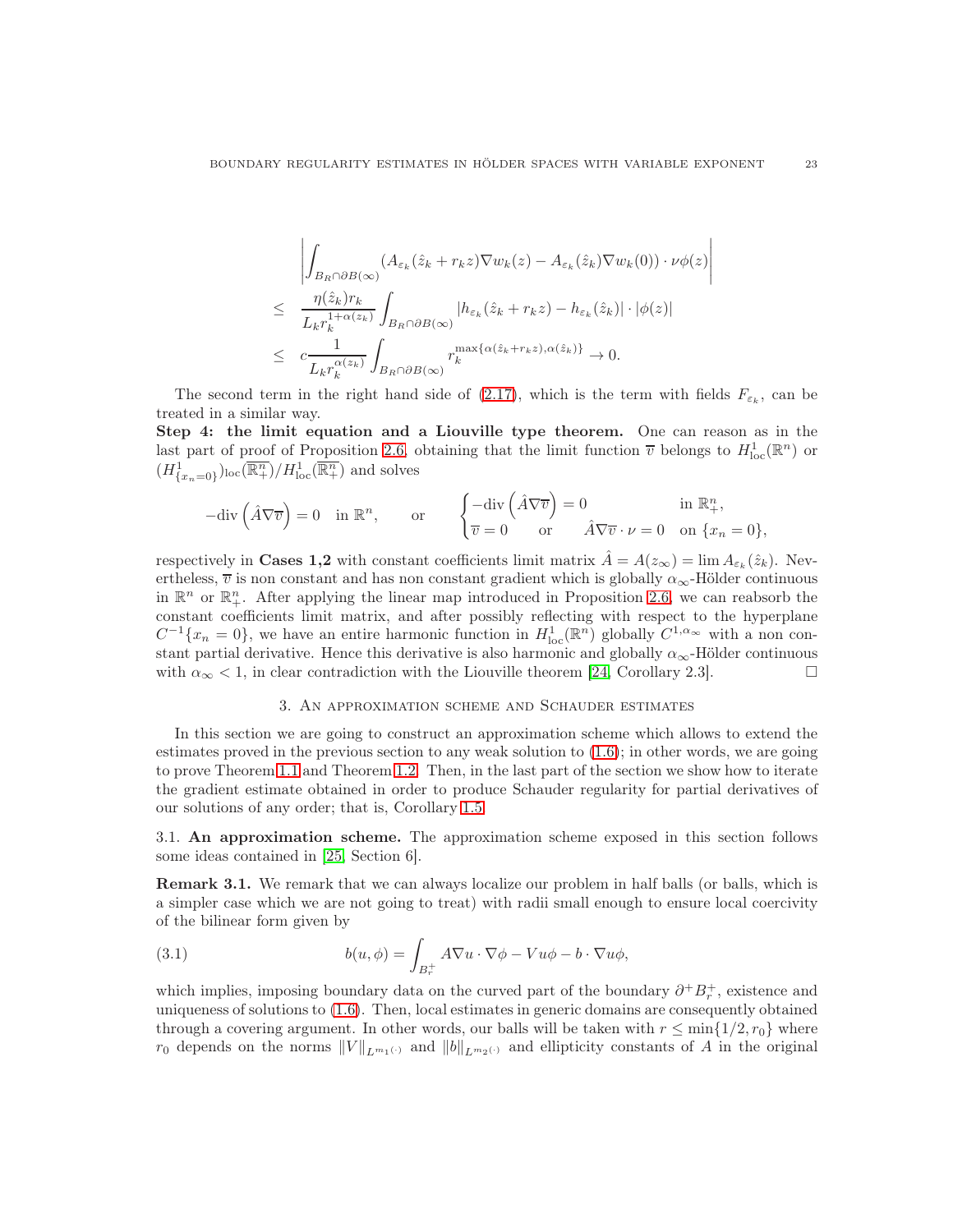domain where we would like to ensure regularity estimates. The coercivity can be ensured whenever  $m_1 \geq \frac{n}{2}$  and  $m_2 \geq n$ . Since we are going to perturb the problem in order to regularize it, we would like to stress the fact that this coercivity radius  $r_0$  can be taken in such a way as to guarantee coercivity of the k-perturbed bilinear forms, for  $k$  large, as well. This is due to closeness of the regularized potentials and drifts to the original ones in Lebesgue norms, and closeness of regularized coefficients to original ones in  $L^{\infty}$ .

Proof of Theorem [1.1](#page-3-1) and Theorem [1.2.](#page-3-0) We develop a strategy which has some relevant differences in case of Dirichlet and Neumann boundary conditions at  $B'_r$ . We work in the setting of the regularization for Hölder estimates, but the reasoning applies a fortiori also in the case of regularization for gradient estimates. Taken a weak solution to [\(1.6\)](#page-2-1) with either Dirichlet or Neumann boundary data at the flat boundary, as we have already noticed in Remark [3.1,](#page-22-0) without loss of generality we can restrict ourselves to small radii  $r \leq \min\{1/2, r_0\}.$ 

**Case 1: Dirichlet BC.** Let  $u \in H^1(B_r^+)$  be a generic weak solution to [\(1.6\)](#page-2-1) with Dirichlet boundary condition at  $B'_r$  and let us fix a radius  $0 < \overline{r} < r$ . Along a sequence  $k \to +\infty$  let us consider the regularizations of A, f, F, V, b, g as in Section [2.2.](#page-7-0) Mollifications  $A_{\varepsilon}$  and  $g_{\varepsilon}$  are well defined respectively in  $B_{\frac{r+\overline{r}}{2}}^+$  and  $B_{\frac{r+\overline{r}}{2}}'$  whenever  $\varepsilon \leq \overline{\varepsilon}$  depending on  $\overline{r}$ . We remark that the trace  $\Phi$  of the solution u belongs to  $H^{1/2}(\partial B_r^+)$  (since  $B_r^+$  is a Lipschitz domain [\[18\]](#page-29-13)). Nevertheless, on  $B'_r$  we know that  $\Phi = g \in C^{0,\alpha(\cdot)}$ . Hence, let us define

<span id="page-23-1"></span>(3.2) 
$$
\Phi_k := \begin{cases} \Phi & \text{in } \partial^+ B_r^+ \\ \eta g_{\varepsilon_k} + (1 - \eta)g & \text{in } B'_r \end{cases}
$$

and in general, for any regularization  $G_{\varepsilon}$  of a datum G by convolution, let us define  $\tilde{G}_k :=$  $\eta G_{\varepsilon_k} + (1 - \eta)G$  in  $B_r^+$ , where  $\eta \in C_c^{\infty}(B_{\frac{r+\overline{r}}{2}})$  is a radially non increasing cut-off function with  $0 \leq \eta \leq 1$  and  $\eta \equiv 1$  in  $B_{\overline{r}}$ . These junctions are introduced merely to ensure solvability for the Dirichlet problem. In fact, this way we will be able to prescribe traces, for the perturbed problems, belonging to  $H^{1/2}(\partial B_r^+)$ . It is very easy to see that  $\|\Phi_k\|_{L^2(\partial B_r^+)} \leq c$  uniformly in k and that  $\Phi_k \to \Phi$  strongly in  $L^2(\partial B_r^+)$ . Actually, one can show that the fractional Gagliardo seminorm

(3.3) 
$$
[\Phi_k]_{H^{1/2}(\partial B_r^+)} = \iint_{\partial B_r^+ \times \partial B_r^+} \frac{|\Phi_k(x) - \Phi_k(y)|^2}{|x - y|^n} dxdy \leq c
$$

is bounded uniformly in  $k$  (we prove the previous claim in Remark [3.2\)](#page-25-0). Let us consider, for any trace  $\Phi_k$  an  $H^1(B_r^+)$ -extension  $u_{\Phi_k}$ . Hence

<span id="page-23-2"></span>
$$
||u_{\Phi_k}||_{H^1(B_r^+)} \le c||\Phi_k||_{H^{1/2}(\partial B_r^+)} \le c
$$

and hence  $u_{\Phi_k}$  converge weakly, up to consider a subsequence, to a function  $\overline{v} \in H^1(B_r^+)$ . Nevertheless, by compact trace embedding,  $\text{Tr}u_{\Phi_k} \to \text{Tr}\overline{v}$  strongly in  $L^2(\partial B_r^+)$  which implies that  $\text{Tr}\overline{v} = \Phi$ . Hence, as extension of  $\Phi$  we consider exactly  $u_{\Phi} := \overline{v}$  and we define  $w = u - u_{\Phi} \in H_0^1(B_r^+)$ . In particular, w is the unique solution to

<span id="page-23-0"></span>(3.4) 
$$
\begin{cases}\n-\text{div}(A\nabla w) = f + \text{div}F + Vw + b \cdot \nabla w + \text{div}(A\nabla u_{\Phi}) + V u_{\Phi} + b \cdot \nabla u_{\Phi} & \text{in } B_r^+ \\
w = 0 & \text{on } \partial B_r^+.\n\end{cases}
$$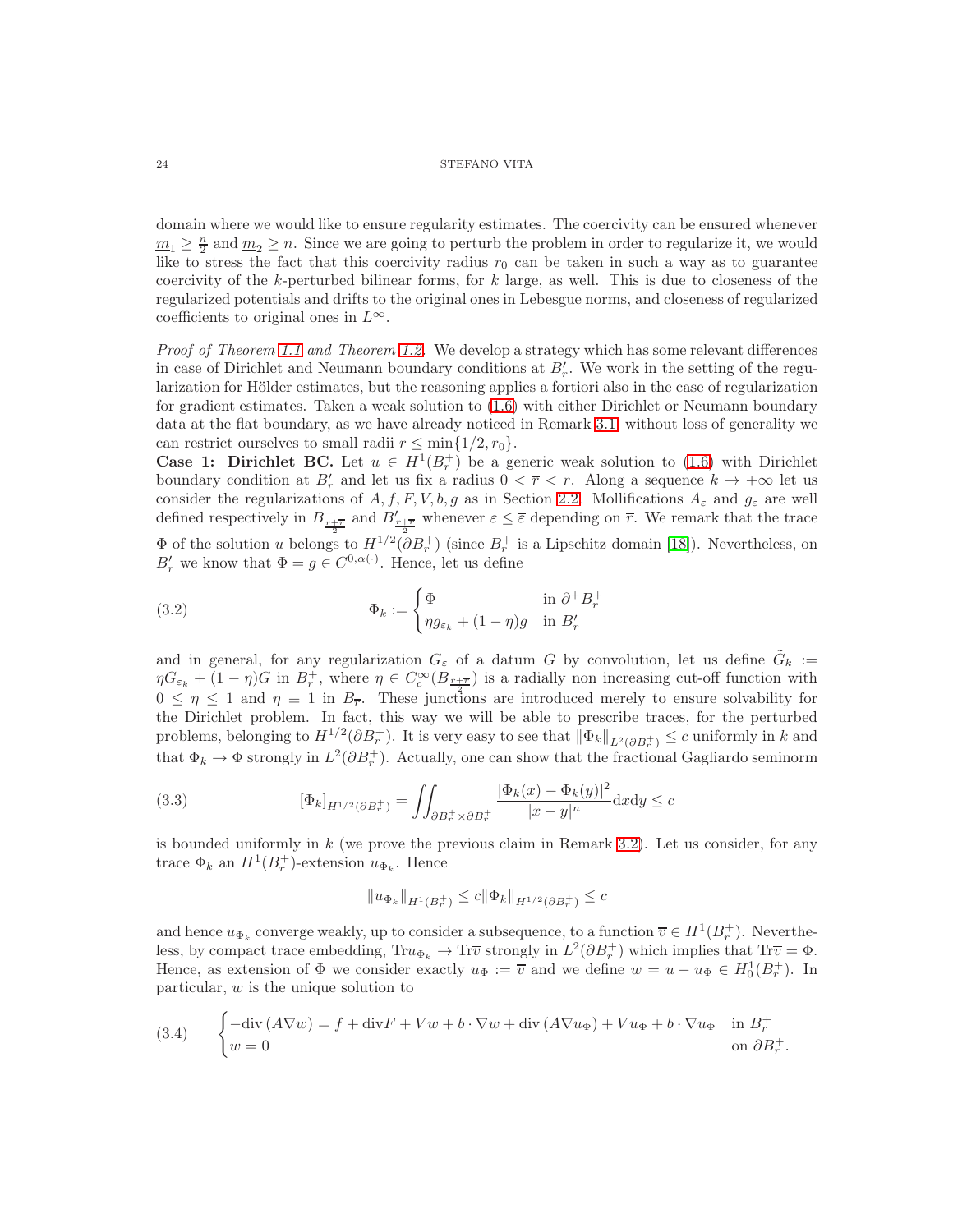This is due to continuity and coercivity of the bilinear form [\(3.1\)](#page-22-1) and applying the Lax-Milgram theorem with linear form

$$
\langle L, \phi \rangle = \int_{B_r^+} f \phi + F \cdot \nabla \phi + A \nabla u_{\Phi} \cdot \nabla \phi + V u_{\Phi} \phi + b \cdot \nabla u_{\Phi} \phi.
$$

Let us now consider the unique solution  $w_k \in H_0^1(B_r^+)$  to (3.5)

<span id="page-24-0"></span>
$$
\begin{cases}\n-\text{div}\left(\tilde{A}_k \nabla w_k\right) = f_k + \text{div}F_k + V_k w_k + b_k \cdot \nabla w_k + \text{div}\left(\tilde{A}_k \nabla u_{\Phi_k}\right) + V_k u_{\Phi_k} + b_k \cdot \nabla u_{\Phi_k} & \text{in } B_r^+ \\
w_k = 0 & \text{on } \partial B_r^+\n\end{cases}
$$

As we have previously remarked, solvability and uniqueness of the previous problem in  $H_0^1(B_r^+)$ come from coercivity of the k-perturbed bilinear form

(3.6) 
$$
b_k(v, \phi) = \int_{B_r^+} \tilde{A}_k \nabla v \cdot \nabla \phi - V_k v \phi - b_k \cdot \nabla v \phi,
$$

and applying the Lax-Milgram theorem with linear form

<span id="page-24-1"></span>
$$
\langle L_k, \phi \rangle = \int_{B_r^+} f_k \phi + F_k \cdot \nabla \phi + \tilde{A}_k \nabla u_{\Phi_k} \cdot \nabla \phi + V_k u_{\Phi_k} \phi + b_k \cdot \nabla u_{\Phi_k} \phi.
$$

The sequence of the  $w_k$ 's converges to w. This is done using strong convergences of sequences  $\{f_k\}$ ,  ${F_k}, {V_k}$  and  ${b_k}$  to f, F, V, b in the right variable exponent Lebesgue spaces. In fact, testing  $(3.5)$  with  $w_k$  and using Sobolev embeddings one gets a uniform-in-k constant such that

$$
||w_k||_{H_0^1(B_r^+)} \leq c \left( ||f_k||_{L^{p(\cdot)}(B_r^+)} + ||F_k||_{L^{q(\cdot)}(B_r^+)} + ||\Phi_k||_{H^{1/2}(\partial B_r^+)} \right).
$$

The constant above is uniform since we have  $||V_k||_{L^{m_1(\cdot)}(B_r^+)} + ||b_k||_{L^{m_2(\cdot)}(B_r^+)} \leq c$  (the constant itself depends on them). We have used also the fact that there exists a positive constant which is uniform in k and depends only on ellipticity constants of A such that the quadratic forms associated to  $\tilde{A}_k$  satisfy

$$
\frac{1}{c} \int_{B_r^+} |\nabla v|^2 \le \int_{B_r^+} \tilde{A}_k \nabla v \cdot \nabla v \le c \int_{B_r^+} |\nabla v|^2.
$$

Hence, one gets easily weak convergence in  $H_0^1(B_r^+)$  to a certain function. Using pointwise convergences and Vitali's convergence theorem we obtain that such a function is solution to [\(3.4\)](#page-23-0) and hence must coincide with  $w$  by uniqueness (for details we refer to [\[25,](#page-29-12) Lemma 2.12]).

Hence,  $u_k := w_k + u_{\Phi_k}$  weakly converges to  $w + u_{\Phi} = u$  with

$$
||u_k||_{H^1(B_r^+)} \le ||w_k||_{H^1_0(B_r^+)} + c||\Phi_k||_{H^{1/2}(\partial B_r^+)}
$$

and it is solution to

$$
\begin{cases}\n-\text{div}\left(\tilde{A}_k \nabla u_k\right) = f_k + \text{div} F_k + V_k u_k + b_k \cdot \nabla u_k & \text{in } B_r^+ \\
u_k = \Phi_k & \text{on } \partial B_r^+.\n\end{cases}
$$

We remark that sequence  $\{u_k\}$  satisfies the uniform estimate [\(2.6\)](#page-11-0) in Proposition [2.6](#page-11-1) on  $B_{\overline{r}}^+$ ; that is,

$$
||u_k||_{C^{0,\alpha(\cdot)}(B^+_{\overline{r}/2})} \leq c \left( ||u_k||_{L^{\infty}(B^+_{\overline{r}})} + ||f_k||_{L^{p(\cdot)}(B^+_{\overline{r}})} + ||F_k||_{L^{q(\cdot)}(B^+_{\overline{r}})} + ||g_{\varepsilon_k}||_{C^{0,\alpha(\cdot)}(B^{\prime}_{\overline{r}})} \right),
$$

.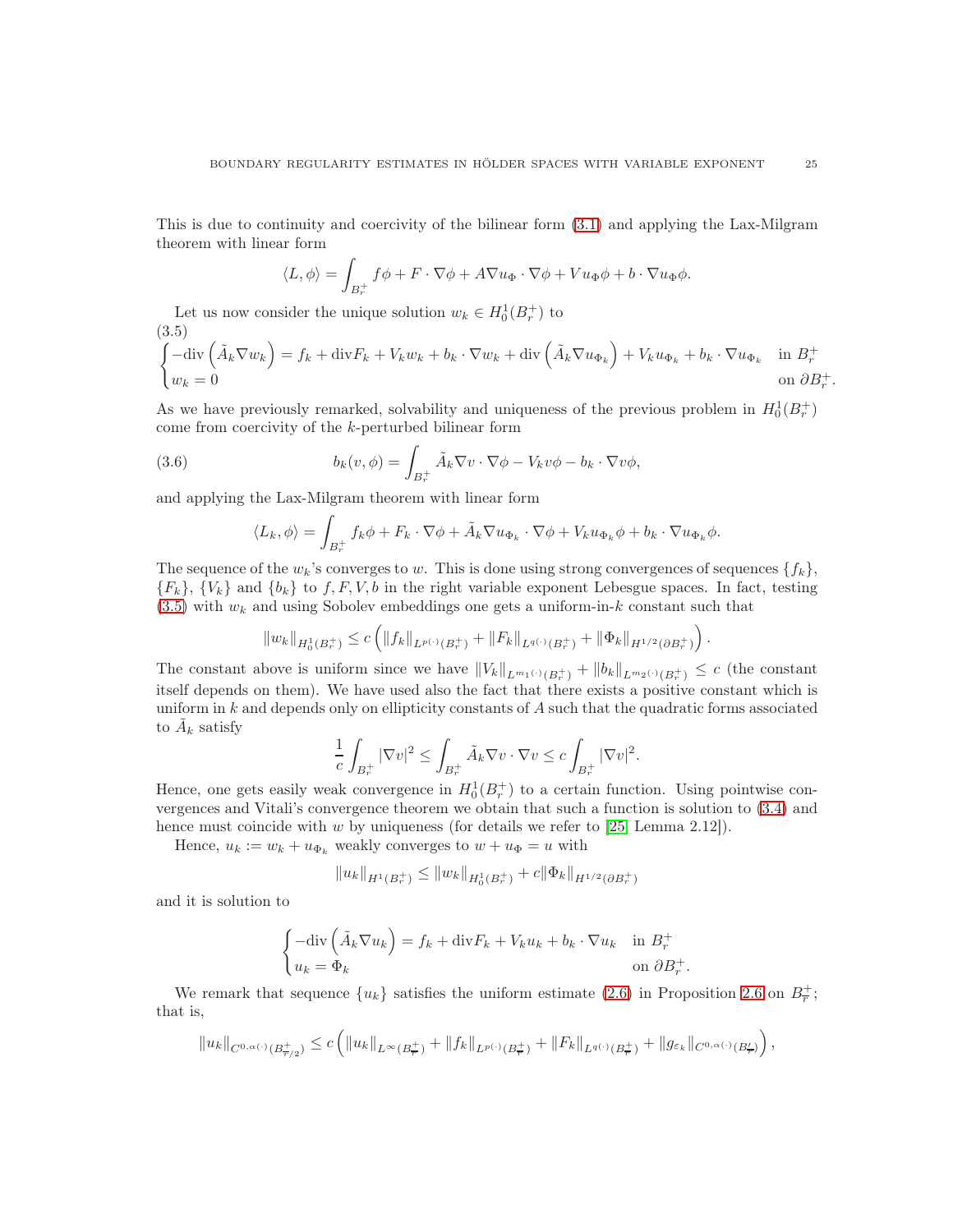with a constant which depends on  $||V_k||_{L^{m_1(\cdot)}}$  and  $||b_k||_{L^{m_2(\cdot)}}$ . Since the right hand side is in turns uniformly bounded in  $k$  (by convergences, uniform energy bounds and Lemma [2.4\)](#page-9-0), in particular the convergence  $u_k \to u$  is uniform on compact subsets of  $B^+_{\overline{r}/2} \cup B'_{\overline{r}/2}$ , which means that one can pass to the limit in the previous estimate getting for the general solution  $u$  the desired estimate (up to restrict a bit the radius of the ball  $\tilde{r} < \overline{r}$ ).

**Case 2: Neumann BC.** Let us consider, along a sequence  $k \to +\infty$ , the unique solution  $w_k$  to the following problem

$$
\begin{cases}\n-\text{div}\left(\tilde{A}_k \nabla w_k\right) = f_k + \text{div} F_k + V_k w_k + b_k \cdot \nabla w_k + \text{div}\left(\tilde{A}_k \nabla u\right) + V_k u + b_k \cdot \nabla u & \text{in } B_r^+ \\
\tilde{A}_k \nabla w_k \cdot \nu = h_k - \tilde{A}_k \nabla u \cdot \nu & \text{on } B'_r \\
w_k = 0 & \text{on } \partial^+ B_r^+.\n\end{cases}
$$

This time, solvability and uniqueness of the previous problem in  $H_0^1(B_r^+ \cup B_r')$  come from coercivity of the bilinear form [\(3.6\)](#page-24-1) and applying the Lax-Milgram theorem with linear form

$$
\langle L_k, \phi \rangle = \int_{B_r^+} f_k \phi + F_k \cdot \nabla \phi + \tilde{A}_k \nabla u \cdot \nabla \phi + V_k u \phi + b_k \cdot \nabla u \phi + \int_{B'_r} h_k \phi - \tilde{A}_k \nabla u \cdot \nu.
$$

We argue as before obtaining easily that  $w_k$  weakly converge to a function w which is the unique solution to

$$
\begin{cases}\n-\text{div}\,(A\nabla w) = Vw + b \cdot \nabla w & \text{in } B_r^+ \\
A\nabla w \cdot \nu = 0 & \text{on } B_r' \\
w = 0 & \text{on } \partial^+ B_r^+\n\end{cases}
$$

,

which however is the zero function.

Hence,  $u_k := w_k + u$  weakly converges to u. Moreover, the  $u_k$ 's weakly solve

$$
\begin{cases}\n-\text{div}\left(\tilde{A}_k \nabla u_k\right) = f_k + \text{div} F_k + V_k u_k + b_k \cdot \nabla u_k & \text{in } B_r^+ \\
\tilde{A}_k \nabla u_k \cdot \nu = h_k & \text{on } B'_r \\
u_k = \Phi & \text{on } \partial^+ B_r^+.\n\end{cases}
$$

Of course, as in Case 1, the sequence of the  $u_k$ 's enjoys the uniform estimate [\(2.6\)](#page-11-0) in Proposition [2.6.](#page-11-1) Hence u inherits the regularity estimate by uniform convergence on compact sets (up to consider a smaller ball with radius  $\tilde{r} < \overline{r}$ ).

The case of gradient estimates is very similar (which is the proof of Theorem [1.2\)](#page-3-0). We only remark that at some point, in order to transfer the uniform estimate [\(2.15\)](#page-17-1) of Proposition [2.8](#page-18-0) to the limit, one has to use the uniform convergence on compact sets of the sequences of partial derivatives  $\{\partial_i u_k\}.$ 

<span id="page-25-0"></span>**Remark 3.2.** Let  $\Phi_k$  as in [\(3.2\)](#page-23-1). Then [\(3.3\)](#page-23-2) holds true.

*Proof.* We are going to estimate uniformly in  $k$  the following fractional Gagliardo seminorm

$$
[\Phi_k]_{H^{1/2}(\partial B_r^+)} = \iint_{\partial B_r^+ \times \partial B_r^+} \frac{|\Phi_k(x) - \Phi_k(y)|^2}{|x - y|^n}.
$$

One can split the double integral into several pieces, using different information to manage the estimate. We can reduce ourselves to the following case: **Case 1:**  $x \in B'_{\frac{r+\overline{r}}{2}}$  and  $y \in \partial B_r^+$ .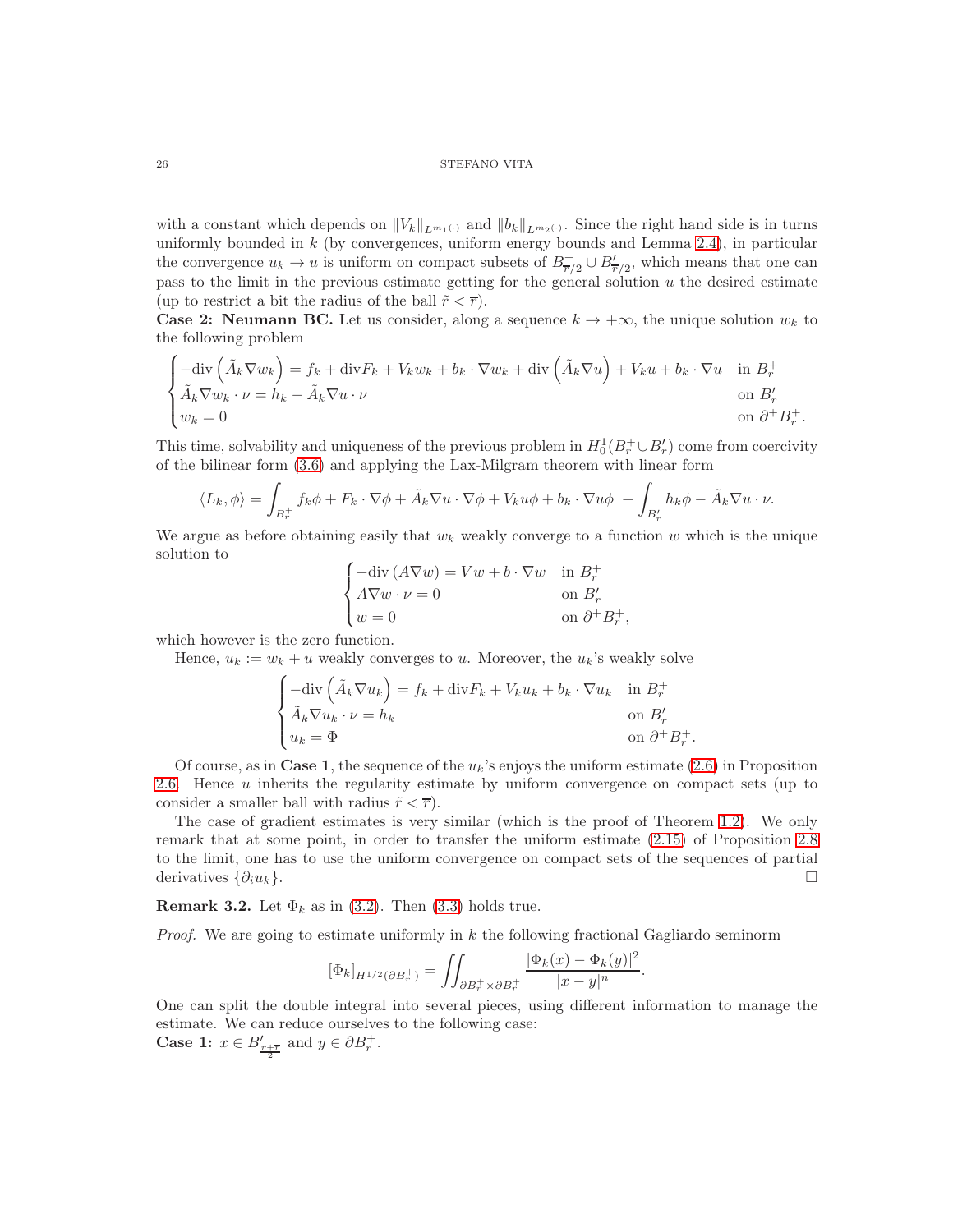In fact, the complementary can be divided into the union of  $x \in \partial B_r^+ \setminus B'_{r+\overline{r}}$  and  $y \in \partial B_r^+ \setminus B'_{r+\overline{r}}$ with  $x \in \partial B_r^+ \setminus B'_{\frac{r+\overline{r}}{2}}$  and  $y \in B'_{\frac{r+\overline{r}}{2}}$ . By symmetry, the third case is part of the first one, while the integral contribution in the second case can be trivially estimated by

$$
\iint_{(\partial B_r^+\backslash B'_{\frac{r+\overline{r}}{2}})^2}\frac{|\Phi_k(x)-\Phi_k(y)|^2}{|x-y|^n}=\iint_{(\partial B_r^+\backslash B'_{\frac{r+\overline{r}}{2}})^2}\frac{|\Phi(x)-\Phi(y)|^2}{|x-y|^n}\leq [\Phi]_{H^{1/2}(\partial B_r^+)}.
$$

Hence, we consider the subcase

**Case 1.1:**  $x \in B'_{\frac{r+\overline{r}}{r}}$  and  $y \in \partial^+ B^+_{r}$ .

In this case points are not too close; that is,  $|x-y| \geq \frac{r-\overline{r}}{2}$ , and hence the integral contribution can be estimated by some constant times  $\|\Phi_k\|_{L^2(\partial B_r^+)}$ , which is however uniformly bounded.

Then, we consider another subcase

**Case 1.2:**  $x \in B'_{\frac{r+\overline{r}}{2}}$  and  $y \in B'_{r} \setminus B'_{\frac{r+\overline{r}}{2}}$ .

Actually, if  $x \in B'_{\overline{r}}$ , again points are not so close  $|x-y| \geq \frac{r-\overline{r}}{2}$ . Hence, if  $x \in B'_{\frac{r+\overline{r}}{2}} \setminus B'_{\overline{r}}$  and  $y \in B'_r \setminus B'_{\frac{r+r}{2}}$ , using that  $\eta(y) = 0$ ,  $\alpha$ -Hölder continuity of g and Lipschitz continuity of  $\eta$ 

$$
\begin{array}{rcl}\n|\Phi_k(x) - \Phi_k(y)|^2 & = & |\eta(x)g_{\varepsilon_k}(x) + (1 - \eta(x))g(x) - g(y)|^2 \\
& = & |(\eta(x) - \eta(y))(g_{\varepsilon_k}(x) - g(x)) + g(x) - g(y)|^2 \\
& \leq & c\varepsilon^{2\underline{\alpha}}|x - y|^2 \left(\int_{\text{supp}\tilde{\eta}} \tilde{\eta}(t)|t|^{\underline{\alpha}}\right)^2 + |g(x) - g(y)|^2\n\end{array}
$$

which divided by the kernel  $|x-y|^n$  are integrable terms.

Hence, we consider the last subcase

Case 1.3:  $x \in B'_{r+\overline{r}}$  and  $y \in B'_{r+\overline{r}}$ .

We consider three subcases of **Case 1.3**:

**Case 1.3.1:**  $x \in B'_{\frac{r+\overline{r}}{2}} \setminus B'_{\overline{r}}$  and  $y \in B'_{\overline{r}}$ . Using that  $1 - \eta(y) = 0$ ,

<span id="page-26-0"></span>
$$
|\Phi_k(x) - \Phi_k(y)|^2 = |\eta(x)g_{\varepsilon_k}(x) + (1 - \eta(x))g(x) - g_{\varepsilon_k}(y)|^2
$$
  
= 
$$
|(\eta(x) - \eta(y))(g(x) - g_{\varepsilon_k}(x)) + g_{\varepsilon_k}(x) - g_{\varepsilon_k}(y)|^2
$$

and hence, we can conclude if we are able to bound uniformly

(3.7) 
$$
I_k := \iint_{(B'_{\frac{r+\overline{r}}{2}})^2} \frac{|g_{\varepsilon_k}(x) - g_{\varepsilon_k}(y)|^2}{|x - y|^n} \leq c.
$$

One can show that also in the last two subcases we have left behind; that is,

**Case 1.3.2:**  $x \in B'_{\frac{r+\overline{r}}{2}} \setminus B'_{\overline{r}}$  and  $y \in B'_{\frac{r+\overline{r}}{2}} \setminus B'_{\overline{r}}$ 

and

**Case 1.3.3:**  $x \in B'_{\overline{r}}$  and  $y \in B'_{\overline{r}}$ 

the key point is the uniform bound of  $I_k$  in [\(3.7\)](#page-26-0). Hence, in order to prove it, one can reason as in [\[9,](#page-28-12) Lemma A.1.],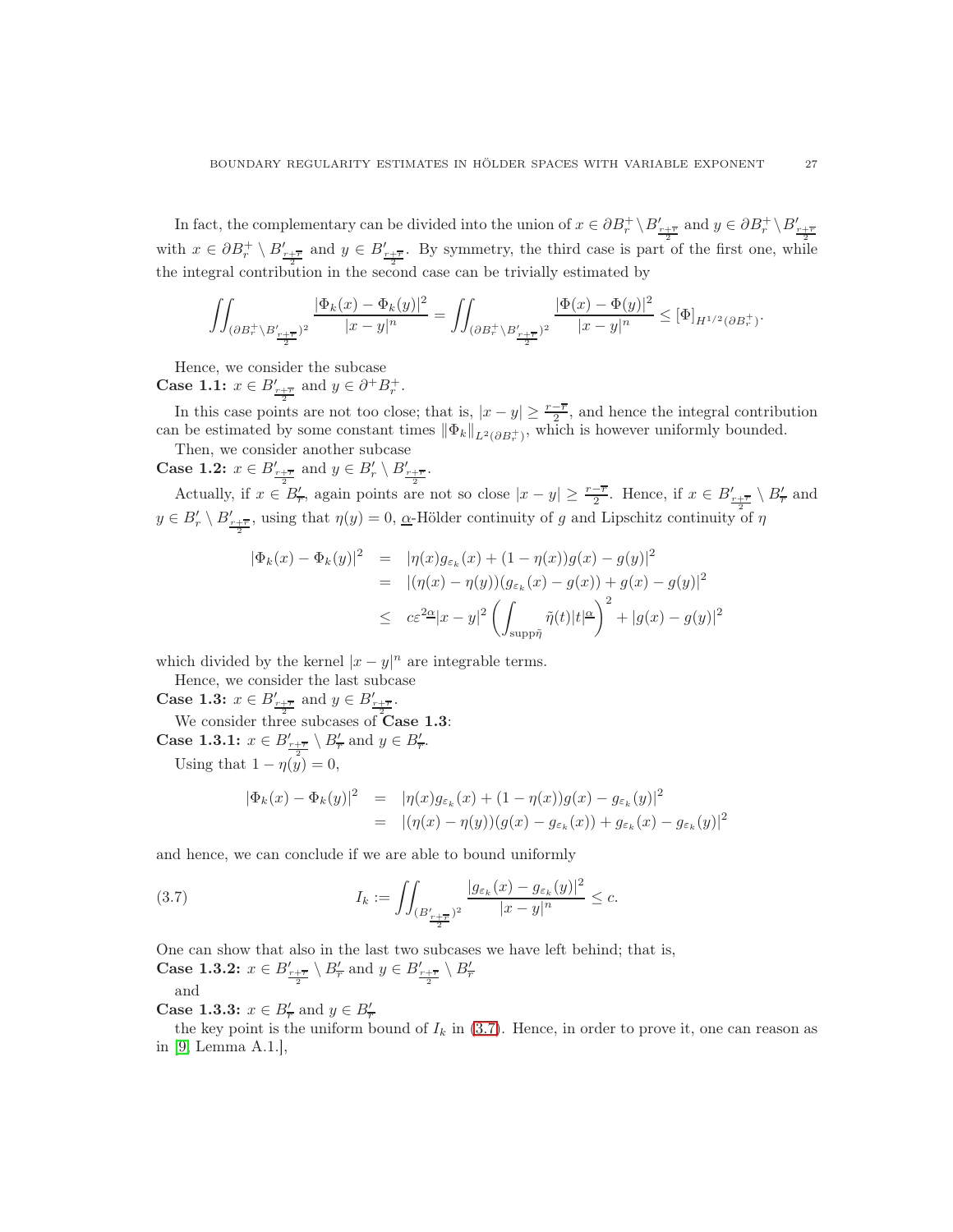$$
I_k = \iint_{(x,y)\in (B'_{\frac{r+\overline{r}}{2}})^2} \frac{|\int_{t\in B'_{\varepsilon_k}} \tilde{\eta}_{\varepsilon_k}(t)(g(x-t)-g(y-t))|^2}{|x-y|^n} \n\leq \iint_{(x,y)\in (B'_{\frac{r+\overline{r}}{2}})^2} \frac{\int_{t\in B'_{\varepsilon_k}} \tilde{\eta}_{\varepsilon_k}(t)|g(x-t)-g(y-t)|^2}{|x-y|^n},
$$

where in the last inequality we have used Jensen's inequality and the fact that  $\tilde{\eta}_{\varepsilon_k}(t)dt$  is a probability measure. We can conclude using the fact that  $\tilde{\eta}_{\varepsilon_k}$  is supported in  $B'_{\varepsilon_k}$  and hence for the function

$$
H(x,y) = \frac{g(x) - g(y)}{|x - y|^{n/2}} \in L^{2}(B'_{r} \times B'_{r})
$$

we have by continuity of translations

$$
\|H(\cdot-t,\cdot-t)\|_{L^2(B'_{\frac{r+\overline{r}}{2}}\times B'_{\frac{r+\overline{r}}{2}})}\leq c,
$$

which is uniform if  $|t| \leq \varepsilon_k \leq \overline{\varepsilon}$ .

3.2. Schauder estimates with variable exponent. In this last section we prove Corollary [1.5;](#page-4-1) that is, we obtain local boundary Schauder estimates for weak solutions to

<span id="page-27-1"></span>
$$
\begin{cases}\n-\text{div}\,(A\nabla u) = \text{div}F & \text{in } B_r \cap \Omega \\
u = g & \text{or} \quad A\nabla u \cdot \nu = h & \text{on } B_r \cap \partial\Omega,\n\end{cases}
$$

By applying the diffeomorphism introduced in [\(2.1\)](#page-4-0), and using the lemmas and reasonings in Section [2.1,](#page-4-2) the proof of Corollary [1.5](#page-4-1) is actually implied by the following result

**Proposition 3.3.** Let  $r > 0$ ,  $k \geq 0$ ,  $\alpha \in A^{\log}(B_r^+)$ , and u be a weak solution to

(3.8) 
$$
\begin{cases}\n-\text{div}(A\nabla u) = \text{div}F & \text{in } B_r^+ \\
u = g & \text{or } A\nabla u \cdot \nu = h & \text{on } B'_r,\n\end{cases}
$$

with  $A, F \in C^{k, \alpha(\cdot)}(B_r^+), g \in C^{k+1, \alpha(\cdot)}(B_r')$  or  $h \in C^{k, \alpha(\cdot)}(B_r')$ . Then  $u \in C^{k+1, \alpha(\cdot)}_{\text{loc}}(B_r^+ \cup B_r')$ .

We would like to remark here that the proof is based on the iteration of the gradient estimate in Theorem [1.2.](#page-3-0)

*Proof.* We procede by induction. The result for  $k = 0$  is contained in Theorem [1.2.](#page-3-0) Hence, we suppose the result true for a generic integer  $k \geq 0$  and we prove it for the case  $k + 1$ ; that is, we are assuming  $A, F \in C^{k+1, \alpha(\cdot)}(B_r^+), g \in C^{k+2, \alpha(\cdot)}(B_r')$  or  $h \in C^{k+1, \alpha(\cdot)}(B_r')$ , and we want to prove that actually  $u \in C_{\text{loc}}^{k+2,\alpha(\cdot)}(B_r^+ \cup B_r')$ . First, we prove that actually

(3.9) 
$$
\partial_{x_i} u \in C_{\text{loc}}^{k+1, \alpha(\cdot)}(B_r^+ \cup B_r') \quad \text{for any } i = 1, ..., n-1.
$$

In fact, differentiating the equation, one gets

<span id="page-27-0"></span>
$$
\begin{cases}\n-\text{div}\left(A\nabla(\partial_{x_i}u)\right) = \text{div}\left(\partial_{x_i}A\nabla u + \partial_{x_i}F\right) & \text{in } B_r^+ \\
\partial_{x_i}u = \partial_{x_i}g & \text{or} \quad A\nabla(\partial_{x_i}u) \cdot \nu = \partial_{x_i}A\nabla u \cdot \nu + \partial_{x_i}h & \text{on } B_r'.\n\end{cases}
$$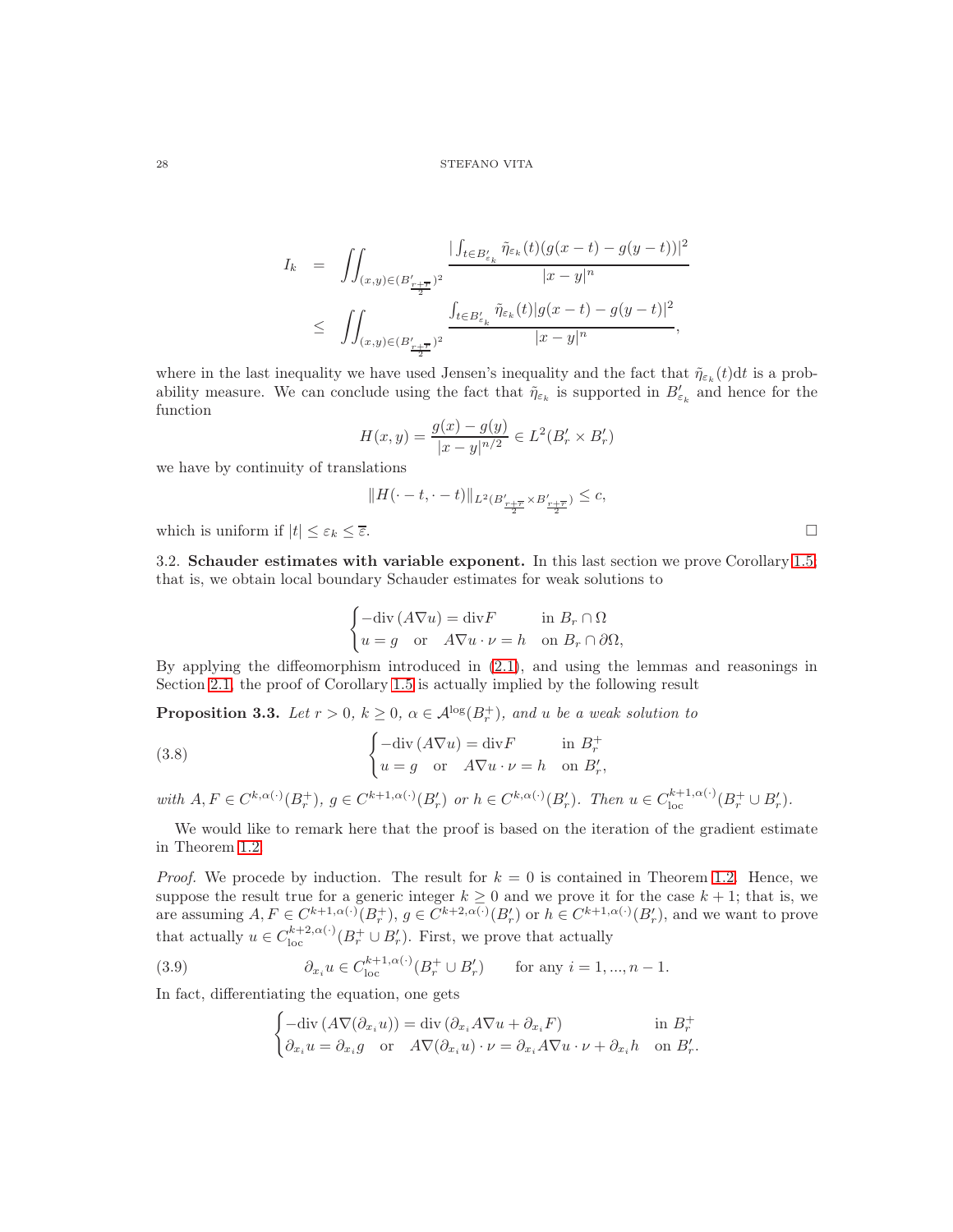Using the inductive hypothesis, and the fact that we already know that  $u \in C_{\text{loc}}^{k+1,\alpha(\cdot)}(B_r^+ \cup B_r')$ (which implies  $\nabla u \in C^{k,\alpha(\cdot)}_{loc}(B^+_r \cup B'_r)$ ), then [\(3.9\)](#page-27-0) follows. In order to conclude, it remains to prove

(3.10) 
$$
\partial_{x_n} u \in C_{\text{loc}}^{k+1,\alpha(\cdot)}(B_r^+ \cup B_r').
$$

Actually, [\(3.10\)](#page-28-13) follows if we prove that  $\partial_{x_nx_n}^2 u \in C_{\text{loc}}^{k,\alpha(\cdot)}(B_r^+ \cup B_r')$ . In fact, by [\(3.9\)](#page-27-0) we already know that  $\partial_{x_i} \partial_{x_n} u \in C_{loc}^{k, \alpha(\cdot)}(B_r^+ \cup B_r')$  for any  $i = 1, ..., n-1$ . Hence, considering equation [\(3.8\)](#page-27-1), we have the following

<span id="page-28-13"></span>
$$
-\partial_{x_n} (A \nabla u \cdot \vec{e}_n) = \text{div} F + \sum_{i=1}^{n-1} \partial_{x_i} (A \nabla u \cdot \vec{e}_i).
$$

Hence

$$
-a_{n,n}\partial_{x_nx_n}^2u = \text{div}F + \sum_{i=1}^{n-1} \partial_{x_i} \left( A \nabla u \cdot \vec{e_i} \right) + \partial_{x_n} a_{n,n} \partial_{x_n} u + \partial_{x_n} \left( \sum_{i=1}^{n-1} a_{n,i} \partial_{x_i} u \right).
$$

The uniform ellipticity of A implies that  $a_{n,n}(x) = A(x)\vec{e_n} \cdot \vec{e_n} \geq \lambda > 0$ , and together with the expression above allows to conclude. In fact  $\partial_{x_nx_n}^2 u$  can be expressed as sum of  $C^{k,\alpha(\cdot)}_{\text{loc}}(B_r^+ \cup B'_r)$ functions.

# **ACKNOWLEDGMENT**

I would like to thank Susanna Terracini for many fruitful conversations on the paper.

#### **REFERENCES**

- <span id="page-28-6"></span>[1] E. Acerbi, G. Mingione. Regularity results for a class of functionals with non-standard growth. Arch. Ration. Mech. Anal. 156 (2001), 121-140.
- <span id="page-28-9"></span><span id="page-28-7"></span>[2] E. Acerbi, G. Mingione. Gradient estimates for the  $p(x)$ -Laplacean system. J. Reine Angew. Math. 584 (2005), 117-148.
- [3] A. Almeida, S. Samko. Pointwise inequalities in variable Sobolev spaces and applications. Z. Anal. Anwend. 26 (2007), 179-193.
- <span id="page-28-10"></span>[4] A. Almeida, S. Samko. Embeddings of variable Hajłasz-Sobolev spaces into Hölder spaces of variable order. J. Math. Anal. Appl. 353-2 (2009), 489-496.
- <span id="page-28-11"></span>[5] L. Ambrosio, A. Carlotto, A. Massaccesi. Lectures on Elliptic Partial Differential Equations. Lecture notes Scuola Normale Superiore di Pisa 18, Springer, 2018.
- <span id="page-28-5"></span>[6] P.M. Bies. A priori estimates and theory of existence for parabolic equations in variable Hölder spaces. J. Differential Equations 287 (2021), 491-541.
- <span id="page-28-4"></span><span id="page-28-3"></span>[7] P.M. Bies, P. Górka. Schauder theory in variable Hölder spaces. J. Differential Equations 259 (2015), 2850-2883.
- [8] P.M. Bies, P. Górka. Cordes-Nirenberg theory in variable exponent spaces. J. Differential Equations 262 (2017), 862-884.
- <span id="page-28-12"></span>[9] L. Brasco, D. Gómez-Castro, J.L. Vázquez. Characterisation of homogeneous fractional Sobolev spaces. Calc. Var. Partial Differential Equations 60-2 (2021), 1-40.
- <span id="page-28-8"></span>[10] L. Diening, P. Harjulehto, P. Hästö, M. Růžička. Lebesgue and Sobolev spaces with variable exponents. Lecture Notes in Mathematics (2011), Springer.
- <span id="page-28-0"></span>[11] L. Diening, D. Lengeler, M. Růžička. The Stokes and Poisson problem in variable exponent spaces. Complex Var. Elliptic Equ. 56.7-9 (2011), 789-811.
- <span id="page-28-1"></span>[12] L. Diening, M. Růžička. Calderón-Zygmund operators on generalized Lebesgue spaces  $L^{p(\cdot)}$  and problems related to fluid dynamics. J. Reine Angew. Math. 563 (2003), 197-220.
- <span id="page-28-2"></span>[13] L. Diening, M. Růžička. Integral operators on the halfspace in generalized Lebesgue spaces  $L^{p(\cdot)}$ , part I. J. Math. Anal. Appl. 298 (2004), 559-571.